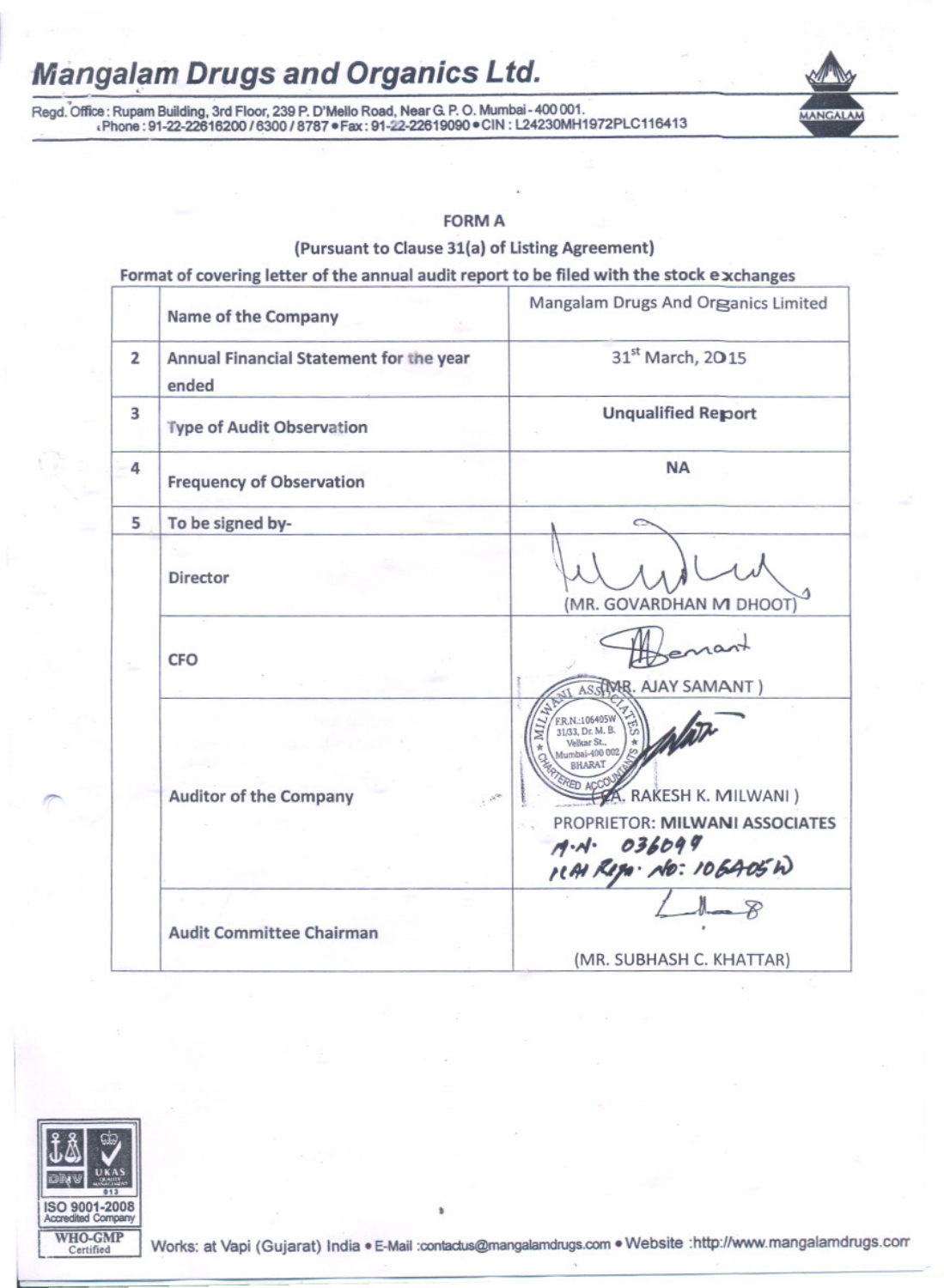

**42nd Annual Report 2014 - 2015**

**MANGALAM DRUGS & ORGANICS LIMITED (AN ISO 9001 & WHO - GMP COMPANY)**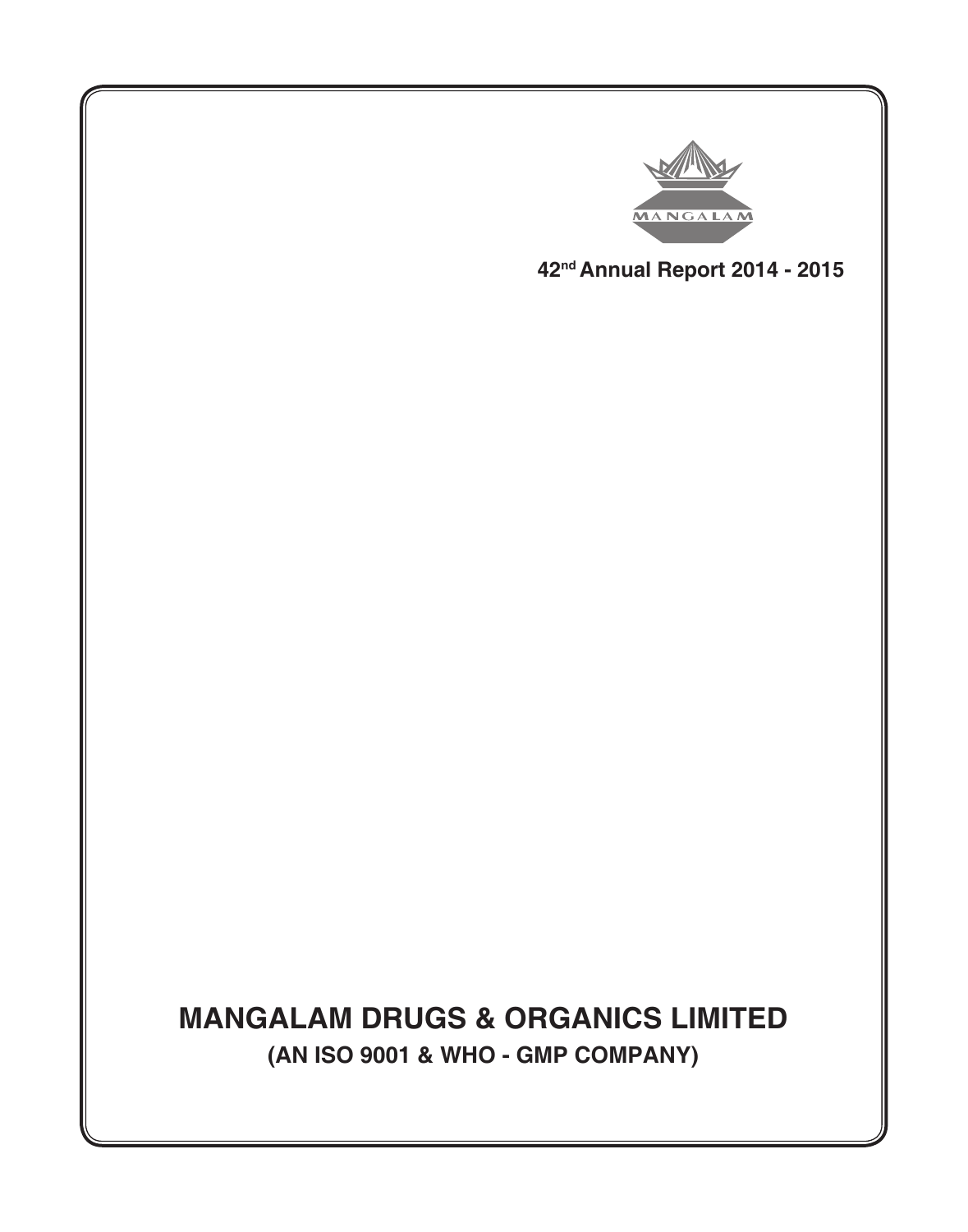## **FINANCIAL HIGHLIGHTS (Figure in Lacs)**

|           |                |                          |           |                |                |           |           | (Rs. in Lacs)            |
|-----------|----------------|--------------------------|-----------|----------------|----------------|-----------|-----------|--------------------------|
| 31-Mar-07 | 31-Mar-08      | 31-Mar-09                | 31-Mar-10 | 31-Mar-11      | 31-Mar-12      |           | 31-Mar-14 | 31-Mar-15                |
| 8905.38   | 9544.84        | 10277.49                 | 11275.82  | 12797.96       | 15413.59       | 12683.14  | 12275.98  | 22071.03                 |
| 567.40    | 660.00         | 921.46                   | 1089.61   | 1313.62        | 1503.86        | (283.71)  | 984.63    | 2044.65                  |
| 282.59    | 328.19         | 513.21                   | 572.19    | 685.93         | 1016.43        | 1002.24   | 974.21    | 1028.37                  |
| 206.25    | 230.02         | 258.41                   | 297.12    | 327.30         | 373.64         | 393.97    | 401.05    | 415.40                   |
| 78.56     | 101.79         | 149.84                   | 220.30    | 300.39         | 113.79         | (1679.92) | (390.63)  | 600.88                   |
| 66.35     | 85.77          | 126.84                   | 182.30    | 242.39         | 63.36          | (1179.94) | (303.92)  | 614.12                   |
|           | $\overline{a}$ |                          |           | $\overline{a}$ | $\overline{a}$ |           |           | $\overline{\phantom{a}}$ |
| $, -$     | $\overline{a}$ | $\overline{\phantom{a}}$ |           | $\overline{a}$ |                |           |           | $\overline{\phantom{a}}$ |
| 1317.82   | 1317.82        | 1317.82                  | 1317.82   | 1317.82        | 1317.82        | 1317.82   | 1317.82   | 1317.82                  |
| 2404.50   | 2338.15        | 2617.11                  | 2799.41   | 2424.98        | 2488.33        | 1308.39   | 1004.47   | 1618.59                  |
| 3722.32   | 3655.97        | 3934.93                  | 4117.23   | 3742.80        | 3806.15        | 2626.21   | 2322.29   | 2936.41                  |
|           |                |                          |           |                |                |           |           |                          |
| 378.64    | 361.97         | 925.59                   | 852.35    | 1233.66        | 1531.26        | 3012.19   | 3001.76   | 2452,47                  |
| 1906.41   | 1911.62        | 2031.75                  | 2288.67   | 2683.65        | 3265.11        | 2791.27   | 3111.67   | 3182.43                  |
| 585.13    | 598.89         | 687.91                   | 881.86    | 1208.80        | 1279.64        | 1474.98   | 1604.58   | 2157.37                  |
| 2870.18   | 2872.48        | 3645.25                  | 4022.88   | 5126.11        | 6076.01        | 7278.44   | 7718.01   | 7792.27                  |
| 4689.27   | 5041.85        | 6101.32                  | 6682.90   | 7790.55        | 8407.70        | 8612.94   | 8827.52   | 9182.37                  |
| 1259.97   | 1488.52        | 1746.93                  | 2030.48   | 2343.96        | 2708.93        | 3099.58   | 3489.09   | 3887.58                  |
| 3429.30   | 3553.33        | 4354.39                  | 4652.42   | 5446.59        | 5698.77        | 5513.36   | 5338.43   | 5294.79                  |
| 48.05     | 13.89          | 13.89                    | 14.40     | 14.40          | 14.44          | 18.44     | 17.92     | 24.02                    |
| 4274.89   | 4150.48        | 4546.02                  | 4902.01   | 5864.18        | 6481.32        | 5945.94   | 7188.08   | 11670.69                 |
| 1232.25   | 1085.47        | 1358.29                  | 1428.72   | 1839.44        | 1648.46        | 1573.09   | 2504.13   | 6260.82                  |
| 3042.64   | 3065.01        | 3187.73                  | 3473.29   | 4024.74        | 4832.86        | 4372.85   | 4683.95   | 5409.87                  |
| 24.76     | 25.19          | 25.65                    | 26.82     | 28.40          | 28.88          | 19.93     | 17.62     | 22.28                    |
| 0.50      | 0.65           | 0.96                     | 1.38      | 1.58           | 0.48           | (8.95)    | (2.31)    | 4.66                     |
| 10        | 10             | 10                       | 10        | 10             | 10             | 10        | 10        | $10$                     |
|           |                |                          |           |                |                |           | 31-Mar-13 |                          |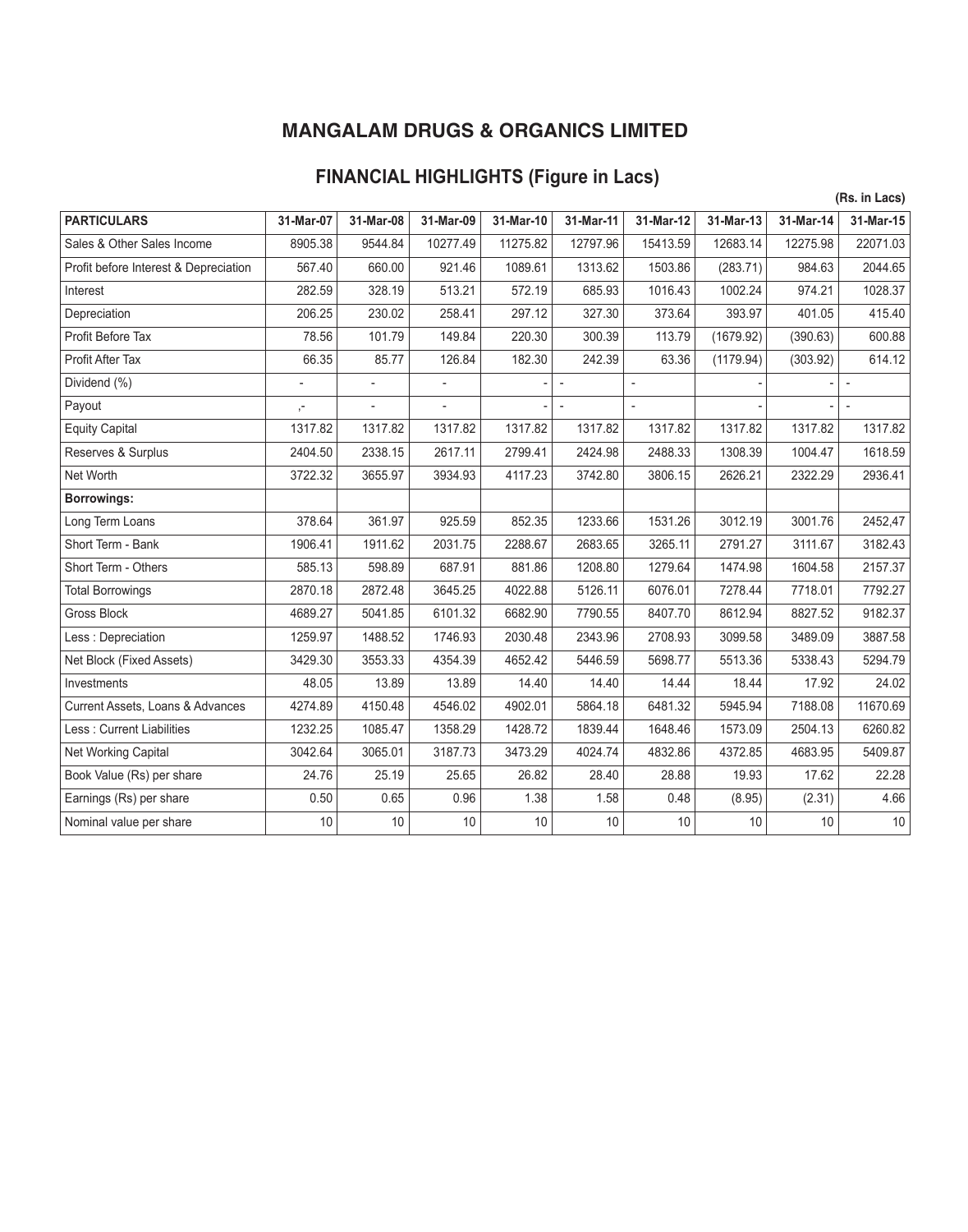

## **BOARD OF DIRECTORS**

GOVARDHAN M. DHOOT - CHAIRMAN

SUBHASH C. KHATTAR - INDEPENDENT DIRECTOR

RAJENDRAPRASAD MIMANI - INDEPENDENT DIRECTOR (Resigned w.e.f. 02.02.2015)

MEENAL SUKHANI - DIRECTOR (Appointed w.e.f. 21.10.2014)

BRIJMOHAN M. DHOOT - INDEPENDENT DIRECTOR (Appointed w.e.f. 02.05.2015)

## **REGISTERED OFFICE**

RUPAM BUILDING, 3RD FLOOR, 239 P.D'MELLO ROAD, NEAR GPO, MUMBAI - 400 001 TEL. No. 91-22-22616200 / 6300/8787 FAX No. 91-22-2619090 Email : contactus@mangalamdrugs.com Website : http://www.mangalamdrugs.com

## **WORKS**

**VAPI - UNIT 1** PLOT NO. 187, GIDC VAPI, DIST. BULSAR GUJARAT - 396 195

## **VAPI - UNIT 2**

PLOT NO. 1203, GIDC, VAPI, DIST. BULSAR, GUJARAT - 396 195

## **AUDITORS**

M/S. MILWANI ASSOCIATES CHARTERED ACCOUNTANTS BAGARIA HOUSE, 1ST FLOOR, KOLBHAT LANE, MUMBAI - 400 002

## **BANKERS**

STATE BANK OF INDIA IDBI BANK LTD PUNJAB AND MAHARASHTRA CO-OP. BANK LTD.

# **CONTENTS** Board of Directors..........................................................1 Notice ............................................................................2 Directors' Report .........................................................12 Report on Corporate Governance ..... .........................25 Management Discussion and Analysis .......................26 Secretarial Audir Report ..............................................32 Auditor's Report ..........................................................33 Balance Sheet ............................................................36 Profit and Loss Account ..............................................37 Cash Flow Statement .................................................38 Notes ..........................................................................39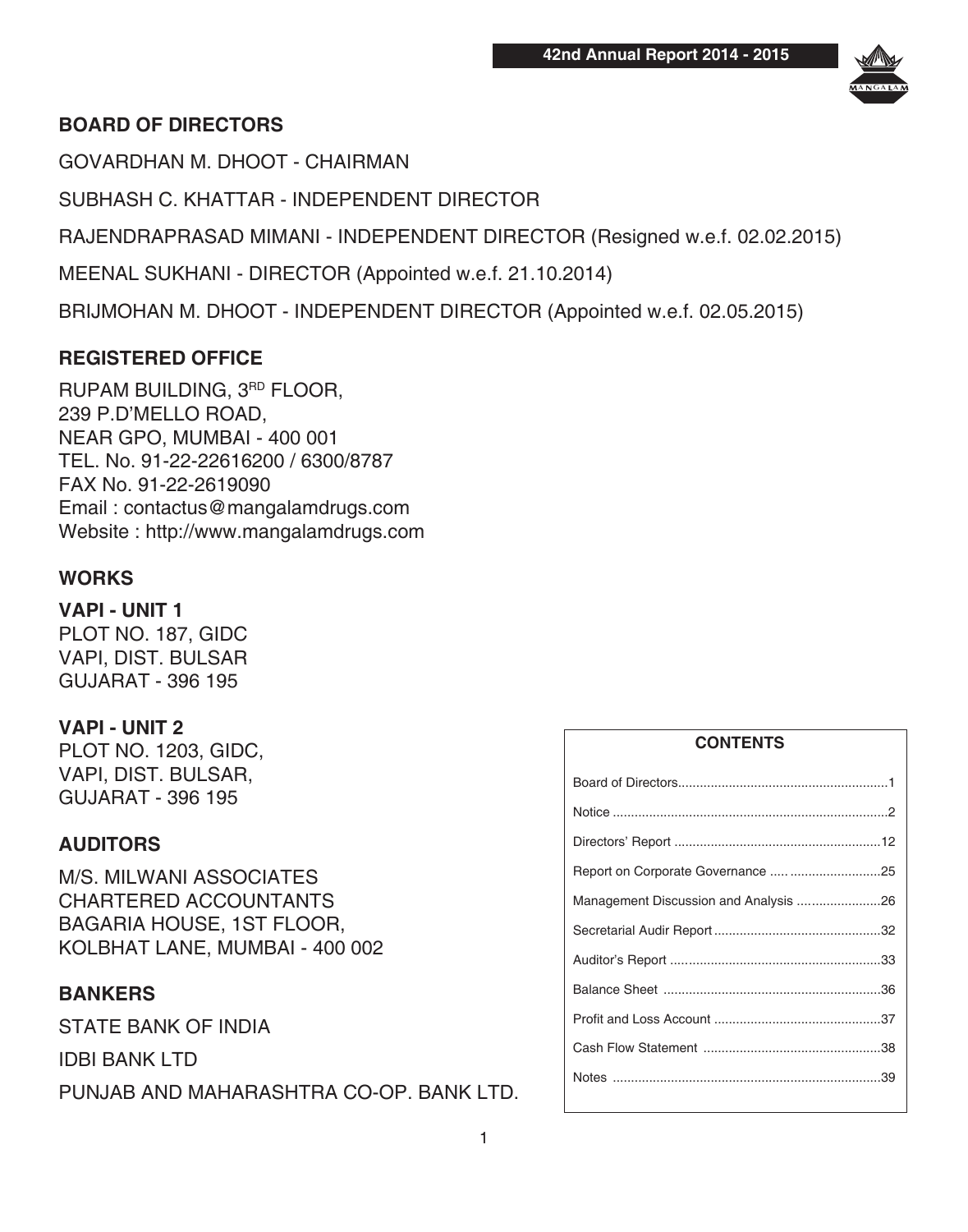

### **NOTICE**

**NOTICE** is hereby given that the Forty-Second Annual General Meeting of the Members of **Mangalam Drugs & Organics Limited** will be held at the M.C. GHIA HALL, Indian Textile Accessories & Machinery Manufacturers' Association, Bhogilal Hargovindas Bldg., 4th Flr., 18/20 K.Dubash Marg, Kala Ghoda, Mumbai – 400 001, on 03 September, 2015 at 11.30 A.M. to transact the following business:

### **ORDINARY BUSINESS:**

- 1. To receive, consider and adopt the Audited Balance Sheet as at 31<sup>st</sup> March, 2015 and Statement of Profit and Loss Account for the year ended as on that date and the Reports of the Board of Directors' and the Auditors' of the Company thereon.
- 2. To appoint a Director in place of Mr. Govardhan Murlidhar Dhoot (DIN: 01240086) who retires from office by rotation and being eligible, offers himself for re-appointment.
- 3. To consider and if thought fit, to pass with or without modification(s), the following resolution as an **Ordinary Resolution**:

**"RESOLVED THAT** pursuant to the provisions of Section 139 and other applicable provisions, if any, of the Companies Act, 2013 and the Rules framed thereunder, as amended from time to time, pursuant to recommendations of the audit committee of Board of Directors and pursuant to the resolutions passed by the members at the AGM held on 29th September, 2014, the appointment of M/s. Milwani Associates, Chartered Accountants, Mumbai, (Firm Registration No. 106405W) as the Statutory Auditors of the Company, to hold office till the conclusion of the Annual General Meeting to be held for the financial year 2016-2017 be and is hereby ratified and that the Board of Directors be and is hereby authorised to fix such remuneration (including fees for certification) and reimbursement of out of pocket expenses for the purpose of audit for the financial year ending 31st March, 2016 as may be approved by the Audit Committee / Board of Directors of the Company."

### **SPECIAL BUSINESS:**

4. To consider and, if thought fit, to pass with or without modification(s), the following Resolution as an **Ordinary Resolution:**

"**RESOLVED THAT** pursuant to the provisions of Section 148 and any other applicable provisions, if any, of the Companies Act, 2013 ("**Act**") and the Rules made thereunder, as amended from time to time, the Company hereby ratifies remuneration of Rs. 100,000/- (Rupees One Lac only) plus service tax, as applicable and reimbursement of out-of-pocket expenses payable to M/s. Ankit Kishor Chande, who were appointed by the Board of Directors as Cost Auditors of the Company for the financial year 2015-16, to conduct Cost Audit relating to "Bulk Drugs" businesses of the Company as may be ordered by the Central Government under the Act and the Rules thereunder."

"**RESOLVED FURTHER THAT** the Board of Directors of the Company be and is hereby authorised to do all acts and take all such steps as may be necessary, proper or expedient to give effect to this resolution."

5. To consider and if thought fit, to pass with or without modification(s), the following Resolution as an **Ordinary Resolution**:

**"RESOLVED THAT** pursuant to the provisions of Sections 149, 152 and any other applicable provisions of the Companies Act, 2013 ("Act") and the Rules made thereunder (including any statutory modification(s) or re-enactment thereof for the time being in force) read with Schedule IV to the Act, Mrs.Meenal Sukhani (DIN: 06840007), who was appointed as an Additional Director – Non-executive of the Company by the Board of Directors with effect from 21st October, 2014 and subsequently she was appointed as an Independent director on 2nd May, 2015, and who has submitted a declaration that she meets the criteria for independence as provided in Section 149(6) of the Act and in respect of whom the Company has received a Notice, in writing, from a Member under Section 160 of the Act, proposing her candidature for the office and who is eligible for appointment, be and is hereby appointed as an Independent Director to hold the office for a period of 5 years from 02 May 2015 till 01 May 2020."

6. To consider and if thought fit, to pass with or without modification(s), the following Resolution as an **Ordinary Resolution**:

**"RESOLVED THAT** Mr. Brijmohan M. Dhoot (DIN: 01046420) who was appointed by the Board of Directors as Additional Director of the Company, with effect from May 02, 2015 and who holds office upto the date of the ensuing Annual General Meeting, in terms of Section 161 of the Companies Act, 2013 ("Act") and in respect of whom the Company has received a Notice, in writing, from a Member under Section 160 of the Act, proposing his candidature for the office of Director of the Company, be and is hereby appointed as a Director of the Company, liable to retire by rotation."

7. To consider and, if thought fit, to pass with or without modification(s), the following Resolution as a **Special Resolution**:

**"RESOLVED THAT** pursuant to the provisions of Section 196, 197, 203 and any other applicable provisions of the Companies Act, 2013 and Companies ( Appointment and Remuneration of Managerial Personnel) Rules 2014 (including any statutory modification(s) or re-enactment thereof for the time being in force) read with Schedule V of the Companies Act, 2013 and subject to the requisite approval of the Central Government, if any required, the Company hereby approves the re-appointment of Mr. Govardhan M Dhoot (DIN 01240086) at a remuneration as Chairman & Managing Director of the Company for a term of five years starting from 01 November 2014 on the terms and conditions including remuneration set out in the Explanatory Statement annexed to the Notice convening this meeting, with liberty and power to the Board of Directors (hereinafter referred to as 'the Board' which expression shall also include the Nomination and Remuneration Committee of the Board), in the exercise of its discretion, to grant increments and to alter and vary from time to time the terms and conditions of the said appointment, subject to the same not exceeding the limits specified under Schedule V of the Companies Act, 2013 or any statutory modification(s) or re-enactment thereof."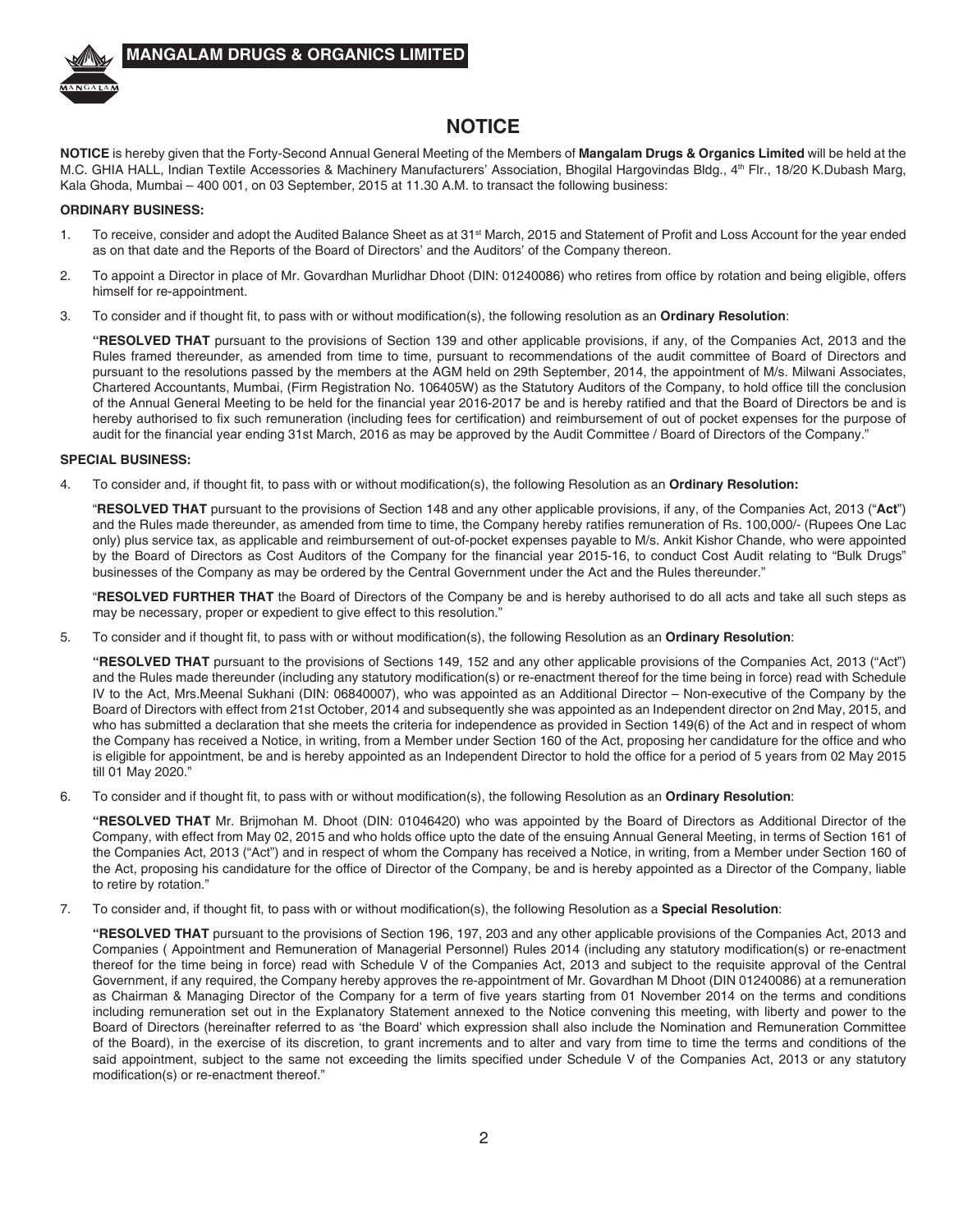

**"RESOLVED FURTHER THAT** the Board be and is hereby authorized to do all such acts, deeds, matters and things as may be necessary, expedient or desirable to give effect to this Resolution and/or to make modification as may be deemed to be in the best interest of the Company."

8. To consider and, if thought fit, to pass with or without modification(s) the following Resolution as a **Special Resolution:**

"**RESOLVED that** pursuant to the provisions of Section 13 sub-section (1), read with Section 55, 61, 64 and other applicable provisions, if any, of the Companies Act, 2013 (including any amendment thereto or re-enactment thereof) Authorised Share Capital of the Company be and is hereby increased from the existing Rs. 20,00,00,000/- (Rupees Twenty Crores only) divided into 2,00,00,000 (Two Crores) Equity Shares of Rs. 10/- (Rupees Ten only) each to Rs. 30,00,00,000/- (Rupees Thirty Crores only) divided into 3,00,00,000 (Three Crores) Equity Shares of Rs. 10/- (Rupees Ten only) each, by creation of additional 1,00,00,000 (One Crore) Equity Shares of Rs. 10/- (Rupees Ten only) each ranking pari passu in all respect with the existing Equity Shares."

**"RESOLVED FURTHER THAT** pursuant to the provisions of Section 13 and 61 and other applicable provisions of the Companies Act, 2013 (including any amendment thereto or re-enactment thereof) and the rules framed thereunder the consent of the Members be and is hereby accorded for consequential substitution of Capital Clause V of the Memorandum of Association and Capital Clause 5 (a) of the Articles of Association of the Company to reflect the increased authorized capital: -

9. To consider and, if thought fit, to pass with or without modification(s), the following Resolution as a **Special Resolution:**

**"RESOLVED THAT** pursuant to the provisions of Sections 62(1)(c) and all other applicable provisions, if any, of the Companies Act, 2013 (hereinafter referred to as the "Companies Act") (including any statutory modification(s) or reenactment thereof for the time being in force), and any other applicable provisions of the Companies Act, 2013, the Memorandum of Association and Articles of Association of the Company and the Listing Agreements entered into with the Bombay Stack Exchange Ltd. and the National Stock Exchange of India Ltd., where the Company's Equity Shares are listed, Regulations for Preferential Issue contained in Chapter VII of the Securities and Exchange Board of India ("SEBI") (Issue of Capital & Disclosure Requirements) Regulations, 2009 and the SEBI (Substantial Acquisition of Shares and Takeovers) Regulations, 2011 as may be modified or re-enacted from time to time (hereinafter referred as "SEBI Regulations") the applicable Rules, Notifications, Regulations issued by the Government of India, SEBI and subject to the approvals, consents, permissions and/or sanctions of the stock exchanges where the shares of the Company are listed ("Stock Exchanges"), SEBI, the Registrar of Companies (the "RoC") or all concerned statutory and other authorities as may be necessary, and subject to such conditions and modifications as may be prescribed, stipulated or imposed by any of them while granting such approvals, consents, permissions, sanctions, the Board of Directors of the Company (hereinafter referred to as "the Board"), which term shall be deemed to include any Committee of the Directors for the time being, exercising the power conferred to the Board, be and is hereby authorized on behalf of the Company to create, offer, issue and allot in one or more tranches upto 26,50,000 Warrants of Rs. 65/- each with an option to convert each warrant into one Equity Share of the nominal value of Rs. 10/- each at a issue price of Rs. 65/- (including premium of Rs. 55/-) determined in accordance with SEBI ICDR Regulations; on terms and conditions mentioned hereinafter in this resolution to Shri JB Pharma LLP ("Entity under Promoter Group"), with an option to the proposed allottee to convert the same into Equity Shares of the Company in one or more tranches, not later than 18 months from the date of their allotment in accordance with the SEBI Regulations or other provisions of the law as may be prevailing at the time of allotment of Equity Shares / exercise of warrants:

**"RESOLVED FURTHER THAT** the Warrants shall be issued by the Company on Preferential basis on the following terms and conditions:

- i. The Warrants shall be convertible (at the option of warrant holders) at any time within a period of 18 (Eighteen) months from the date of allotment of Warrants.
- ii. Each warrant shall be convertible into one Equity Share of nominal value of Rs. 10/- (Rupees Ten only) each at a issue price of Rs. 65/- (including premium of Rs. 55/-) determined in accordance with SEBI ICDR Regulations.
- iii. The warrant holders are, on the date of allotment of Warrants, required to pay an amount equivalent to at least 25% (Twenty Five percent) of the total consideration per warrant.
- iv. The conversion of Warrants into Equity Shares shall be made in one or more tranches within a period of 18 (Eighteen) months from the date of allotment of Warrants, as per the option exercised by the Warrant holders.
- v. The amount referred in point (iii) above shall be forfeited, if the option to take Equity Shares against any of the warrants held by the warrant holder is not exercised within a period of 18 (Eighteen) months from the date of allotment of Warrants.
- vi. The lock in period of Warrants and Equity Shares acquired by exercise of Warrants shall be in accordance with the SEBI Regulations.
- vii. Warrants by itself do not give to the proposed allottee any rights of the Equity Shareholders of the Company unless converted into Equity Shares of the Company.
- viii. The resultant Equity Shares will be subject to Memorandum and Articles of Association of the Company in all respects.

**"RESOLVED FURTHER THAT** the Relevant Date for the purpose of calculating the minimum price for the warrants under Chapter VII of relevant SEBI (Issue of Capital and Disclosure Requirements) Regulations, 2009 will be 04 August , 2015 being the date 30 days prior to the date of passing of this Resolution to approve the proposed preferential issue in terms of Section 62(1)(c) of the Act".

**"RESOLVED FURTHER THAT** the Equity Shares, if allotted on the conversion of warrants, shall rank paripassu in all respects with the existing Equity Shares of the Company with a right to receive dividend and other distributions to be declared thereafter during the year."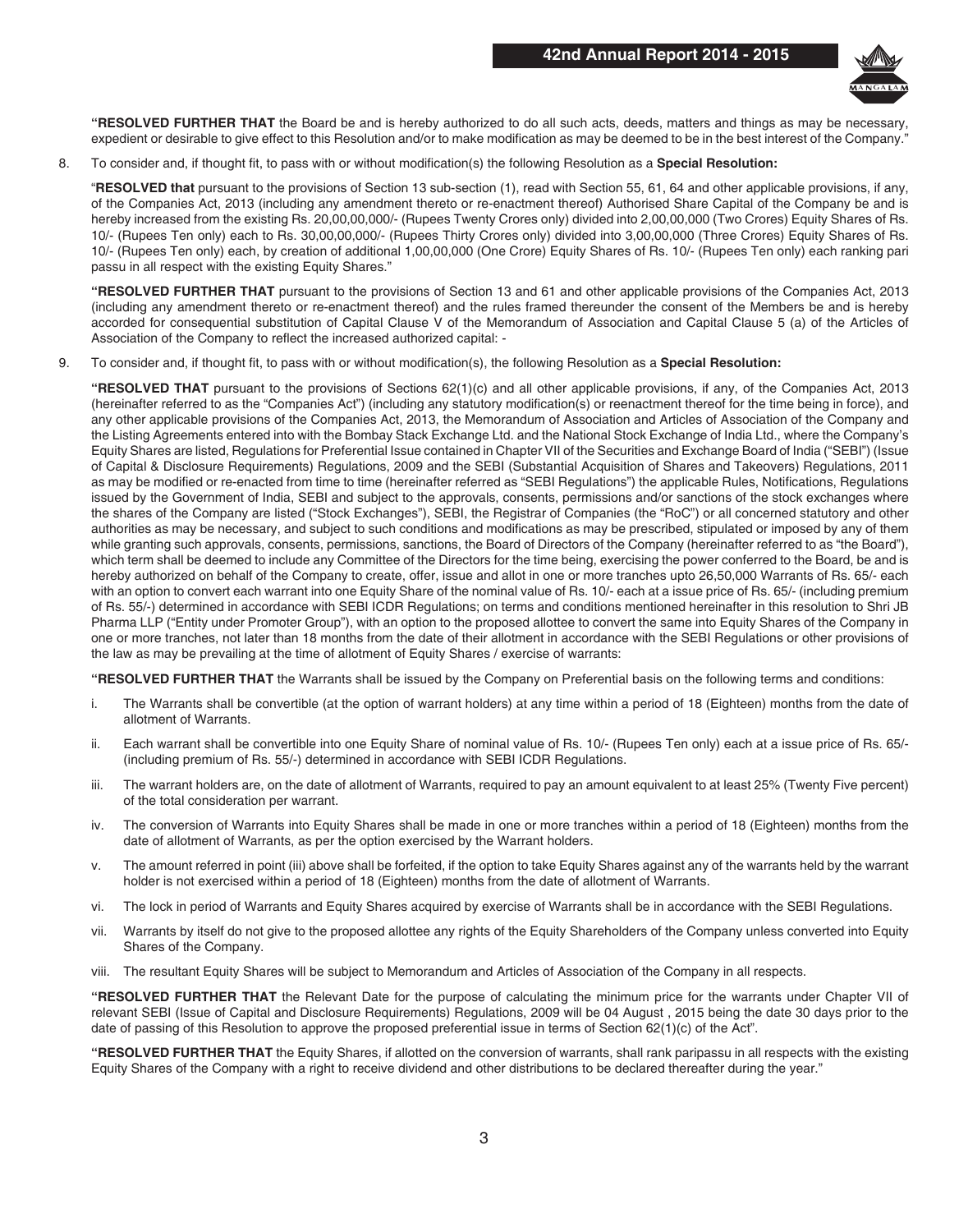

**"RESOLVED FURTHER THAT** for the purpose of giving effect to this Resolution, the Board of Directors / Committee thereof be and is hereby authorised, on behalf of the Company, to take all actions and do all such deeds, matters and things as it may, in its absolute discretion, deem necessary, desirable or expedient to the issue or allotment of aforesaid warrants and Equity Shares if allotted upon exercise of rights(s) attached to such warrants and to list such Equity Shares with the Stock Exchange(s), as may be appropriate, and to resolve and settle all question(s) or difficult(ies) or doubt(s) that may arise in connection with the proposed offer, issue and allotment of any of the said warrants and / or the Equity Shares if allotted upon exercise of option(s) attached to such warrants and to do all acts, deeds and things in connection therewith and incidental thereto as the Board may, in its absolute discretion, deem fit, without being required to seek any further consent or approval of the Members or otherwise to the end and intent that they shall be deemed to have given their approval thereto expressly by the authority of this resolution."

**"RESOLVED FURTHER THAT** the Board of Directors of the Company be and is hereby authorized to delegate any or all the powers conferred upon it by this Resolution, to any Committee formed thereof, or to any individual so authorized by the Board."

By order of the Board of Directors **Govardhan M. Dhoot** Chairman

#### **Registered Office:**

3rd Floor, Rupam Building, 239, P. D'Mello Road Mumbai – 400001 **CIN: L24230MH1972PLC116413**

Place: Mumbai Dated: 06 August, 2015

### **NOTES:**

1. A MEMBER ENTITLED TO ATTEND AND VOTE AT THE ANNUAL GENERAL MEETING (THE "MEETING") IS ENTITLED TO APPOINT A PROXY TO ATTEND AND VOTE INSTEAD OF HIMSELF AND A PROXY NEED NOT BE A MEMBER OF THE COMPANY. A person can act as proxy on behalf of members not exceeding 50 (fifty) and holding in the aggregate not more than 10 (ten) percent of the total share capital of the Company carrying voting rights. A member holding more than 10 (ten) percent of the total share capital of the Company carrying voting rights may appoint a single person as proxy and such person cannot act as a proxy for any other person or shareholder.

The instrument of proxy in order to be effective, should be deposited at the registered office of the Company, duly completed and signed, not less than 48 hours before the commencement of the meeting. A proxy form is sent herewith. Proxies submitted on behalf of the Companies, Societies etc. must be supported by an appropriate resolution / authority, as applicable.

- 2. The Explanatory Statement pursuant to Section 102(1) of the Companies Act, 2013 in respect of item nos. 4 to 9 of the Notice set out above, is hereto annexed.
- 3. All documents referred to in the accompanying Notice are available for inspection at the Registered Office of the Company on any working day between 11.00 a.m. to 1.00 p.m. excluding Saturdays, Sundays and Public Holidays upto the date of Annual General Meeting.
- 4. The Register of Members and Share Transfer Books of the Company will remain closed from 27 August 2015 to 03 September 2015 (both days inclusive) for the purpose of Annual General Meeting.
- 5. The Annual Report of the Company for the year 2014-2015 is also uploaded on the Company's website www.mangalamdrugs.com in the "Investor Relations" Section.
- 6. As a measure of economy, copies of the Annual Report shall not be distributed at the meeting and therefore the Members are requested to bring their copy of Annual Report to the Meeting.
- 7. Members are requested to intimate to the Company, queries, if any, on the accounts at least 10 days before the date of the meeting to enable the management to keep the required information available at the meeting.
- 8. The Company has appointed **M/s. Link Intime India Private Limited , C-13, Pannalal Silk Mills Compound, LBS Marg, Bhandup (West), Mumbai - 400 078**, as Share Transfer Agents and the members are requested to send/address all their shares related matters/ correspondence directly to them.
- **9. Change of Address /Bank details:** Members are requested to inform **M/s. Link Intime India Private Limited**, immediately of any change in their address / bank details. Members holding shares in dematerialized form are requested to intimate all changes with respect to their Email Id, signature, address, bank details and mandate etc. to their respective Depository Participants. These changes will then be automatically reflected in the Company's records. Members holding shares in physical form are requested to intimate such changes to the Registrar and Share Transfer Agents of the Company viz. M/s. Link Intime India Private Limited.
- 10. As per Circular No. MRD/Dop/Cir-05/2009 dated May 20, 2009 issued by Securities And Exchange Board of India (SEBI), it is mandatory to quote Permanent Account Number (PAN) for participating in the securities market. Therefore, Members holding shares in dematerialised form are requested to submit the PAN details to their Depository Participant, whereas Members holding shares in physical form are requested to submit the PAN details to the Registrar and Share Transfer Agents of the Company viz. Link Intime India Private Limited.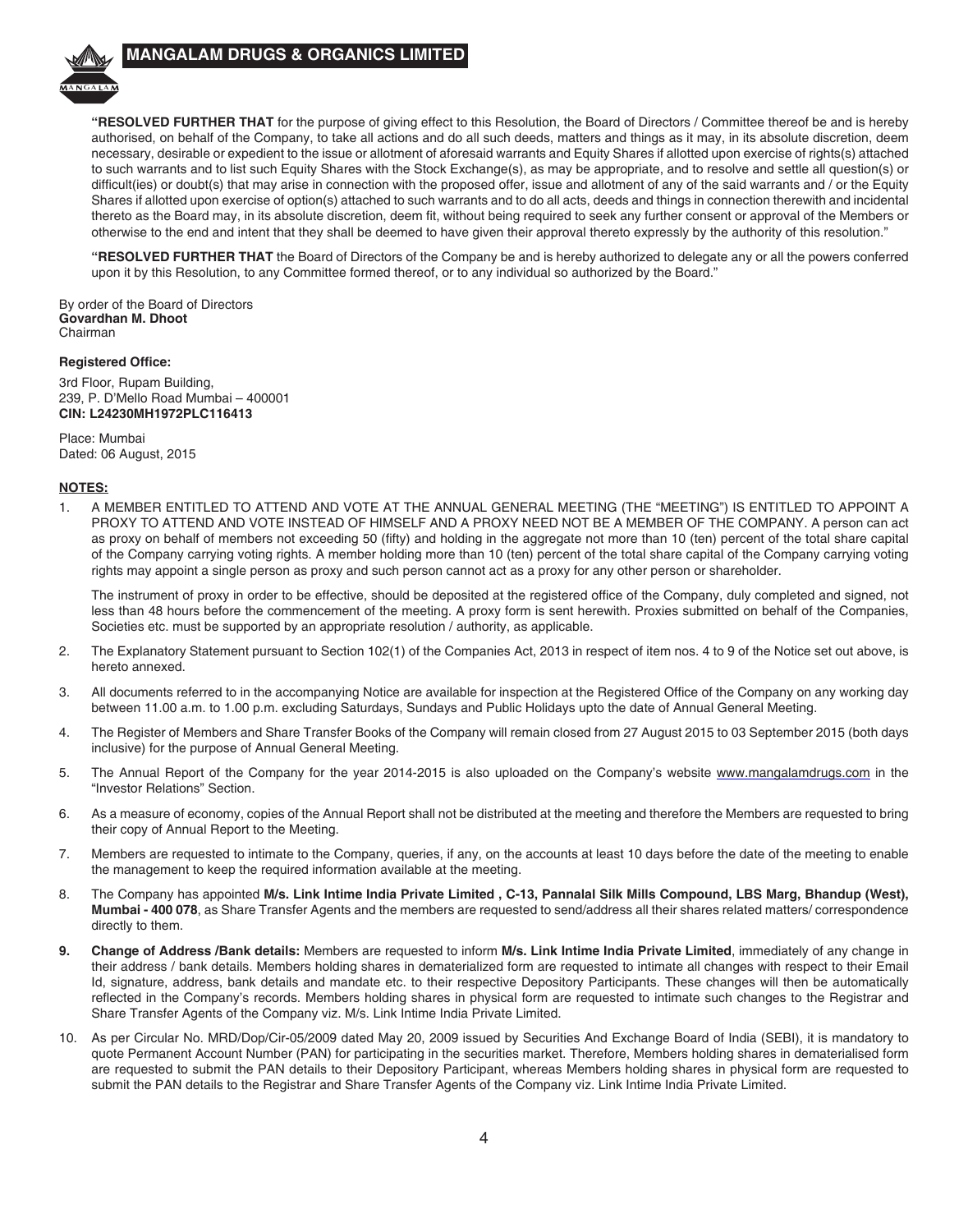

- 11. Members/Proxies should bring the admission slip duly filled in for attending the meeting.
- 12. The Company has transferred unclaimed application money due for refund of public issue made in the year 2005 and unclaimed dividend for the financial year 2005-06 declared on 30<sup>th</sup> September 2006 to the Investor Education and Protection Fund (IEPF) established by the Central Government. No claim shall lie against the IEPF or the Company for the amounts so transferred nor shall any payment be made in respect of such claim.
- 13. Electronic (soft) copy of the Notice of the 42nd Annual General Meeting of the Company *inter alia* indicating the process and manner of e-Voting and Assent Decent Form along with the Attendance Slip & Proxy Form and the Annual Report for 2014-2015 is being sent to all the Members whose e-mail IDs are registered with the Company/Depository Participant(s) for communication purposes unless any Member has requested for a hard copy of the same. For Members who have not registered their e-mail address, physical copies of these documents are being sent in the permitted mode.
- 14. Details of the Directors seeking appointment / re-appointment at the 42nd Annual General Meeting required by Clause 49 II of the Listing Agreement with the Stock exchanges is given below

| $\mathbf{1}$ .   | Name                                     | MR. GOVARDHAN DHOOT<br>(DIN: 01240086)                                                                                                                                                                                                                                                                                                                      | Mrs. MEENAL SUKHANI<br>(DIN: 06840007)                                                                                                                                                                                                                                                                                 | MR. BRIJMOHAN DHOOT<br>(DIN: 01046420)                                                                                                                                                        |
|------------------|------------------------------------------|-------------------------------------------------------------------------------------------------------------------------------------------------------------------------------------------------------------------------------------------------------------------------------------------------------------------------------------------------------------|------------------------------------------------------------------------------------------------------------------------------------------------------------------------------------------------------------------------------------------------------------------------------------------------------------------------|-----------------------------------------------------------------------------------------------------------------------------------------------------------------------------------------------|
| 2.               | Date of Birth                            | 21 <sup>st</sup> October 1953                                                                                                                                                                                                                                                                                                                               | 20th August 1973                                                                                                                                                                                                                                                                                                       | 10th July 1951                                                                                                                                                                                |
| 3.               | Educational<br>Qualification             | Commerce Background                                                                                                                                                                                                                                                                                                                                         | Arts graduate                                                                                                                                                                                                                                                                                                          | Commerce Background                                                                                                                                                                           |
| 4.               | Date of Appointment<br>on the Board      | 16th April 1996                                                                                                                                                                                                                                                                                                                                             | 21st October, 2014                                                                                                                                                                                                                                                                                                     | 2 <sup>nd</sup> May, 2015                                                                                                                                                                     |
| 5.               | Category of Director                     | Chairman & Managing Director                                                                                                                                                                                                                                                                                                                                | Independent Director                                                                                                                                                                                                                                                                                                   | Non-Executive Non<br>Independent Director                                                                                                                                                     |
| 6.               | Experience                               | He has been the Whole-time Director<br>of the Company effective 1 <sup>st</sup> November<br>2004. He has over three decades of<br>experience in the Chemical Industry,<br>handling marketing in both domestic<br>and export market. He has traveled to<br>many countries and visited important<br>Industrial and Commercial Capitals all<br>over the world. | She has been teacher for more than<br>15 years and has worked for leading<br>educational institution like Dhirubai<br>Ambani International School. She is<br>an entrepreneur and is the managing<br>partner of Sonal Textile Agency, C&F<br>Agent for Linen Club, Jaishree Textile,<br>Indian Rayon for Mumbai & Pune. | He has more than 40 years<br>experience in chemical and<br>pharma industry.                                                                                                                   |
| $\overline{7}$ . | List of other<br>Directorships held      | 1. Mangalam Laboratories Private<br>Limited<br>2. Beanstalk Retail Private Limited                                                                                                                                                                                                                                                                          | <b>NIL</b>                                                                                                                                                                                                                                                                                                             | 1. Mangalam Laboratories<br><b>Private Limited</b><br>2. Raga Organics Private<br>Limited<br>3. Elarci (Estates &<br>Constructional)<br><b>Development Services</b><br><b>Private Limited</b> |
| 8.               | Name of Committees<br>in which Chairman  | <b>NIL</b>                                                                                                                                                                                                                                                                                                                                                  | <b>NIL</b>                                                                                                                                                                                                                                                                                                             | <b>NIL</b>                                                                                                                                                                                    |
| 9.               | Name of Committees<br>in which Member    | Audit Committee and Stake holders<br>Committee<br>Relationship<br>of<br>$\overline{\phantom{a}}$<br>Mangalam Drugs & Organics Limited                                                                                                                                                                                                                       | Audit Committee and Nomination and<br>Remuneration Committee Committee of<br>- Mangalam Drugs & Organics Limited                                                                                                                                                                                                       | Nomination and Remuneration<br>Committee of - Mangalam<br>Drugs & Organics Limited                                                                                                            |
| 10.              | Number of shares<br>held in the Company. | 667,122 equity shares.                                                                                                                                                                                                                                                                                                                                      | Nil                                                                                                                                                                                                                                                                                                                    | 5,64,469 equity shares                                                                                                                                                                        |
| 11.              | <b>Disclosure</b><br>of<br>Relationship  | Mr. Govardhan Dhoot<br>Is related to Mr. Brijmohan Dhoot of<br>the Company                                                                                                                                                                                                                                                                                  | Mrs. Meenal Sukhani is not related to<br>any Director of the Company                                                                                                                                                                                                                                                   | Mr. Brijmohan Dhoot is related<br>to Mr. Govardhan Dhoot of the<br>Company                                                                                                                    |

BY ORDER OF THE BOARD OF DIRECTORS

**Govardhan M. Dhoot** Chairman

**Registered office:**

3rd Floor, Rupam Building, 239, P. D'Mello Road Mumbai – 400001 CIN: L24230MH1972PLC116413

Place: Mumbai Dated: 06 August, 2015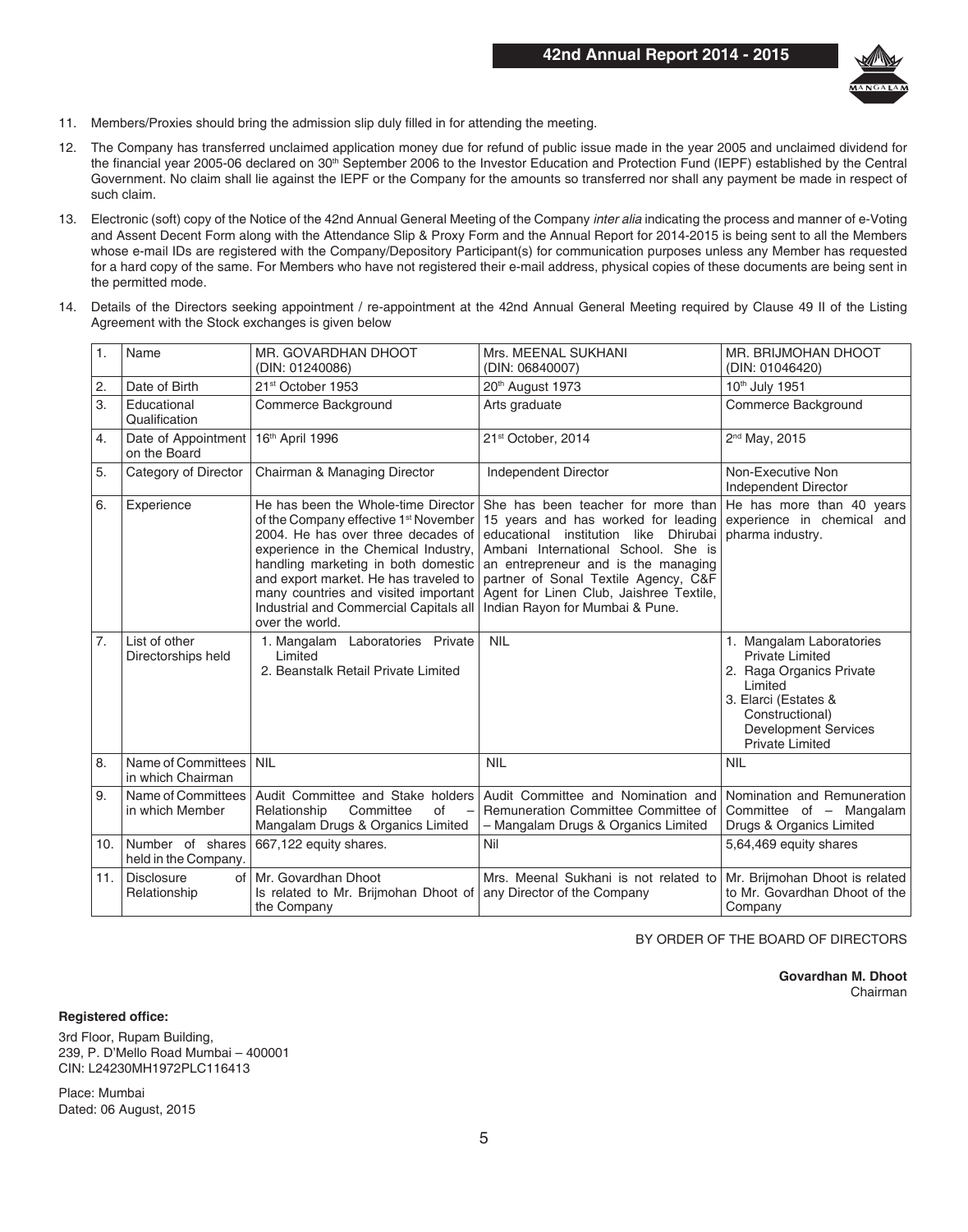

### **ANNEXURE TO NOTICE**

### **Explanatory Statement pursuant to section 102 (1) of the Companies Act, 2013.**

#### **Item No. 4**

The Audit Committee and the Board has approved the appointment of M/s. Ankit Kishor Chande., Cost Accountants as Cost Auditors for audit of the cost accounts for the financial year 2015-16 at a remuneration of Rs.100,000/- (Rupees One Lacs only) plus service tax and out of pocket expenses reimbursement. In accordance with the provisions of Section 148 of the Companies Act, 2013 and The Companies (Audit and Auditors) Rules, 2014, the remuneration payable to the Cost Auditors has to be ratified by the Shareholders of the Company.

Accordingly, consent of the Shareholders is being sought for ratification of the remuneration payable to the Cost Auditors for the year 2015-16. The Board recommends the Resolution for approval of the Shareholders as per item no. 4.

None of the Directors, Key Managerial Personnel of the Company or their relatives is interested or concerned in the proposed Resolution.

#### **Item 5**

Ms. Meenal Sukhani was appointed as an Additional Director Non Executive by the Board of directors on 21 October 2014. Thereafter on 02 May 2015 Ms. Meenal Sukhani was appointed by the Board of Directors as Independent Director to hold the office for a period of 5 years from 02 May 2015 till 01 May 2020, subject to the approval of Shareholders. As per the Companies Act 2013, Independent Directors are not liable to retire by rotation. Ms. Sukhani, who has submitted a declaration that she meets the criteria for independence as provided in Section 149(6) of the Act, satisfies all the criteria prescribed by the Companies Act 2013 as also by the Listing Agreement for being considered as Independent Director. Company has received a Notice, in writing, from a Member under Section 160 of the Act, proposing her candidature for the office.

In the opinion of the Board, Ms. Sukhani is a person of integrity and possesses relevant expertise and experience and fulfils the conditions for appointment as an Independent Director as specified in the Companies Act 2013 Act and the Listing Agreement.

If appointed, Ms. Meenal Sukhani will act as a non-executive Independent director, not liable to retire by rotation.

Keeping in view the experience and expertise, her appointment as Independent Director of the Company is recommended.

None of the Directors and / or Key Managerial Personnel of the Company and their relatives, except Mrs. Meenal Sukhani is concerned or interested, financial or otherwise, in the resolution set out at item no. 5.

#### **Item No. 6**

The Board, based on the recommendation of the Nomination and Remuneration Committee, appointed Mr. Brijmohan Dhoot (DIN: 0104642) as Additional Director-Non-Executive of the Company, with effect from 02 May, 2015. Mr. Brijmohan Dhoot holds office upto the date of the ensuing Annual General Meeting and is eligible for appointment as a Director.

Pursuant to provisions of Section 161 of Companies Act, 2013, Mr. Brijmohan Dhoot will hold office upto the date of the ensuing AGM. The Company has received notice in writing under provisions of section 160 of the Companies Act, 2013 from a member along with deposit of Rs. 1,00,000/ proposing the candidature of Mr. Brijmohan Dhoot for the office of non executive non independent director to be appointed as such under provisions of section 149 of the Companies Act, 2013.

Pursuant to Section 160 of the Act, the Company has received a Notice, in writing, from a Member along with a deposit of Rs. 1,00,000/-, proposing the candidature of Mr. Brijmohan Dhoot, as a Director of the Company.

The Board is of the opinion that the vast knowledge and varied experience of Mr. Brijmohan Dhoot will be of great value to the Company and hence, recommends his appointment as a Director of the Company. The Board also informs that Mr. Brijmohan Dhoot and Mr. Govardhan Dhoot are brothers.

The appointment of Mr. Brijmohan Dhoot, as a Director liable to retire by rotation, is now being placed before the Members, for their approval.

None of the Directors and / or Key Managerial Personnel of the Company and their relatives, except, Mr. Brijmohan Dhoot and Mr. Govardhan M Dhoot, Chairman is concerned or interested, financial or otherwise, in the resolution set out at item no. 6.

#### **Item No. 7**

At the meeting of the Board of Directors (Board) of the Company held on 31 October, 2014, the Board had duly approved by a resolution passed at its meeting, re-appointment of Shri Govardhan M. Dhoot as Managing Director of the Company for a period of five years subject to the approval of the Company in General Meeting.

1. **Terms of Appointment:** From 1st November 2014 to 31st October, 2019

#### 2. **Remuneration:**

**a) Salary:** Rs.60,000/- per month.

#### 3. **Perquisites / Allowance:**

In addition to salary, Mr. Govardhan Dhoot will be entitled to the following;

- (a) **Housing:** The Company shall defray the maintenance expenditure of the residence of the Whole time Director.
- (b) **Medical Expenses:** Reimbursement of expenses incurred for the Whole time Director and his family subject to a ceiling of Rs. 10,000/ p.a. or actual whichever is Lower.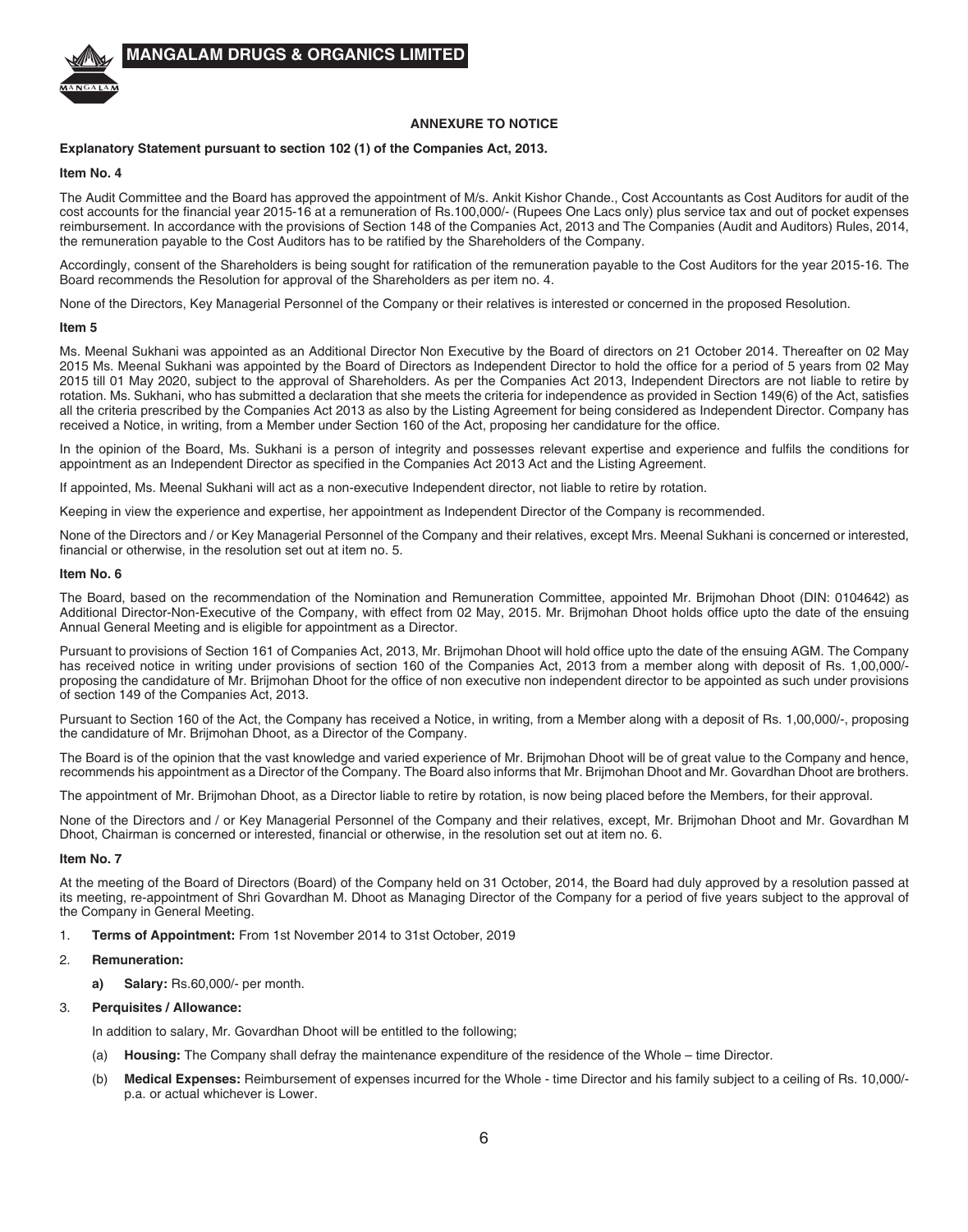

- (c) **Leave travel Concession:** Company shall provide to and fro airfare to the Whole-time Director andhis family for 3,000 KM in India.
- (d) **Annual Privilege Leave:** On full salary for a period of thirty days and shall be entitled to accumulate such leave. Encashment of leave at the end of the tenure will not be included in the computation of the ceiling on perquisites..
- (e) **Car:** A chauffer driven car for use of Company's business will be provided.
- (f) **Telephone:** A telephone at the residence will also be provided at Company's expenses. The Company will bill personal long distance calls from the house telephone.
- (g) **Personal Accident Insurance:** Premium not to exceed Rs. 8,000/- p.a. payable by the Company on behalf of the Whole Time Director.

The Managing Director shall also be entitled to following perquisites, which shall not be included in the computation of the ceiling on remuneration specified herein:

- Contribution to provident fund, super annuation fund or annuity fund as per the rules of the Company to the extent these either singly or put together are not taxable under the Income Tax Act, 1961.
- (ii) Gratuity payable at rate not exceeding half a month's salary for each completed year of service.
- (iii) Encashment of leave at the end of the tenure.
- 4. The other terms and conditions of the agreement are such as are customarily contained in agreements of similar nature.
- 5. Mr. Govardhan M. Dhoot shall be subject to retirement by rotation under Articles of Association of the company and on re-appointment as a Director immediately on retirement by rotation, shall continue to hold his office as Managing Director and such re-appointment as such director shall not be deemed to constitute a break in his appointment as Managing Director.
- 6. Notwithstanding anything contained hereinabove where in any financial year, during the currency of tenure of the Managing Director, the Company has no profits or its profits are inadequate, the company shall pay the Managing Director minimum remuneration by way of salary, perquisite, dearness allowance and any other allowance subject to ceiling laid down in Schedule V to the Companies Act, 2013.
- 7. The aforesaid agreement to be entered into by the Company with the Managing Director can be terminated by the company or by Mr. Govardhan M. Dhoot, by giving to the other three months' notice in writing.

The said agreement to be entered including the remuneration payable to the Managing Director of the company shall be subject to the approval of the company and all such sanctions as may be necessary and shall be given effect to as per the modifications, if any, made / approved as aforesaid.

The above may also be treated as an abstract of the said agreement to be entered.

None of the Directors and / or Key Managerial Personnel of the Company and their relatives, except, Mr. Govardhan M Dhoot and Mr. Brijmohan Dhoot, being his brother is concerned or interested, financially or otherwise, in the resolution set out at item no. 7.

### **Item Nos. 8**

The present authorized share capital of the company is Rs. 20 Crores. It was decided that, subject to approval of the members, the Company's Authorised Share Capital may be increased from Rs. 20 crore to Rs. 30 crore.

It is, therefore proposed to alter existing Clause V of the Memorandum of Association and Clause 5(a) of Articles of Association of the Company, pursuant to Sections 13 and 14 of the Companies Act, 2013 read with Section 61(1) of the Companies Act, 2013, to give effect to the said alteration.

The Board recommends the resolutions for approval of the shareholders.

None of the directors and key managerial personnel and their relatives is concerned or interested in the above referred resolution.

#### **Item No. 9:**

The resolution is recommended to the shareholders of the Company for their approval pursuant to the provisions of Section 62(1)(c) and other applicable provisions of Companies Act, 2013 and in accordance with Chapter VII of SEBI ICDR Regulations relating to preferential issue as amended up to date. Company plans to make Preferential Issue of up to 26,50,000 (Twenty Six Lakh Fifty Thousand) Warrants of the Company, convertible at the sole option of the warrant holders thereof at any time, in one or more tranches, within a period of 18 (Eighteen) months from the date of allotment of Warrants, into resultant fully paid-up Equity Shares of the Company of nominal value of Rs. 10/- at issue price of 65/- (including premium of Rs. 55/-) determined in accordance with SEBI ICDR Regulations.

To part finance the capital expenditures of the Company, to strengthen the financial position of the Company, for general corporate purposes including repayment of loans and to improve the working capital and Net Worth of the Company, it is proposed to issue upto 26,50,000 (Twenty Six Lakh Fifty Thousand) Warrants to the proposed allottee namely Shri JB Pharma LLP, with an option to convert into Equity Shares, in one or more tranches, not later than 18 months from the date of their allotment in accordance with the SEBI ICDR Regulations or other provisions of the law as may be prevailing at the time of allotment of Equity Shares/ exercise of warrants. The proposed allottee have agreed to subscribe for the same.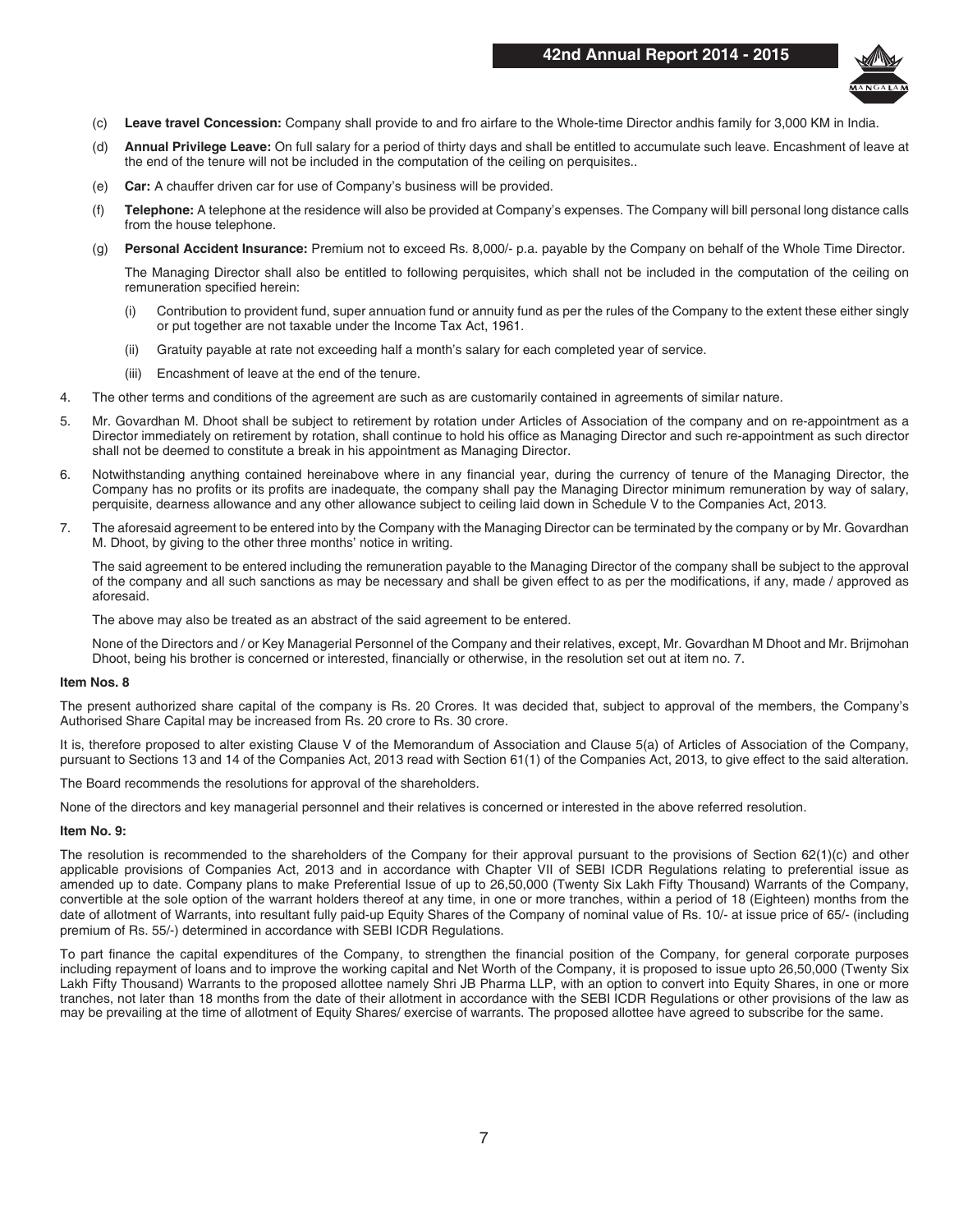

### **The disclosures pursuant to Regulation 73(1) of the SEBI (ICDR) Regulations, 2009 is given hereunder:**

### **Objects of the Preferential Issue**

To part finance the capital expenditures of the Company, to strengthen the financial position of the Company, for general corporate purposes including repayment of loans and to improve the working capital and Net Worth of the Company.

#### **Proposal of the promoters, directors or key management personnel of the issuer to subscribe to the offer.**

The proposed allottee is the constituents of the Promoter/ Promoter Group/Directors. No other Director or Key Management Personnel of the Company intends to subscribe to the Warrants.

**The identity of the (Natural persons who are the ultimate beneficial owners of the shares proposed to be allotted and/ or who ultimately control) proposed allottee and the percentage of post preferential issue capital that may be held by them and change in control, if any, in the issuer consequent to the preferential issue:**

| Name(s) of the<br>proposed | Category              |          | Natural person who<br>ultimately controls the                                              | <b>Maximum</b><br>no. of | Value<br>(in Rs.) |                         | Pre-issue<br>Shareholding | Post Issue<br>Shareholding |        |
|----------------------------|-----------------------|----------|--------------------------------------------------------------------------------------------|--------------------------|-------------------|-------------------------|---------------------------|----------------------------|--------|
| Allottee(s)                |                       |          | proposed allottee                                                                          | equity<br>shares*        |                   | No. of<br><b>Shares</b> | $\%$                      | *No of<br><b>Shares</b>    | $\%$   |
| Sri JB Pharma LLP          | <b>Promoter Group</b> | З.<br>4. | Mr. Ramniwas R. Dhoot<br>Mr. Govardhan M. Dhoot<br>Mr. Ajay R. Dhoot<br>Mr.Aditya R. Dhoot | 26,50,000                | 17,22,50,000      | Nil                     | Nil                       | 26,50,000                  | 16.74% |

### **The total number of securities to be issued:**

The Board intends to offer, issue and allot up to 26,50,000 (Twenty Six Lakhs Fifty Thousand) share warrants shall be convertiable into one equity share of nominal value of Rs. 10/- at issue price of 65/- (including premium of Rs. 55/-) of the Company, in accordance with Regulation 76(1) of the ICDR Regulations and applicable law.

### **Consequential changes, if any, in the Management Control of the Company**

The proposed preferential allotment shall not result in any change in Management Control of the Company even on exercising

the entire conversion of warrants.

#### **Relevant date:**

In the present case, the relevant date is 04 August 2015 being the date 30 days prior to the date of passing of this Resolution.

#### **Pricing of the Preferential Issue**

The warrants / Equity Shares to be issued on conversion of the warrants shall be issued at a nominal price of Rs. 10/- at issue price of 65/- (including premium of Rs. 55/-) not less than the price determined in accordance with Regulation76 of the SEBI (ICDR) Regulations.

### **Lock - in period**

The pre-preferential shareholding of the proposed allottee and the Warrants allotted to them as well as Equity Shares allotted

to them on conversion of the warrants shall be locked in for such period as provided in the SEBI (ICDR) Regulations.

#### **Proposed time limit within which the allotment shall be completed**

The allotment of such preferential issue of Warrants shall be completed within a period of 15 days either from the date of passing of the Special Resolution or from the date of receipt of the approvals from the Stock Exchanges or SEBI, wherever necessary.

### **Auditors Certificate**

The Statutory Auditors of the Company shall certify that the Preferential Issue is being made as per SEBI Regulations. A copy of the certificate obtained from M/s.Milwani Associates, Chartered Accountants, Mumbai, (Firm Registration No. 106405W), certifying that the issue of Warrants is being made in accordance with the requirement of SEBI Regulations for preferential issue of the Company shall be placed at the registered office of the Company. Auditors certificate and other documents referred to in the proposed resolution and in the Explanatory Statement are open for inspection at the registered office of the Company on any working day except Public holidays and Sundays between 2:00 pm to 4:00 pm for inspection on any working day after relevant date upto the date of the Annual General Meeting.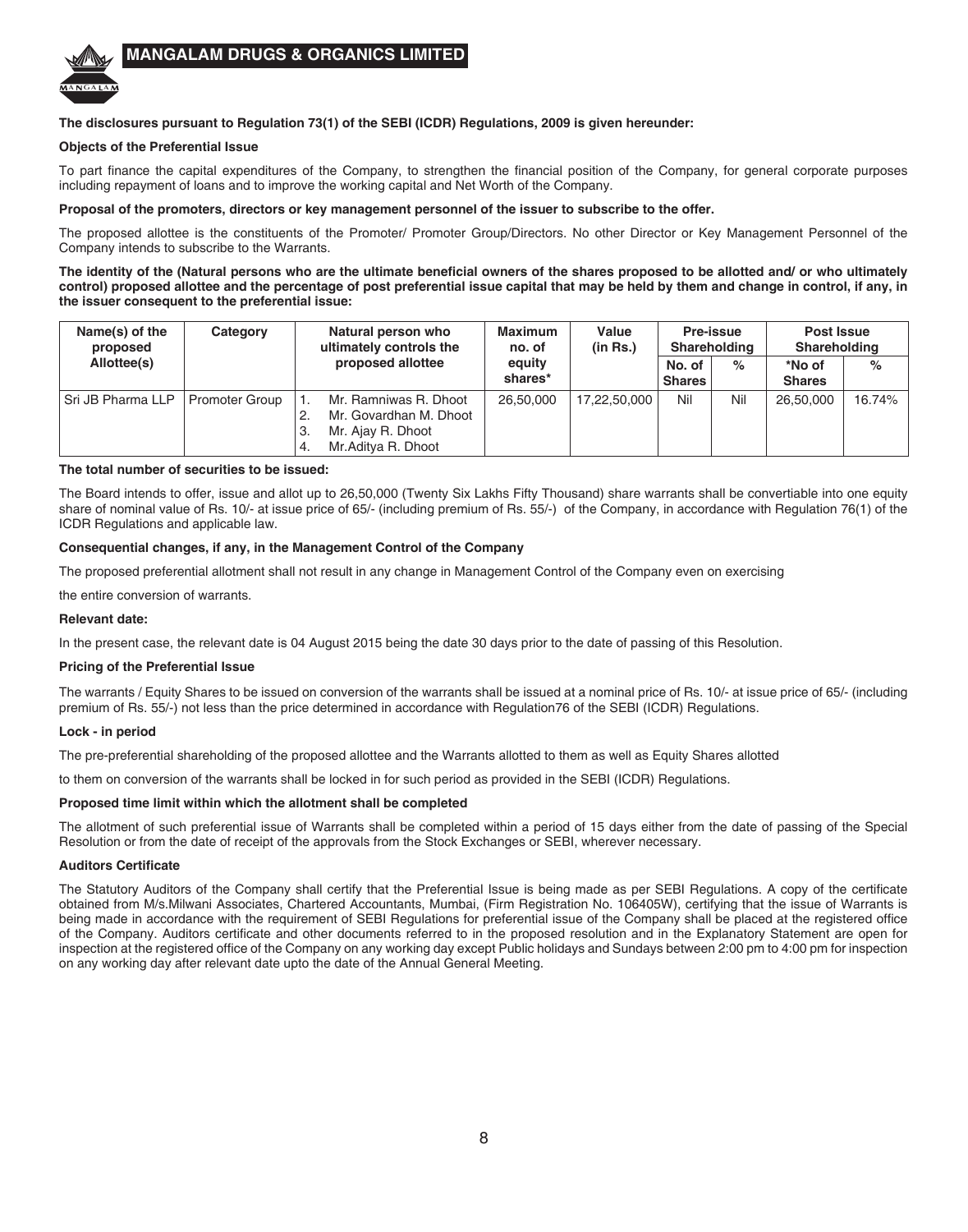

### **Shareholding Pattern of the Company before and after Preferential Issue**

The pre issue and post issue shareholding pattern of the Company after considering the preferential issue to be made to Proposed allottees is provided as under:

|   | Pre Issue<br>Category    |                                    |               | * Post Issue |       |
|---|--------------------------|------------------------------------|---------------|--------------|-------|
|   |                          | (As on 30 <sup>th</sup> June 2015) |               |              |       |
|   |                          | Total                              | $\frac{1}{2}$ | Total        | $\%$  |
|   |                          | <b>Shares</b>                      |               | Shares       |       |
| A | Promoters' holding       |                                    |               |              |       |
|   | Indian                   |                                    |               |              |       |
|   | Individual               | 3074573                            | 23.33         | 3074573      | 19.42 |
|   | <b>Bodies Corporate</b>  | 2484060                            | 18.85         | 5134060      | 32.44 |
|   | <b>Sub Total</b>         | 5558633                            | 42.18         | 8208633      | 51.86 |
| 2 | <b>Foreign Promoters</b> |                                    |               |              |       |
|   | Sub Total (A)            | 5558633                            | 42.18         | 8208633      | 51.86 |
| B | Non - Promoters' holding |                                    |               |              |       |
|   | Institutional Investors  |                                    |               |              |       |
| 2 | Non-Institution:         |                                    |               |              |       |
|   | Private Corporate Bodies | 1038509                            | 7.88          | 1038509      | 6.56  |
|   | <b>Indian Public</b>     | 5982788                            | 45.40         | 5982788      | 37.80 |
|   | Other (Foreign Company)  | 137077                             | 1.04          | 137077       | 0.87  |
|   | <b>Clearing Member</b>   | 461241                             | 3.5           | 461241       | 2.91  |
|   | Sub Total (B)            | 7619615                            | 57.82         | 7619615      | 48.14 |
|   | <b>GRAND TOTAL</b>       | 13178248                           | 100           | 15828248     | 100   |

\*Assuming all Warrants are converted in one or more than one financial year but within a period of 18 (Eighteen) months from the date of allotment of Warrants, subject to compliance with the minimum public shareholding requirements, as applicable, including under Rule 19A of the Securities Contracts (Regulation) Rules, 1957.

**General:**

- **•** The warrant holders shall also be entitled to any future issue of bonus / rights, if any, of Equity Shares or warrants convertible into Equity Shares or such other securities by the Company, in the same proportion and manner as any other shareholders of the Company for the time being and the Company shall reserve proportion of such entitlement for the warrant holders.
- **•** The warrant by itself does not give to the holder(s) thereof any rights of the shareholders of the Company.
- **•** The Equity Shares to be issued and allotted by the Company on exercise of the Warrants in the manner aforesaid shall be in dematerialized form and subject to the Memorandum and Articles of Association of the Company and shall rank paripassu in all respects including dividend, with the then existing Equity Shares of the Company and be listed on stock exchanges where the Equity Shares of the Company are listed.
- **•** In the event of entitlement attached to Warrants to subscribe for Equity Shares is not exercised within the period as mentioned above, the same shall lapse and the amount paid on the Warrants shall stand forfeited.

### **Undertaking**

In terms of SEBI (ICDR) Regulations, 2009 the Company hereby undertakes that:

- **•** the Company shall re-compute the price of the specified securities in terms of the provision of SEBI (ICDR) Regulations where it is required to do so;
- **•** if the amount payable on account of the re-computation of price is not paid within the time stipulated in SEBI (ICDR)

Regulations, the specified securities shall continue to be locked- in till the time such amount is paid by the allottee .

The Board at its meeting held on 06 February 2015 has approved the issue and allotment of Warrants on preferential basis in the manner stated hereinabove. The Board recommends the Special Resolution as proposed in the accompanying Notice for your approval.

None of the Directors of the Company, key managerial personnel of the Company and their relatives except Mr**.** Govardhan Murlidhar Dhoot are in any way concerned or interested, financially or otherwise in this Resolution, are concerned or interested in the proposed Special Resolution.

BY ORDER OF THE BOARD OF DIRECTORS

**Govardhan M. Dhoot** Chairman

Place: Mumbai Dated: 06 August, 2015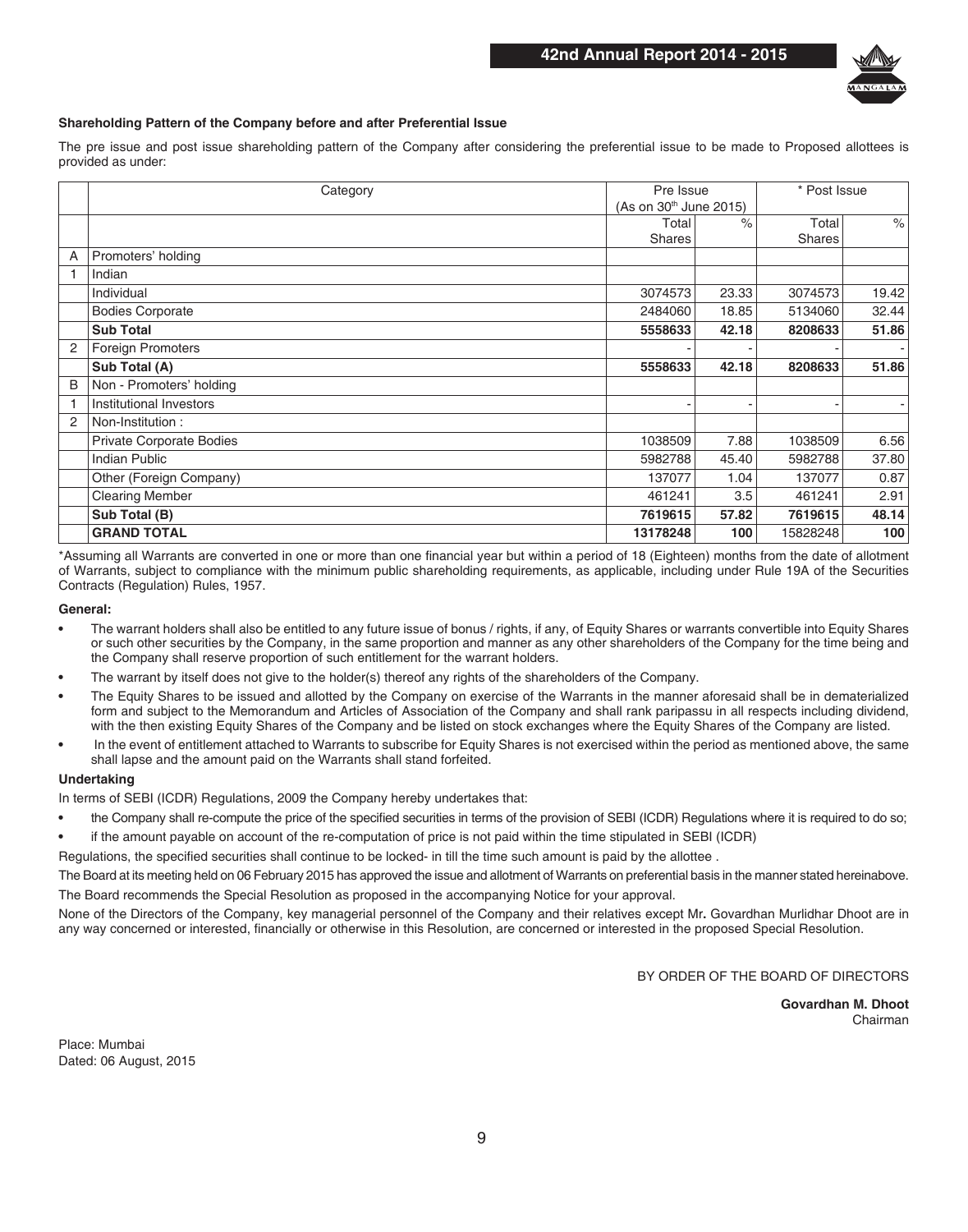

## **INSTRUCTIONS FOR ELECTRONIC VOTING ('e-Voting')**

I. In compliance with the provisions of Section 108 of the Companies Act, 2013 and Rule 20 of the Companies (Management and Administration) Rules, 2014, and Clause 35B of the Listing Agreement, the Company is pleased to offer e-voting facility as an alternative mode of voting which will enable the Members to cast their votes electronically on the resolutions mentioned in the notice of 42nd Annual general Meeting of the Company. The Company has appointed Manish Baldeva, Practicing Company Secretary to act as scrutinizer for conduction scrutiny of the votes cast.

The instructions for members for voting electronically are as under:

- (i) The voting period begins on 31<sup>st</sup> August 2015, 09.30 A.M and end on 2<sup>nd</sup> September 2015 05.30 P.M. During this period shareholders' of the Company, holding shares either in physical form or in dematerialized form, as on the cut-off date 27 August 2015 , may cast their vote electronically. The e-voting module shall be disabled by CDSL for voting thereafter.
- (ii) The shareholders should log on to the e-voting website www.evotingindia.com.
- (iii) Click on Shareholders.
- (iv) Now Enter your User ID
	- a. For CDSL: 16 digits beneficiary ID,
	- b. For NSDL: 8 Character DP ID followed by 8 Digits Client ID,
	- c. Members holding shares in Physical Form should enter Folio Number registered with the Company.
- (v) Next enter the Image Verification as displayed and Click on Login.
- (vi) If you are holding shares in demat form and had logged on to www.evotingindia.com and voted on an earlier voting of any company, then your existing password is to be used.
- (vii) If you are a first time user follow the steps given below:

|                       | For Members holding shares in Demat Form and Physical Form                                                                                                                                                                                                                                                                                                                                  |
|-----------------------|---------------------------------------------------------------------------------------------------------------------------------------------------------------------------------------------------------------------------------------------------------------------------------------------------------------------------------------------------------------------------------------------|
| <b>PAN</b>            | Enter your 10 digit alpha-numeric *PAN issued by Income Tax Department (Applicable for both demat<br>shareholders as well as physical shareholders)<br>Members who have not updated their PAN with the Company/Depository Participant are requested to use<br>the sequence number which is printed on Address sticker indicated in the PAN field.                                           |
| <b>DOB</b>            | Enter the Date of Birth as recorded in your demat account or in the company records for the said demat account<br>or folio in dd/mm/yyyy format.                                                                                                                                                                                                                                            |
| Dividend Bank Details | Enter the Dividend Bank Details as recorded in your demat account or in the company records for the said<br>demat account or folio.<br>Please enter the DOB or Dividend Bank Details in order to login. If the details are not recorded with the<br>depository or company please enter the member id / folio number in the Dividend Bank details field as<br>mentioned in instruction (iv). |

- (viii) After entering these details appropriately, click on "SUBMIT" tab.
- (ix) Members holding shares in physical form will then directly reach the Company selection screen. However, members holding shares in demat form will now reach 'Password Creation' menu wherein they are required to mandatorily enter their login password in the new password field. Kindly note that this password is to be also used by the demat holders for voting for resolutions of any other company on which they are eligible to vote, provided that company opts for e-voting through CDSL platform. It is strongly recommended not to share your password with any other person and take utmost care to keep your password confidential.
- (x) For Members holding shares in physical form, the details can be used only for e-voting on the resolutions contained in this Notice.
- (xi) Click on the EVSN for the Mangalam Drugs & Organics Limited.
- (xii) On the voting page, you will see "RESOLUTION DESCRIPTION" and against the same the option "YES/NO" for voting. Select the option YES or NO as desired. The option YES implies that you assent to the Resolution and option NO implies that you dissent to the Resolution.
- (xiii) Click on the "RESOLUTIONS FILE LINK" if you wish to view the entire Resolution details.
- (xiv) After selecting the resolution you have decided to vote on, click on "SUBMIT". A confirmation box will be displayed. If you wish to confirm your vote, click on "OK", else to change your vote, click on "CANCEL" and accordingly modify your vote.
- (xv) Once you "CONFIRM" your vote on the resolution, you will not be allowed to modify your vote.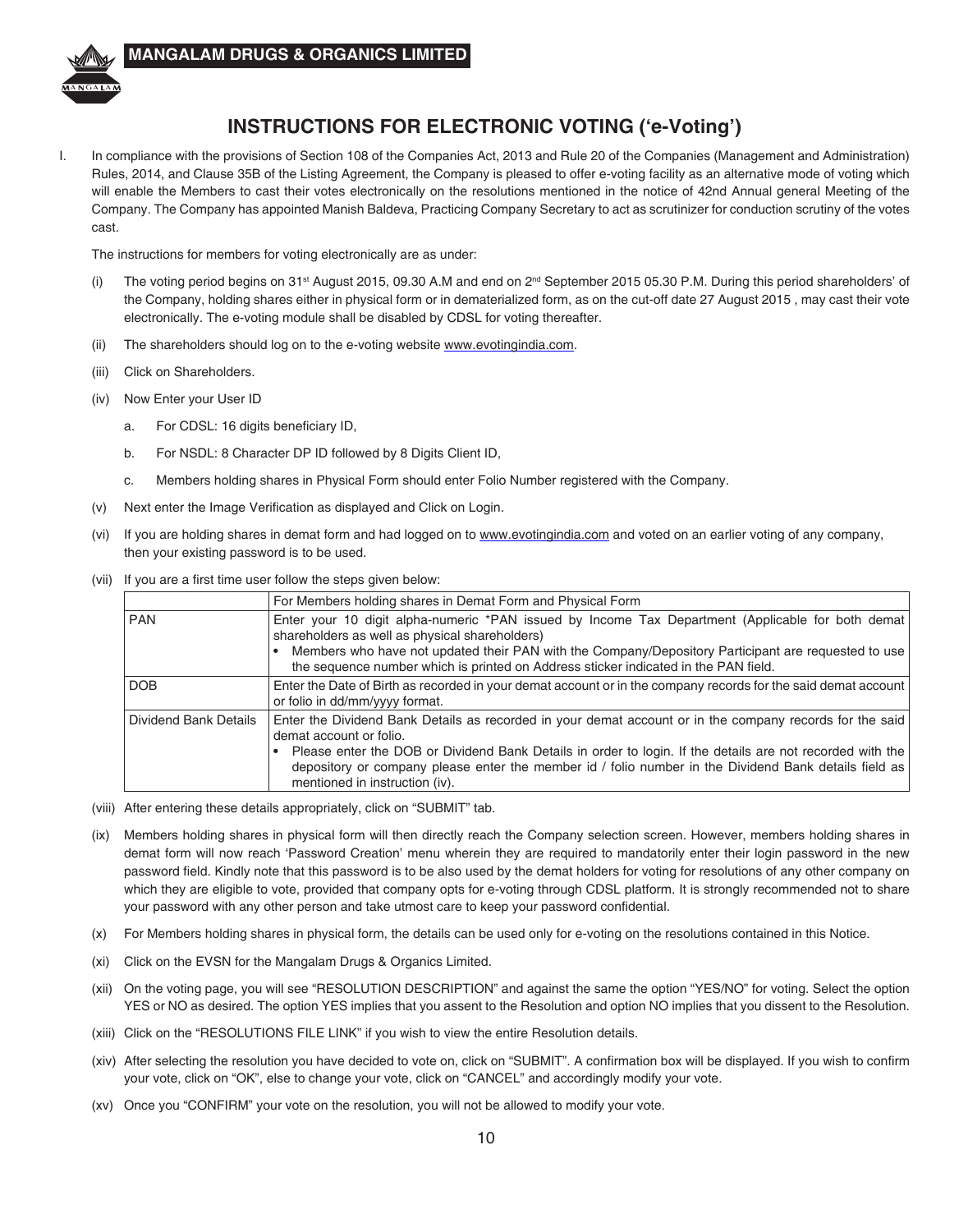

- (xvi) You can also take out print of the voting done by you by clicking on "Click here to print" option on the Voting page.
- (xvii) If Demat account holder has forgotten the same password then Enter the User ID and the image verification code and click on Forgot Password & enter the details as prompted by the system.
- (xvii) Note for Non Individual Shareholders and Custodians
	- Non-Individual shareholders (i.e. other than Individuals, HUF, NRI etc.) and Custodian are required to log on to www.evotingindia. com and register themselves as Corporates.
	- **A** scanned copy of the Registration Form bearing the stamp and sign of the entity should be emailed to helpdesk.evoting@ cdslindia.com.
	- l After receiving the login details a compliance user should be created using the admin login and password. The Compliance user would be able to link the account(s) for which they wish to vote on.
	- **•** The list of accounts should be mailed to helpdesk.evoting@cdslindia.com and on approval of the accounts they would be able to cast their vote.
	- **A** scanned copy of the Board Resolution and Power of Attorney (POA) which they have issued in favour of the Custodian, if any, should be uploaded in PDF format in the system for the scrutinizer to verify the same.
- (xix) In case you have any queries or issues regarding e-voting, you may refer the Frequently Asked Questions ("FAQs") and e-voting manual available at www.evotingindia.com, under help section or write an email to helpdesk.evoting@cdslindia.com.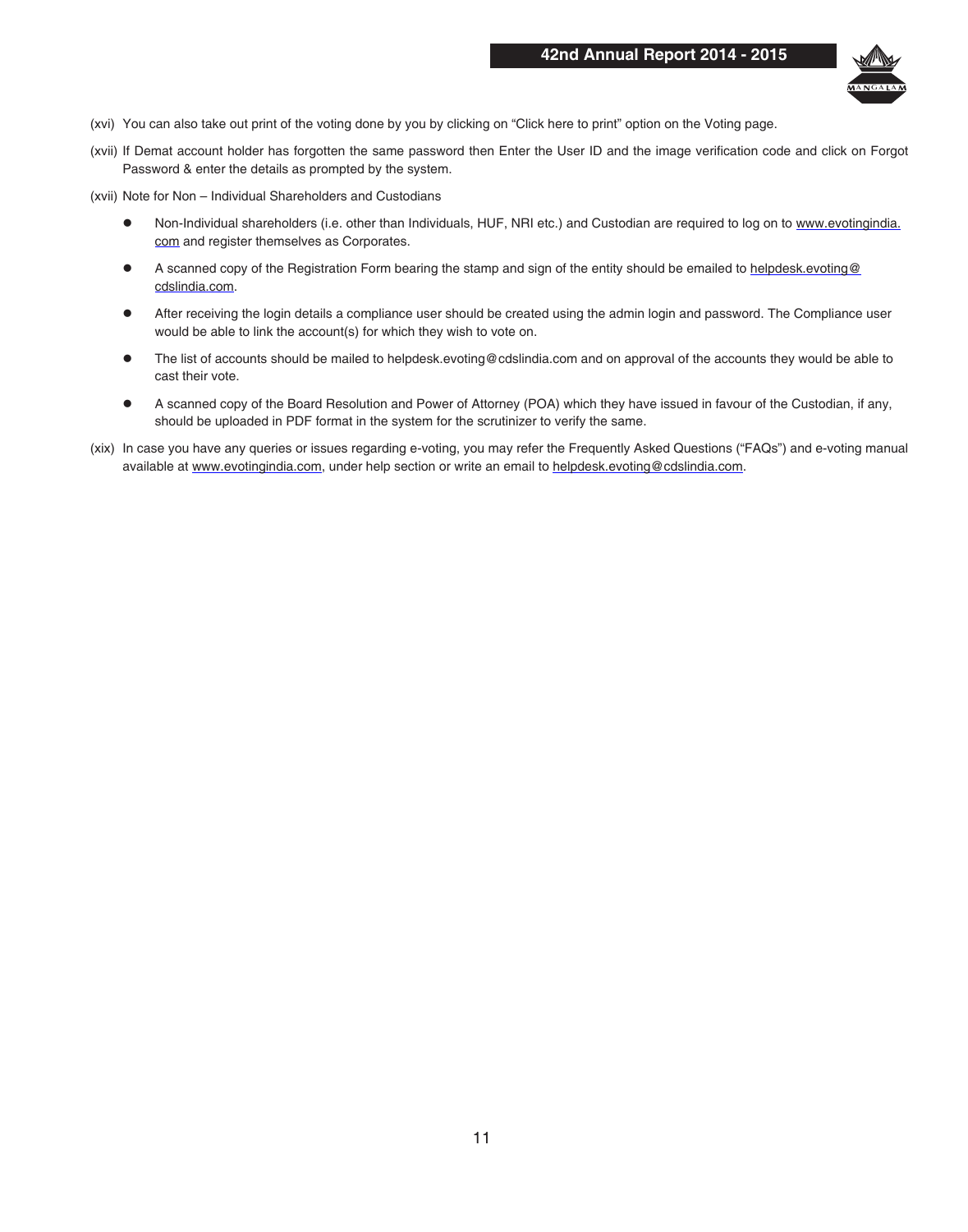

## **DIRECTORS' REPORT**

To, The Members of

### **MANGALAM DRUGS & ORGANICS LIMITED**

The Directors have pleasure in presenting to you their Forty - Second Annual Report and the Company's audited financial statement for the accounting year ended 31<sup>st</sup> March 2015.

1. **FINANCIAL RESULTS**

|                                                              |           | (Rs. In Lacs) |
|--------------------------------------------------------------|-----------|---------------|
| <b>Particulars</b>                                           | 2014-2015 | 2013-2014     |
| Revenue from operations                                      | 22058.39  | 12251.61      |
| Other Income                                                 | 12.64     | 24.37         |
| Profit before Finance Expenses, Depreciation & Amortizations | 2044.65   | 984.63        |
| Less: Depreciation & Amortizations                           | 415.40    | 401.05        |
| <b>Finance Expenses</b>                                      | 1028.37   | 974.21        |
| Profit / (Loss) before tax                                   | 600.88    | (390.63)      |
| Provision for Deferred Tax                                   | 13.24     | (86.71)       |
| Profit / (Loss) after tax                                    | 614.12    | (303.92)      |
| Balance b/f. from previous year                              | (854.61)  | (550.69)      |
| <b>Balance carried to Balance Sheet</b>                      | (240.49)  | (854.61)      |

2. **DIVIDEND**

The company does not propose to declare any dividend this year in order to conserve the profits of the Company.

### 3. **STATE OF COMPANY AFFAIRS**

The year under review saw a significant improvement in the performance of your company which earned a total income of Rs.22071.03 Lacs as compared to Rs.12275.98 Lacs in the previous year an increase of 80%. The company has made a profit after tax of Rs. 614.12 Lacs as against the loss of Rs.303.92 Lacs in the previous year.During the year under review the company has achieved export sales of Rs.5787.85 Lacs as against Rs.3718.65 Lacs in the previous year, an increase of 55.64%. Constant efforts are being made to boost the exports..

### 4. **FUTURE OUTLOOK**

Although the global recessionary pressures continue to affect chosen therapeutic segments, your company has been successful in further augmenting its international market presence. It remains committed to continuously deliver two molecules per quarter. Antihistamines and antiretroviral APIs have been selected for development. It further remains determined to file and obtain approvals for 4 additional DMFs during next year. It is the robust regulatory strategy (11 DMFs approved), the prudent partnering (critical process input sourcing) & continuous resource restructuring are the factors which are going to continue carving a brighter future for us. From a narrow product range company in early 80's, MANGALAM has marched against aggressively to create a niche for itself in Antimalarial and Antiretroviral drugs helping to address relevant unmet therapeutic needs worldwide.

### 5. **DEPOSIT**

The Company has not accepted any public deposits and as such, no amount on account of principal or interest on public deposits was outstanding as on date of the balance sheet.

### **6. PARTICULARS OF LOANS, GUARANTEES OR INVESTMENTS**

Details of Loans, Guarantees and Investments covered under the provisions of Section 186 of the Companies Act, 2013 are provided in Notes 10, 14 and 23 to the Financial Statements.

### **7. RISK MANAGEMENT**

The Company has formulated a policy on Risk Management and the same is detailed in the Corporate Governance Report. Risks are classified in different categories such as Financial, Operational, Legal and Strategic risks. These risks are reviewed from time to time and controls are put in place with specific responsibility of the concerned officer of the Company.

### **8. PARTICULARS RELATING TO CONSERVATION OF ENERGY, TECHNOLOGY ABSORPTION AND FOREIGN EXCHANGE EARNINGS AND OUTGO**

Particulars as required under Section 134 of the Companies Act, 2013 relating to Conservation of Energy and Technology Absorption are also provided in the Annexure Ito this Report.

### **9. PARTICULARS OF EMPLOYEE**

The total number of employees as on 31st March, 2015 stood at 263. There were Nil employees, who were employed throughout the year and were in receipt of remuneration aggregating Rs. 60 lakhs or more or were employed for part of the year and were in receipt of remuneration aggregating Rs. 5 lakhs per month or more during the financial year ended 31st March, 2015.

The information required under Section 197 of the Act read with rule 5(1) of the Companies (Appointment and Remuneration of Managerial Personnel) Rules, 2014 are given below: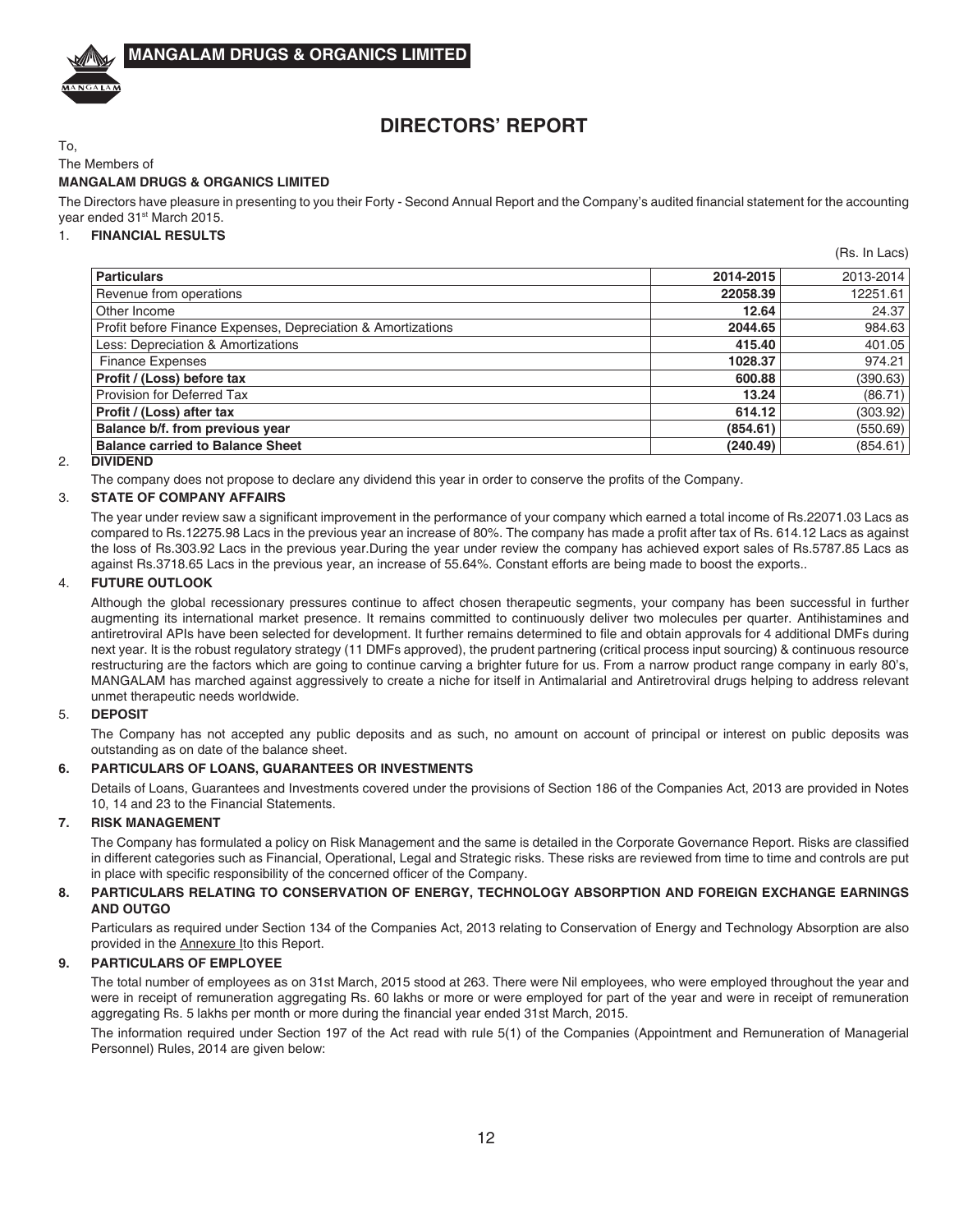### **42nd Annual Report 2014 - 2015**



**a. The ratio of the remuneration of each director to the median remuneration of the employees of the Company for the financial year:**

| Name of the Director/KMP        | <b>Ratio to Median Remuneration</b> |
|---------------------------------|-------------------------------------|
| l Mr. Goverdhan Murlidhar Dhoot | 1.24                                |
| Mr. Subhash Khattar             | 0.06                                |
| Mr. Rajendra Mimani*            | 0.04                                |
| Ms. Meenal Sukhani*             | 0.02                                |
| Mr. Ajay Samant, CFO            | 2.10                                |

\*Since this information is for part of the year, the same is not comparable.

### **b. The percentage increase in remuneration of each director, chief executive officer, chief financial officer, company secretary in the financial year:**

| Name of the Director/KMP      | √ increase in remuneration in the financial year |
|-------------------------------|--------------------------------------------------|
| Mr. Goverdhan Murlidhar Dhoot | ' NIL                                            |
| Mr. Subhash Khattar           | 38.46                                            |
| Mr. Rajendra Mimani           | 140* (Resigned on 02.02.2014)                    |
| Ms. Meenal Sukhani            | --                                               |
| Mr. Ajay Samant, CFO          | 2.83                                             |

**c. The percentage increase in the median remuneration of employees in the financial year:** Median remuneration change is insignificant.

### **d. The number of permanent employees on the rolls of Company:** 263

**e. The explanation on the relationship between average increase in remuneration and Company performance:** The remunerations have largely remained unchanged.

### **f. Comparison of the remuneration of the key managerial personnel against the performance of the Company:**

| Aggregate remuneration of KMP in the financial year 2015 (Rs. In lakh) | 19.37    |
|------------------------------------------------------------------------|----------|
| Revenue (Rs. In lakh)                                                  | 22058.39 |
| Remuneration of KMP (as % of Revenue)                                  | 0.09     |
| PBT (Rs. In lakh)                                                      | 600.88   |
| Remuneration of KMP (as % of Revenue)                                  | 3.22     |

### **g. Variations in the market capitalisation of the Company, price earnings ratio as at the closing date of the current financial year and previous financial year:**

| <b>Particulars</b>           | 2014-15   | 2013-14  | % Change |
|------------------------------|-----------|----------|----------|
| Price Earning<br>Ratio       | 5.69      | (2.04)   | 378.92%  |
| Market (<br>: Capitalisation | 349173354 | 62192386 | 461.44%  |

#### **h. Percentage increase over decrease in the market quotations of the shares of the Company in comparison to the rate at which the Company came out with the last public offer:**

| Particulars        | 2015<br>March 31. | 2005)<br>(April 19.<br><b>IPO</b> | Change  |
|--------------------|-------------------|-----------------------------------|---------|
| Market Price (BSE) | 26.5              | nn<br>__                          | 20.4546 |
| Market Price (NSE) | 26.5              | nn<br>__                          | 20.4546 |

**i. Average percentile increase already made in the salaries of employees other than the managerial personnel in the last financial year and its comparison with the percentile increase in the managerial remuneration and justification thereof and point out if there are any exceptional circumstances for increase in the managerial remuneration:**

Average annual increase was around 2%

There is no exceptional increase in managerial remuneration.

### **j. Comparison of each remuneration of the key managerial personnel against the performance of the Company:**

|                                                          | Mr. Goverdhan Murlidhar Dhoot | Mr. Ajay Samant, CFO |
|----------------------------------------------------------|-------------------------------|----------------------|
| Aggregate remuneration of KMP in the financial year 2015 | 7.20                          | 12.17                |
| (Rs. In Lakhs)                                           |                               |                      |
| Revenue (Rs. In lakh)                                    | 22058.39                      |                      |
| Remuneration of KMP (as % of Revenue)                    | 0.03                          | 0.06                 |
| PBT (Rs. In lakh)                                        | 600.88                        |                      |
| Remuneration of KMP (as % of PBT)                        | 1.20                          | 2.02                 |

**k. The key parameters for any variable component of remuneration availed by the directors:**

Nil.

**l. The ratio of the remuneration of the highest paid director to that of the employees who are not directors but receive remuneration in excess of the highest paid director during the year:**

Ratio to average remuneration of such employees is 0.65.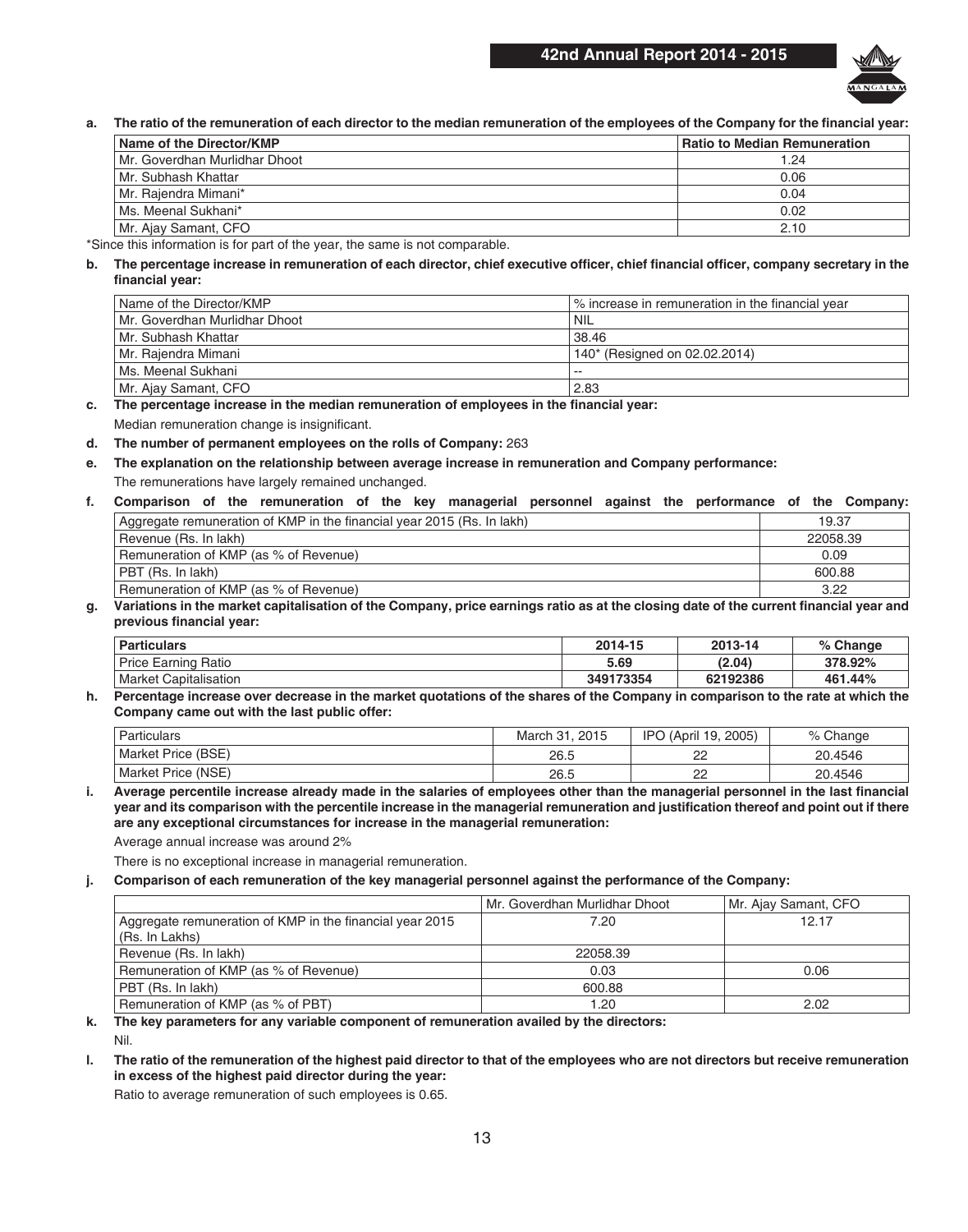

### **m. Affirmation that the remuneration is as per the remuneration policy of the Company:**

The Company affirms remuneration is as per the remuneration policy of the Company.

### **10. DIRECTORS AND KEY MANAGERIAL PERSONNEL**

During the year under review Mr. Rajendra Prasad Mimani an Independent director stepped down from the Board. Your Board wishes to place on record its deep sense of appreciation for the valuable contributions made by him to the Board and the Company during his tenure as Director.

- a) Mr. Govardhan M. Dhoot retires by rotation and being eligible, offers himself for re-appointment. Further Mr. Dhoot's appointment as wholetime director was valid till 31st October, 2015. Your Board after necessary recommendation from the Nomination and Remuneration Committee has re-appointed him as a Managing director and necessary proposal for his reappointment is included in the Notice convening the AGM.
- b) Ms. Meenal Sukhani was appointed as an additional director non-executive with effect from 21st October, 2014.She was thereafter appointed as an Independent Director pursuant to her furnishing necessary declaration of independence as required under the Listing Agreement. The Board of Directors approved her appointment as an independent directoron 2nd May, 2015. In terms of Sections 149, 150, 152, other applicable and related provisions of the Companies Act, 2013 read with Rules made thereunder, retirement by rotation shall not apply to Independent Directors.
- c) Mr. Brijmohan Dhoot, was appointed as an additional director Non-Executive on 02 May 2015. Your directors seek member's approval for his appointment to the office of Non-Executive director liable to retire by rotation.

The Company has received necessary declaration from each independent director under Section 149(7) of the Companies Act, 2013, that he/ she meets the criteria of independence laid down in Section 149(6) of the Companies Act, 2013 and Clause 49 of the Listing Agreement.

At the Board Meeting held on 31 October, 2014, Mr. Ajay Samant, VP Finance was designated as Chief Financial Officer "Key Managerial Personnel" of the Company pursuant to Sections 2(51) and 203 of the Companies Act, 2013 read with the Companies (Appointment and Remuneration of Managerial Personnel) Rules, 2014.

The Company was not able to appoint as a Company Secretary as is required under section 203 and is in the process of finding a suitable person to fill the position.

### 11. **REMUNERATION POLICY**

The remuneration policy, takes into account the circumstance of business so as to attract and retain quality talent and leverage performance significantly.

Remuneration of the Executive Directors is determined by the Board, on the recommendation of the Nomination & Compensation Committee which is subject to the approval of the Shareholders.

Non-Executive Directors are also entitled to sitting fees for attending meetings of the Board and Committees thereof the quantum of which is determined by the Board. The sitting fees payable toNon-Executive Directors, as determined by the Board is Rs. 2000 for each meeting of the Board, Audit Committee, Independent Directors Committee, Nomination and Remuneration Committee and the Stakeholders Relationship Committee.

### 12. **DISCLOSURES:**

### *i. Whistleblower Policy*

The Company has a Whistleblower Policy to report genuine concerns and grievances. The same is explained in the Corporate Governance Report. The practice of the Whistleblower Policy is overseen by the Audit Committee of the Board and no employee has been denied access to the Committee. The Whistleblower Policy is also available on the Company's corporate websitehttp://www.mangalamdrugs. com/images/pdf/whistle-blower-policy.pdf

### *ii. Audit Committee*

The Audit committee was reconstituted on 16th April,2014 with Mr. Rajendra Prasad Mimani(Independent Director), Mr. Subhash Khattar(Independent Director)and Mr. Govardhan M. Dhoot(Executive Director).

Mr. Rajendra Prasad Mimani resigned from his office on 2nd February, 2015 and the Audit committee was thereafter reconstituted with Ms. Meenal Sukhani\*(Non-Executive Director), Mr. Subhash Khattar(Independent Director)and Mr. Govardhan M. Dhoot(Executive Director). All the recommendations made by the Audit Committee were accepted by the Board. Detailed Information of the Audit Committee may be reviewed in Annexure II of the Report.

\*Ms.Meenal Sukhani filed a declaration of her independence as required under the Listing Agreement and the Board approved her appointment as an Independent Director on 02 May, 2015.

### **iii.** *Prevention of Sexual Harassment Policy*

During the year 2014-2015, NIL complaints were received by the Company related to sexual harassment.

### **13. DETAILS OF SIGNIFICANT AND MATERIAL ORDERS PASSED BY THE REGULATORS OR COURTS OR TRIBUNALS IMPACTING THE GOING CONCERN STATUS AND COMPANY'S OPERATIONS IN FUTURE**

NIL

### **14. MATERIAL EVENTS AFTER BALANCE-SHEET DATE**

There are no material changes and commitments to report affecting the financial position of the company which have occurred between the end of the financial year of the company to which the financial statements relate and the date of the report.

### **15. DIRECTORS' RESPONSIBILITY STATEMENT**

As required under Section 134 of the Companies Act, 2013, your Directors confirm having: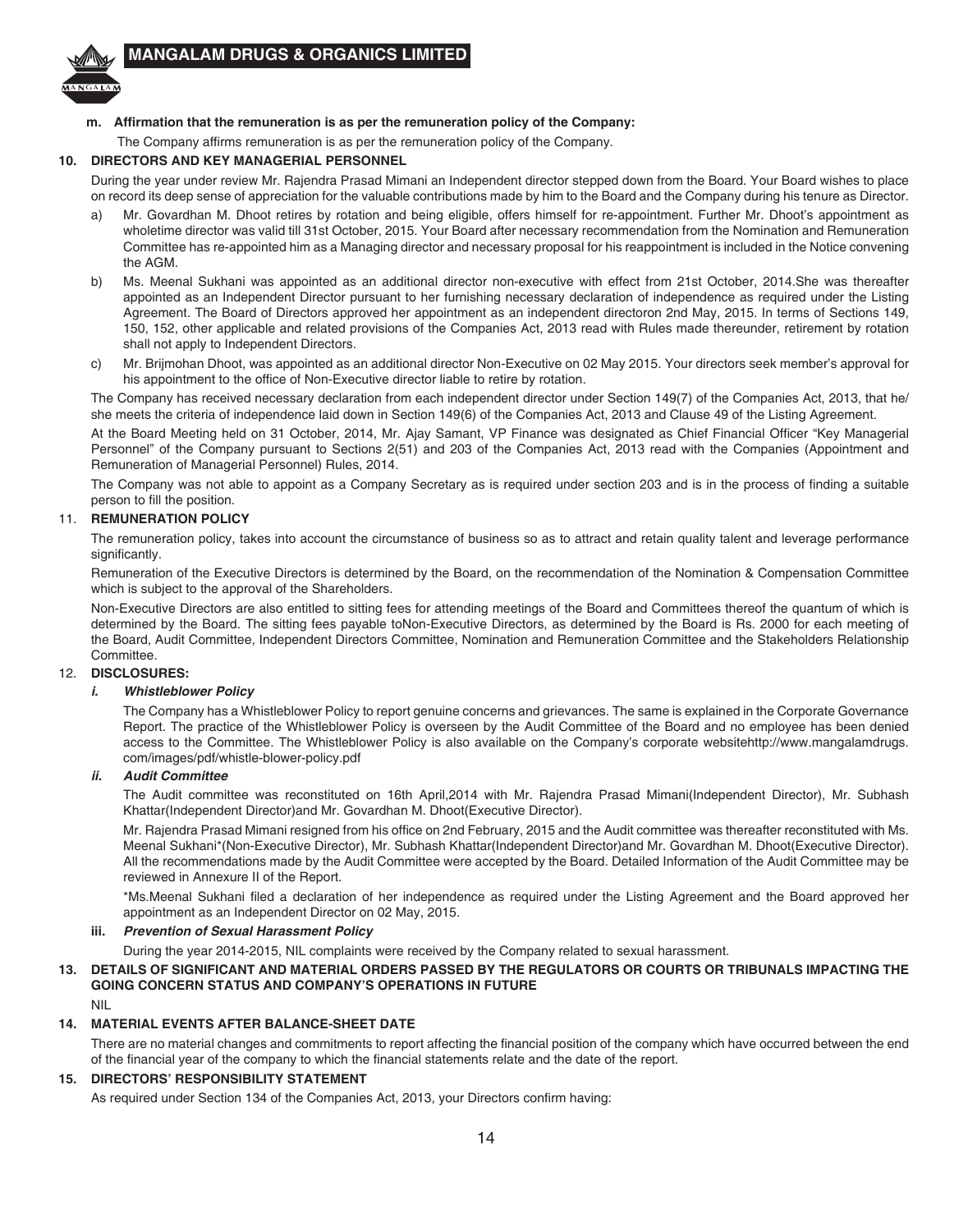

- a) Followed in the preparation of the Annual Accounts, the applicable accounting standards with proper explanation relating to material departures if any;
- b) Selected such accounting policies and applied them consistently and made judgements and estimates that are reasonable and prudent so as to give a true and fair view of the state of affairs of your Company at the end of the financial year and of the profit of your Company for that period;
- c) Taken proper and sufficient care for the maintenance of adequate accounting records in accordance with the provisions of the Companies Act, 2013 for safeguarding the assets of your Company and for preventing and detecting fraud and other irregularities;
- d) Prepared the Annual Accounts on a going concern basis;
- e) Laid down internal financial controls to be followed by your Company and that such internal financial controls are adequate and were operating effectively; and
- f) Devised proper systems to ensure compliance with the provisions of all applicable laws and that, such systems were adequate and operating effectively.

### 16. **AUDITORS AND AUDITORS' REPORT**

### *i. Secretarial Auditors*

Your Board, during the year, appointed Ms. Shalini Shrivastav, Practising Company Secretary, to conduct secretarial audit of the Company for the financial year 2014-15. The Secretarial Audit Report for the financial year ended March31,2015 is attached herewith marked as Annexure Vto this report.

The Company is yet to comply with Section 203 of the Companies Act 2013 regarding non appointment of Key managerial personnel-Company Secretary and the process to fill this appointment is on.

### *ii. Statutory Auditors*

M/s. Milwani Associates, Chartered Accountants (Firm Registration Number:106405W), were appointed as the Statutory Auditors of the Company to hold office from the conclusion of last AGM held on 29 September 2014 until the conclusion of 44th AGM to be held in the year 2017.Members are request to ratify their appointment for the financial 2015-16.

There are no qualifications in the audit report for financial year 2014-15.

Pursuant to Section 148 of the Companies Act 2013 read with Cost Audit Rules thereunder the Company has maintained its cost records for auditing. M/S Ankit Kishore Chande have been appointed as Cost Auditors to audit the cost accounts maintained by the Company in respect of Bulk Drugs for the year ending March 31, 2015.

#### **iii.** *Cost Auditors*

Pursuant to Section 148 of the Companies Act 2013 read with Cost Audit Rules thereunder the Company has maintained its cost records for auditing. M/S Ankit Kishore Chande have been appointed as Cost Auditors to audit the cost accounts maintained by the Company in respect of Bulk Drugs for the year ending March 31, 2015.

### **17. CORPORATE GOVERNANCE**

As per Clause 49 of the Listing Agreement with the Stock Exchanges, a separate section on Corporate Governance together with a certificate from the Company's Auditors confirming compliance is set out in Annexure II forming part of this Report.

### **18**. **MANAGEMENT DISCUSSION AND ANALYSIS REPORT**

Management Discussion and Analysis Report as required under the Listing Agreement with the Stock Exchanges is annexed as Annexure III forming part of this Report.

### **19. EXTRACT OF ANNUAL RETURN**

In accordance with Section 134(3)(a) of the Companies Act, 2013,an extract of the annual return in the prescribed format is appended as Annexure IV to the Boards Report.

### **20. CONTRACTS AND ARRANGEMENTS WITH RELATED PARTIES**

All contracts/arrangements/transactions entered by the Company during the financial year with related parties were in the ordinary course of business and on arms-length basis.Note 33 to the Financial Statements covers the disclosure.

The policy on materiality of related party transactions and dealing with related party transactions as approved by the Board may be accessed on the Company's website at the link:http://www.mangalamdrugs.com/images/pdf/rpt-policy.pdf

### **21. ACKNOWLEDGEMENT**

Your Directors would like to express their grateful appreciation for the assistance and cooperation received from the Financial Institutions, Banks, Government Authorities and Shareholders during the year under review. Your Directors are also grateful to the customers, suppliers and business associates of your Company for their continued cooperation and support. Your Directors wish to place on record their deep sense of appreciation to all the employees for their commendable teamwork and enthusiastic contribution during the year.

For and on behalf of the Board of Directors

**Govardhan M. Dhoot**

Place: Mumbai Chairman Dated: 06th August, 2015 DIN NO:01240086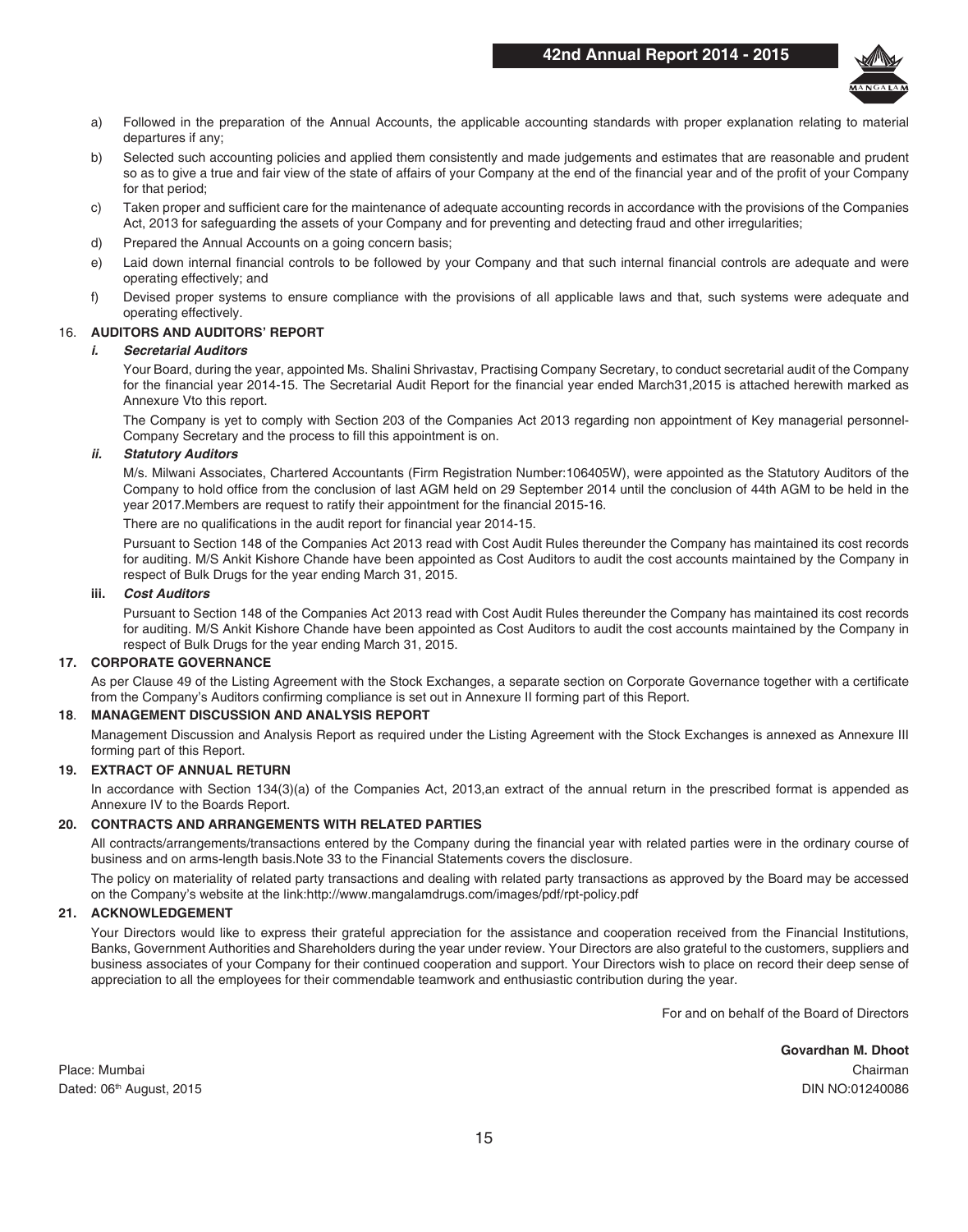

### **ANNEXURE I TO DIRECTORS' REPORT**

Information pursuant to Section 134(3)(m) of the Companies Act, 2013 read with Companies (Accounts) Rules, 2014 for the year ended 31 March 2015 1. **CONSERVATION OF ENERGY**

### *a) Steps taken for conservation of energy and the impact of such steps:*

The manufacturing processes of the Company are not energy intensive; therefore impact of energy saving devices is insignificant. Energy conservation is an ongoing process within the company. The Company has been making continuous efforts for enhancement in capacity utilization, cost competitiveness and quality through systematic process monitoring and adherence to technological norms.

- *b) Steps taken by the Company for utilizing alternate sources of energy* No alternative source of energy was used during the period under review.
- *c) Capital investment on energy conservation equipment* Nil.
- 

### 2. **TECHNOLOGY ABSORPTION,ADAPTATION AND INNOVATION**

### *a. Major efforts made towards technology absorption*

- i. Study and optimization of processing parameters in the manufacture of antimalarial APIs.
- ii. Quality upgradation of antimalarial APIs which are on priority list of World Health Organization.
- iii. Synthesis of antimalarial compounds which are in pre-clinical stages.
- iv. Analytical method innovations to meet international quality demands.

### *b.* **Benefits** *derived as a result of the above Research and Development*

- i. Optimal utilization of resources for the global market.
- ii. We are the first company to feature on WHO's API prequalification programme.
- iii. We shall be a preferred source of future drug candidates and hence shall enjoy a competitive advantage.
- *c. Details of imported Technology*
- No technology has been imported.

### *d. Future plan of action*

- i. Development of frontline antimalarial and antiviral API and their intermediates.
- ii. Additional investment in state-of-the-art analytical instrumentation and plant machinery to boost quality and cost efficiencies.
- iii. Generate a panel of novel antimalarial candidate compounds by Anagrammatic approach for screening against resistant malarial parasite strains.
- iv. Upgrade unit 2 to meet stringent regulatory standards

### *e. Expenditure on R&D*

With global village as a whole on the recovery curve, our thrust continues to remain innovation driven an environment friendly corporate citizen. The Research and Development comprises of 20 skilled scientists who harbor a unique and synergistic blend of scholarship with bench-skills. It has developed several synthesis options to reduce product processing time cycles and effluent load for existing as well as newer molecules. During the year under review, the company has expanded its anti-retroviral (AIDS) API portfolio which has an established market demand. The continued CSIR recognition to the R&D and presentation of unique/speciality chemicals on its website have already placed our research activity on the national and international map. This has resulted in the collaboration requests from reputed multinational companies. We have proudly delivered impurity standards of complex structural diversity to several companies, the compounds which had not been synthesized elsewhere globally. The Stringent Regulatory Agency like WHO-Geneva considers us as a reliable contributor to their interventions in public health upgradation. We plan to publish significant scientific findings in journals of high impact factor which we believe shall help boost our image amongst research driven organizations.

(Rs.In Lacs)

|                                                          | <b>Current Year</b> | <b>Previous Year</b> |
|----------------------------------------------------------|---------------------|----------------------|
| Capital                                                  | 50.63               | 0.55                 |
| Recurring                                                | 79.23               | 75.10                |
| Total<br>-- <del>---------------------------------</del> | 129.86              | 75.65                |

### 3. **FOREIGN EXCHANGE EARNINGS AND OUTGO**

- a) Activities relating to exports, initiative taken to increase exports, development of new export markets for products and services, and export plans: The Company is continuously exploring avenues to increase exports to various countries
- b) Total foreign exchange used and earned

|                                                         |                     | (Rs. In Lacs)        |
|---------------------------------------------------------|---------------------|----------------------|
| <b>Particulars</b>                                      | <b>Current year</b> | <b>Previous year</b> |
| <b>Foreign Exchange Earned</b>                          |                     |                      |
| Export of goods on CIF basis (including deemed exports) | 5787.86             | 3718.65              |
| <b>Foreign Exchange Outgo</b>                           |                     |                      |
| <b>Raw material</b>                                     | 12848.10            | 4787.75              |
| (ii) Commission                                         | 24.78               | 16.62                |
| (iii) Travelling Expenses                               | 5.91                | 4.43                 |
| <b>Total Foreign exchange outflow</b>                   | 12878.79            | 4808.80              |

For and on behalf of the Board of Directors

Govardhan M. Dhoot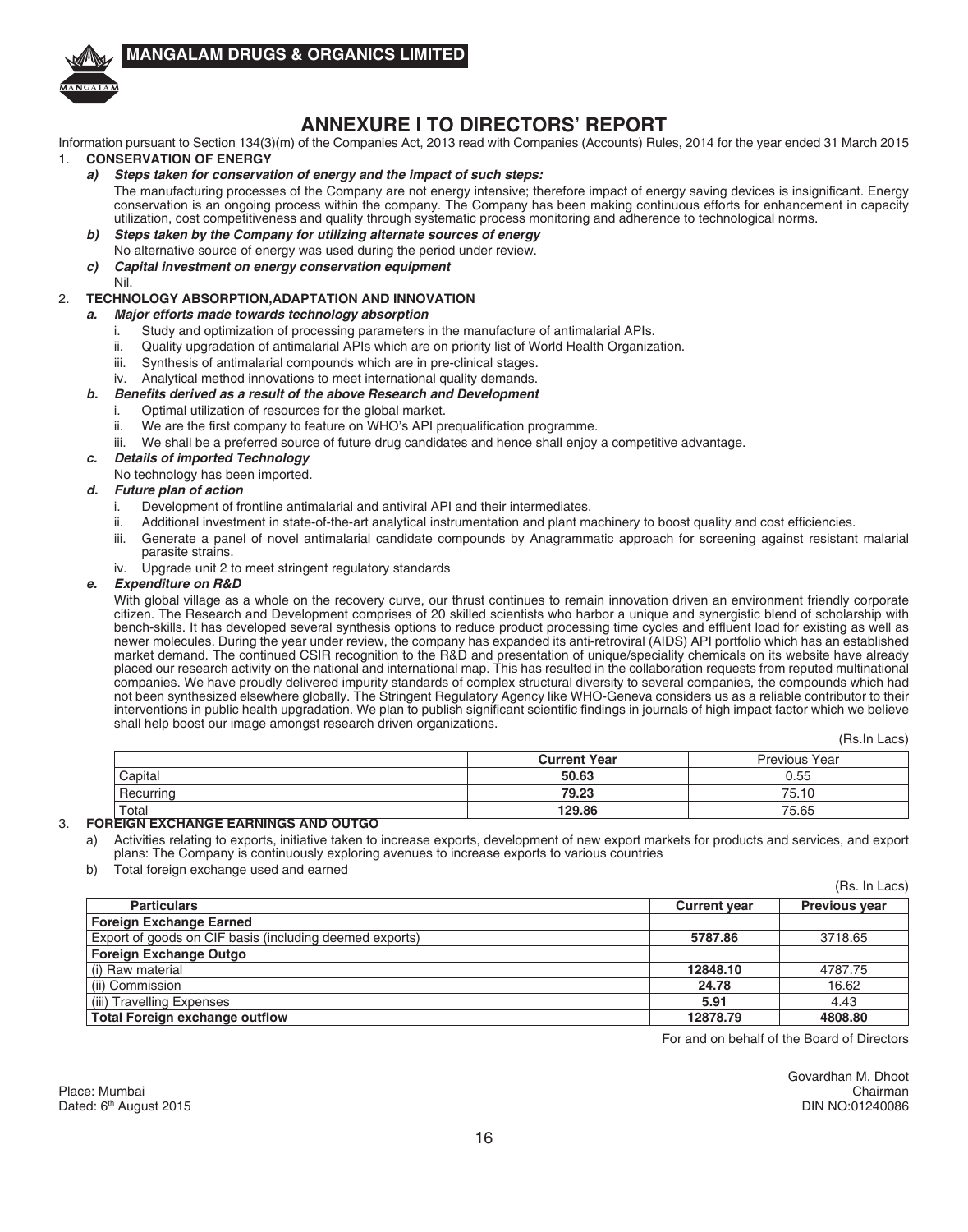

## **ANNEXURE II TO DIRECTORS' REPORT**

### **REPORT ON CORPORATE GOVERNANCE**

Your Directors present the Report on Corporate Governance in accordance with Clause 49 of the Listing Agreement with the Bombay Stock Exchange Limited and the National Stock Exchange of India Limited for the year ended 31st March 2015.

### 1. **STATEMENT ON COMPANY'S PHILOSOPHY ON CODE OF GOVERNANCE:**

The Company has complied with all the Corporate Governance requirements stipulated under Clause 49 of the Listing Agreement. The Company is committed to the consistent adherence to the said corporate governance code to maintain a greater degree of responsibility and accountability. Corporate governance is focused on maximizing shareholder value while ensuring fairness to all the stakeholders - customers, employees, vendor-partners, the government of the land, and society at large.

### 2. **BOARD OF DIRECTORS:**

The Board of Directors of the Company had a balanced mix of Composition of the Board and also met the stipulated requirements. The following table gives details of directorship, category, attendance at board meetings and attendance at the last Annual General Meeting and number of membership of Board / Committees of various other companies during the year ended 31 March, 2015:

| Name of Director(s)           | Category of<br><b>Directorship</b> | No. of other<br>directorship<br>held | No. of Committee<br>membership in all<br>companies | No. of Board<br><b>Meetings</b><br>attended | Attend-ance at<br>last AGM |
|-------------------------------|------------------------------------|--------------------------------------|----------------------------------------------------|---------------------------------------------|----------------------------|
| l Mr. Govardhan M. Dhoot      | Chairman & Executive               |                                      |                                                    |                                             | Yes                        |
| l Mr. Subhash C. Khattar      | Non-Executive & Independent        |                                      |                                                    |                                             | Yes                        |
| Mr. Rajendraprasad K. Mimani* | Non-Executive & Independent        |                                      |                                                    |                                             | No                         |
| Ms.Meenal Sukhani**           | Non Executive                      | Nil                                  | Nil                                                |                                             | <b>NA</b>                  |

\*Mr. Rajendra Prasad Mimani resigned from the Board on 02 February 2015 resulting in vacancy in the office of the independent director however the necessary requirement was complied within the prescribed time limit on 02 May,2015 with the appointment of Ms.Meenal Sukhani as an independent director.

\*\*Ms. Meenal Sukhani was appointed on 21<sup>st</sup> October,2014 as an Additional Director-Non-Executive thereafter she filed the declaration of her independence to the Board. On 02 May 2015 she was appointed as an Independent Director by the Board.

Mr. Brijmohan Dhoot was appointed as a Non-Executive Non Independent Director on 02 May 2015.

There were 11 (eleven) Board meetings held during the year-ended 31.03.2015. These were on 16 April 2014, 23rd May 2014, 29th May 2014, 30 June 2014, 12 August 2014, 25 August 2014, 21 October 2014, 31 October 2014; 14 Nov 2014, 22 December 2014 and 23 January 2015. The last Annual General Meeting (AGM) was held on 29 September 2014.

Necessary information as mentioned in Annexure 1A to Clause 49 of the Listing Agreements has been placed before the Board for their consideration. None of the Independent Directors have any material pecuniary relationship or transaction with the Company.

### *Code of Conduct:*

The Board has laid down a Code of Conduct for all the Board members and Senior management of the Company which is also posted on the website of the Company. The Board members and Senior management have affirmed compliance with the Code of Conduct.A declaration signed by the Company's Chairman on behalf of the Board is published in the Report.

### 3. **AUDIT COMMITTEE:**

The Audit Committee of the Company is constituted pursuant to the provisions of the Companies Act, 2013 and the Listing Agreements with the Stock Exchanges. The constitution of Audit Committee during the year ended on 31st March 2015 is as follows:

| Name of Director            | Category                    | <b>Profession</b>           | No. of meetings |
|-----------------------------|-----------------------------|-----------------------------|-----------------|
|                             |                             |                             | <b>Attended</b> |
| Mr. Rajendra Prasad Mimani* | Non-Executive & Independent | Industrialist               |                 |
| Mr. Subhash C. Khattar      | Non-Executive & Independent | <b>Chartered Accountant</b> |                 |
| Mr. Govardhan M. Dhoot      | Executive                   | Industrialist               |                 |

\*Mr. Rajendra Prasad Mimani resigned from the Board effective 02 February 2015 and Ms. Meenal Sukhani was appointed to the Committee on 02 May 2015 as an Independent director.

During the year-ended 31.03.2015, 5 (Five) Audit Committee meetings were held. These were held on 29th May 2014, 12th August 2014, 25 August 2014, 14 November 2014 and 23 January 2015.

The role and terms of reference of the Audit Committee include review of Internal Audit Reports and the Statutory Auditors' Report on the financial statements, general interaction with the internal Auditors and Statutory Auditors, review of financial statements both quarterly and annual before submission to the Board, review of management discussion and analysis of financial conditions and other matters specified under Clause 49 of the Listing Agreement and Section 177 of the Companies Act, 2013.

For Audit Committee meetings, the Internal and Statutory Auditors are invited and these meetings are generally attended by Committee members, CFO and General Manager (Accounts).

### 4. **STAKEHOLDER RELATIONSHIP COMMITTEE:**

The constitution of Stakeholder Relationship Committee is given below: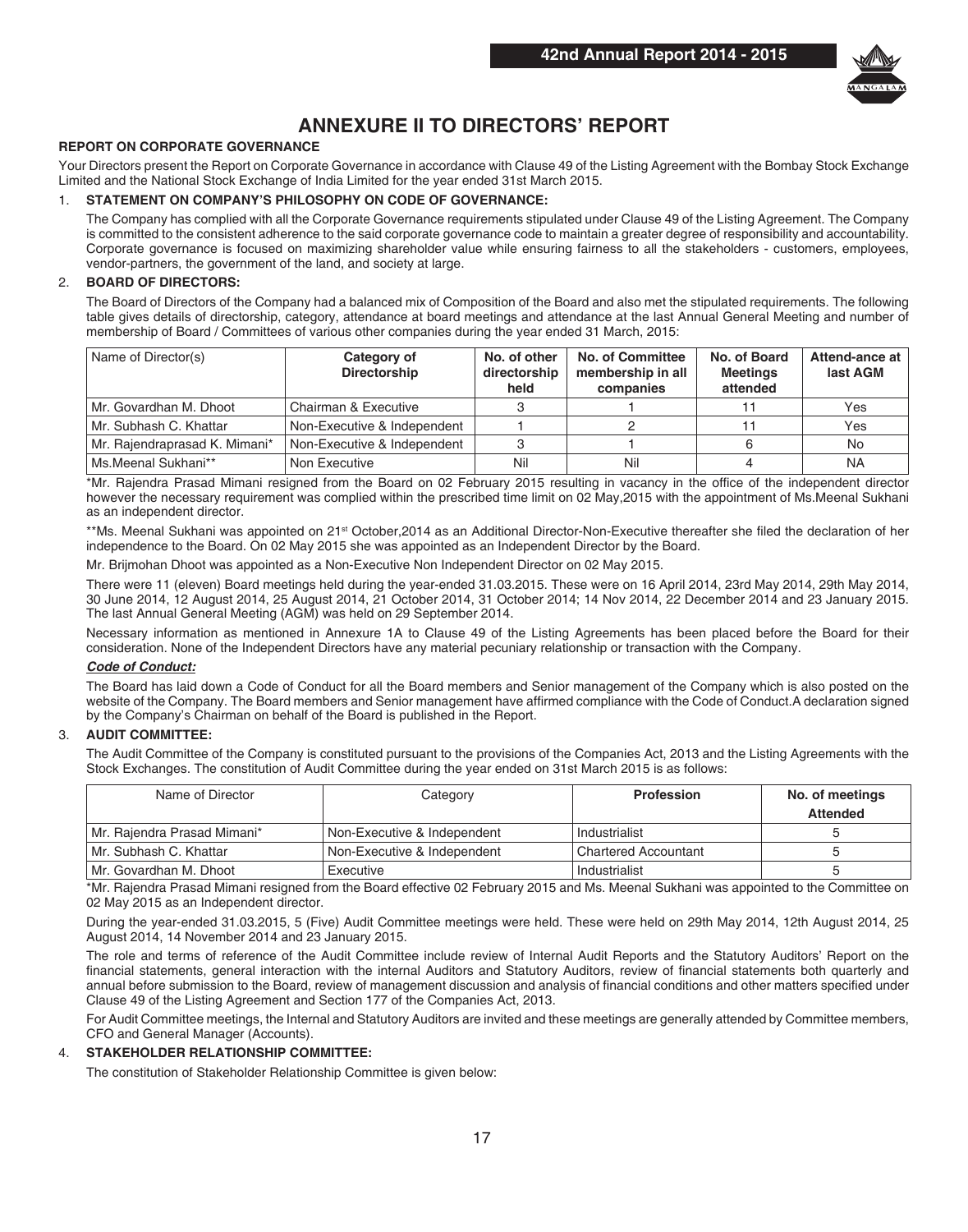

| Name of Director       | Categorv                         |
|------------------------|----------------------------------|
| Mr. Subhash C. Khattar | <b>Non-Executive Independent</b> |
| Mr. Govardhan M. Dhoot | Executive                        |

Mr. Subhash C. Khattar is the Chairman of the Committee.

### *Investor Grievances:*

Nature of complaints received from shareholders during the year 2014-15 and their status is as follows:

| <b>Nature of complaints</b>                                                      | Received | Resolved | Pendina |
|----------------------------------------------------------------------------------|----------|----------|---------|
| Non – Receipt of dividend / issue of duplicate dividend warrants / Annual Report |          |          | Nil     |
| ' Share certificate                                                              |          |          |         |

Mr. Ajay Samant, CFO is the Compliance Officer of the Company.

### 5. **NOMINATION AND REMUNERATION COMMITTEE**

The Nomination and Remuneration Committee provides a framework based on which our human resources management aligns their recruitment plans for the strategic growth of the company. The appointment and remuneration of directors and Key Management Personnel are determined by the Committee.

The terms of reference for the Nomination and Remuneration Committee includes:

1. To formulate a Nomination and Remuneration Policy on:

- a. Determining qualifications, positive attributes and independence of a director.
- b. Guiding remuneration of Directors, Key Managerial Personnel ("KMP") and other employees and Board diversity.
- 2. Recommend Nomination and Remuneration Policy to the Board.
- 3. Identify candidates who are qualified to become Directors.
- 4. Identify persons who are qualified to become Senior Management(Senior Management of the Company means employees of the Company who are Divisional Heads and Corporate Functional Heads). Recommend to the Board the appointment and removal of Directors and Senior Management.
- 5. Lay down the process for evaluation of the performance of every Director on the Board.
- The Composition of the Committee during the year ended on 31 March,2015 is as follows:

| Name of Director            | Category                      | No. of meetings Attended |
|-----------------------------|-------------------------------|--------------------------|
| Mr. Rajendra Prasad Mimani* | l Non-Executive & Independent |                          |
| Mr. Subhash C. Khattar      | l Non-Executive & Independent |                          |
| Ms. Meenal Sukhani**        | l Non-Executive               |                          |

\*Mr. Rajendra Prasad Mimani resigned from the Board on 02 February 2015

\*\*Ms. Meenal Sukhani was appointed as an Independent director to the Committee on 02 May 2015

Mr. Subhash C. Khattar is the Chairman of the Committee. Mr.Brijmohan M. Dhoot was appointed as Non Executive Non Independent Director to the Committee on 02 May 2015.

The qualities and positive attributes of independent directors are as provided in the Act and the Listing requirements and they need to uphold the highest standards of ethical conduct.

### **Performance Evaluation**

Pursuant to the provisions of the Companies Act, 2013 and Clause 49 of the Listing Agreement, the Board has carried out the annual performance evaluation.The Board has evaluated performance of all the Directors including Independent Directors and expressed its satisfaction.Evaluation procedure covered Board's functioning such as adequacy of the size and composition of the Board and its Committees to ensure diversity and adequate skills in the best interest of the Company as a whole.

### **Remuneration Policy**

The Nomination and Remuneration Committee recommends the remuneration to be paid to the Key Managerial Personnel to the Board for their approval. The level and composition of remuneration so determined by the Committee shall be reasonable and sufficient to attract, retain and motivate senior management of the quality required to run the Company successfully as also is linked to the Company's performance. The same is required to be reviewed periodically to make any adjustment based on the market.

### 6. **REMUNERATION OF DIRECTORS:**

Following are the details of remuneration paid to the Executive Director of the Company:

| <b>Name of Director</b> | Salary (Rs.)(p.a.) | <b>Service Contracts</b> | Period<br>Notice . |
|-------------------------|--------------------|--------------------------|--------------------|
| ' Govardhan M Dhoot     | .20.000            | years                    | months             |

### **Non-Executive Directors**

In terms of Clause 49 VIII.C.3 of the amended Listing Agreement, the Company has linked the remuneration to be paid to the Non-Executive Directors to their attendance at the meetings of the Board or Committees.The Non-executive / Independent directors are paid only sitting fees of Rs. 2000/- for attending all the meetings held and attended on a single day. The Board has the flexibility to enhance the sitting fees upto the maximum limit allowed by the Companies Act, 2013 and Rules thereunder.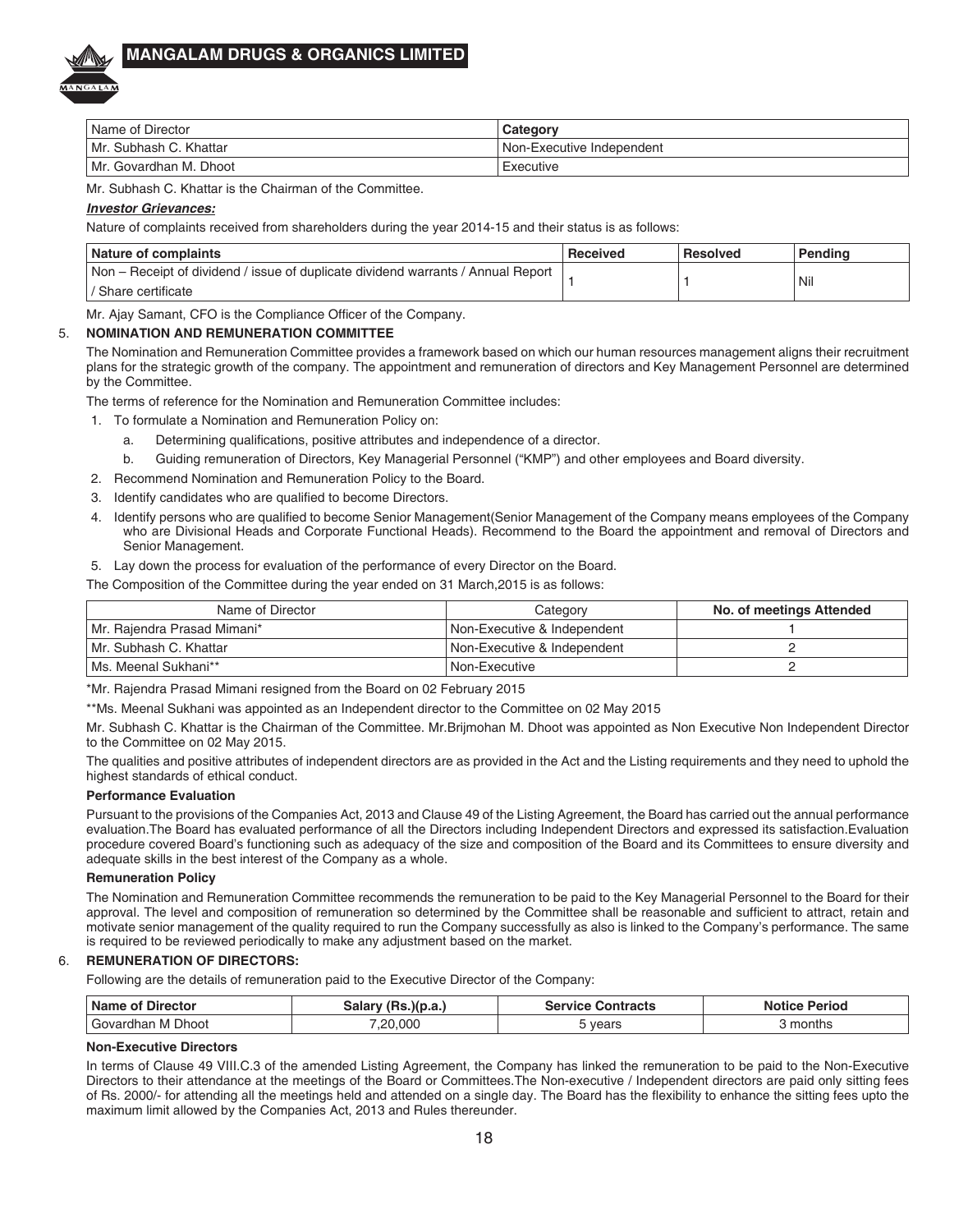

No other payments are made to the Non-Executive Directors during the Financial Year 2014-15. The details of sitting fees paid to non-executive directors during the year under review are as follows:

| <b>Name of Director</b>    | Sitting fees paid (Rs.) | No. of shares held |
|----------------------------|-------------------------|--------------------|
| Mr. Raiendra Prasad Mimani | 24.000                  | Nil                |
| Mr. Subhash C. Khattar     | 36,000                  | Nil                |
| I Ms. Meenal Sukhani       | 12.000                  | Nil                |

### 7. **FAMILIARISATION PROGRAMME FOR DIRECTORS**

A well informed familiarised Board member, can contribute significantly to effectively discharge its role of trusteeship in a manner that fulfils stakeholders' aspirations and societal expectations. In pursuit of this, the Directors are updated on a continuing basis on changes / developments in the domestic / global corporate and industry scenario including those pertaining to statutes / legislations and economic environment, to enable them to take well informed and timely decisions. The details of the familiarisation programme may be accessed on the Company's corporate website at Link http://www.mangalamdrugs.com/images/pdf/familiarization-program-details.pdf

### 8. **OTHER DISCLOSURES**

- i. Details of non-compliances, penalties, strictures by Stock Exchanges / SEBI / Statutory Authorities on any matter related to capital markets during the last three years: **None**
- ii. Inter-se relationships between Directors of the Company for Financial Year ended 31 March, 2015-**None**.
- iii. Material significant related party transactions which may have potential conflict with the interests of the Company at large: **None**
- iv. Material financial and commercial transactions of senior management, where they may have hadpersonal interest, and which had potential conflict with the interests of the Company at large: **None**

### 9. **GENERAL BODY MEETINGS:**

#### *Details of last three Annual General Meetings held are given below:*

| Year | Dav      | Date       | Time       | Venue                                                                                        | No. of Special<br><b>Resolutions passed</b> |
|------|----------|------------|------------|----------------------------------------------------------------------------------------------|---------------------------------------------|
| 2012 | Thursdav | 27-09-2012 | 11.00 a.m. | 292, Princess Street, 2 <sup>nd</sup> Floor, Near Flyover,<br>Marine Lines, Mumbai - 400 002 | Nil                                         |
| 2013 | Thursdav | 26-09-2013 | 11.00 a.m. | 292, Princess Street, 2 <sup>nd</sup> Floor, Near Flyover,<br>Marine Lines, Mumbai - 400 002 | Nil                                         |
| 2014 | Mondav   | 29-09-2014 | 11.00 a.m. | Rupam Building, 3rd Floor, 239, P. D'Mello Road<br>Near G.P.O Mumbai - 400001                | Two                                         |

No resolution was put through postal ballot during the year under review. This year there is no resolution proposed under postal ballot so far.

### *Details of unclaimed shares in terms of clause 5A of the Listing Agreement:*

In terms of clause 5A of Listing Agreement, the Company shall credit the shares allotted pursuant to the Initial Public Offer (IPO) of the Company in the year 2005, which are unclaimed and are lying in escrow account to a demat suspense account, and the details thereof as required to be disclosed in the Annual Report are given below:

| <b>Particulars</b>                                                                                                                                  | Number of<br>Shareholders | Number of<br><b>Equity Shares</b> |
|-----------------------------------------------------------------------------------------------------------------------------------------------------|---------------------------|-----------------------------------|
| Aggregate number of shareholders and the outstanding Shares lying in the suspense account at the<br>beginning of the year i.e. as on April 1, 2014. | 17                        | 3714                              |
| Number of shareholders who approached to the Issuer, Registrar for transfer of shares from suspense<br>account during the Financial Year 2014-15.   | <b>NIL</b>                | NIL                               |
| Number of shareholders to whom shares were transferred from suspense account during the Financial<br>Year 2014-15.                                  | <b>NIL</b>                | <b>NIL</b>                        |
| Aggregate number of shareholders and the outstanding shares lying in the suspense account at the<br>end of the year i.e. as on March 31, 2015.      | <b>NIL</b>                | <b>NIL</b>                        |

### 10. **COMPLIANCE WITH NON MANDATORY REQUIREMENTS:**

The Company has been compliant with Board composition requirements and requirements w.r.t. Statutory auditors qualification on financial statements and reporting of Internal Auditors..

### 11. **DISCLOSURES:**

- 1. There are no transactions of material nature that have been entered into by the Company with the Promoters, Directors or the Management, their subsidiaries or relatives etc., that may have potential conflict with the interest of the Company. Transactions with related parties are disclosed in Notes to Accounts forming part of the Balance Sheet in the Annual Report.
- 2. No penalties, and strictures imposed on the company by Stock Exchange or SEBI or any statutory authority, on any matter related to capital markets, during the last three years.

3. All mandatory requirements as per Clause 49 of the Listing Agreement have been complied with by the Company.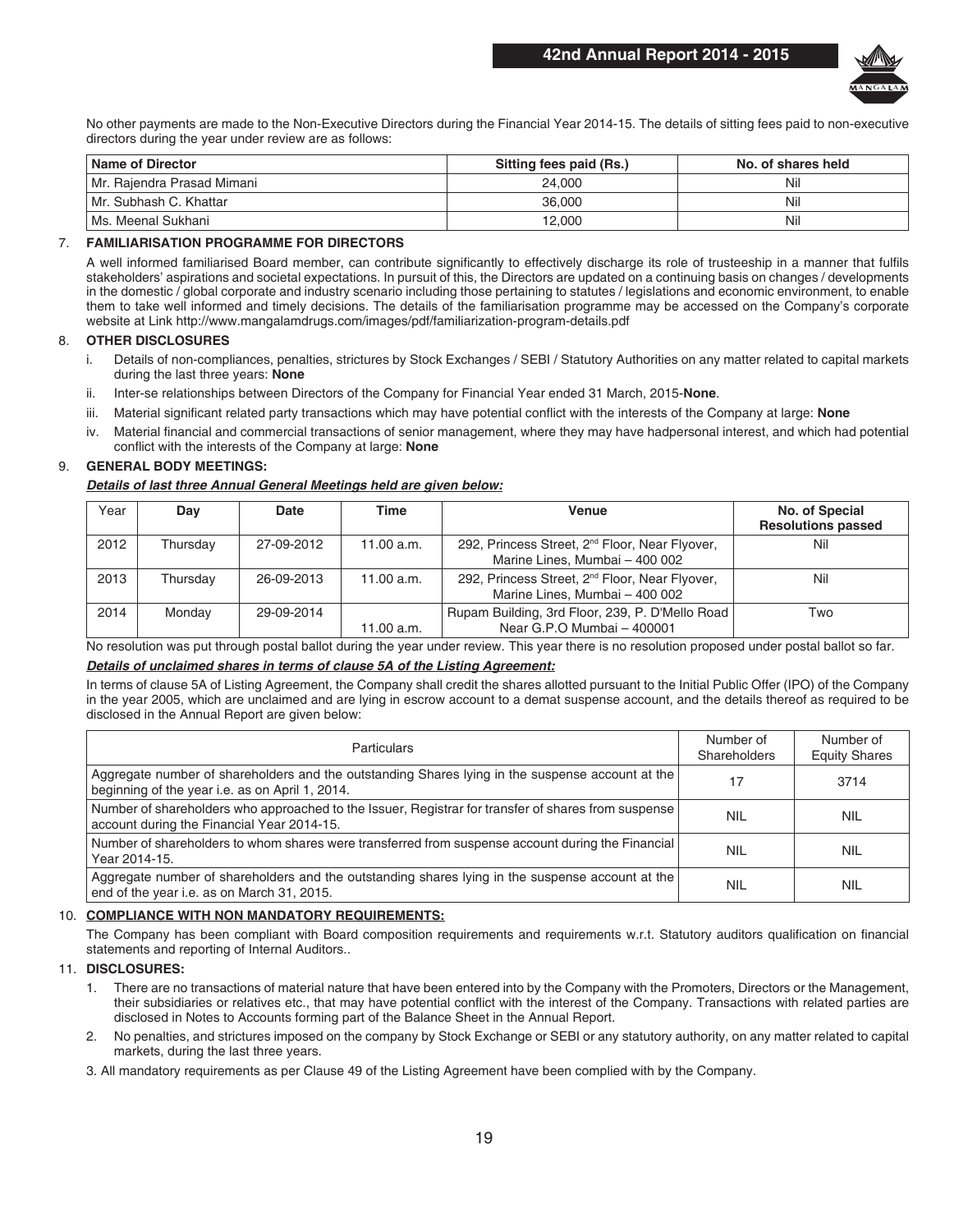

### 12. **MEANS OF COMMUNICATION:**

The quarterly results were normally published in Free Press Journal (English Newspaper) and Navashakti (Marathi Newspaper) as required and also forwarded to the Stock Exchanges in accordance with the listing agreement. The Company's financial results and official news releases are displayed on the Company's Website www.mangalamdrugs.com. No presentations were made to institutional investors or to the analysts. The Management Discussion & Analysis Report forms a part of the Annual Report.

### 13. **GENERAL SHAREHOLDER INFORMATION:**

### *(a) 42nd Annual General Meeting – Day, Date. Time and Venue:*

| Dav        | Date                                                | Time | Venue                                                                                  |
|------------|-----------------------------------------------------|------|----------------------------------------------------------------------------------------|
| l Thursdav | $3rd$ September, 2015   11.30 A.M.   M.C. GHIA HALL |      |                                                                                        |
|            |                                                     |      | Indian Textile Accessories & Machinery Manufacturers' Association Bhogilal Hargovindas |
|            |                                                     |      | Bldg., 4 <sup>th</sup> Flr., 18/20 K.Dubash Marg,                                      |
|            |                                                     |      | Kala Ghoda. Mumbai – 400 001.                                                          |

### *(b) Financial Calendar*

| <b>Financial Year</b>                                 | 1 <sup>st</sup> April to 31 <sup>st</sup> March              |
|-------------------------------------------------------|--------------------------------------------------------------|
| Adoption of Quarterly Results for the quarter ending: |                                                              |
| June, 2015                                            | $1st$ / 2 <sup>nd</sup> week of August, 2015                 |
| September, 2015                                       | 1st / 2 <sup>nd</sup> week of November 2015                  |
| December, 2015                                        | 1 <sup>st</sup> / 2 <sup>nd</sup> week of February 2016      |
| March, 2016                                           | Last week of May, 2016                                       |
| Dates of Book Closure (Both days inclusive):          | 28th August 2015 to 3rd September 2015 (Both days inclusive) |
| Dividend Payment Date:                                | Not Applicable                                               |

### *(c) Listing on Stock Exchanges:*

The Bombay Stock Exchange Limited (BSE), Mumbai - Stock Code: 532637 The National Stock Exchange of India Ltd. (NSE) - Symbol: "MANGALAM" The Company has paid the annual listing fees to each of the said exchanges.

### *(d) Market Price Data:*

| <b>Month</b> |            |           | National Stock Exchange of India Ltd.    | Bombay Stock Exchange Ltd. |           |                                          |  |
|--------------|------------|-----------|------------------------------------------|----------------------------|-----------|------------------------------------------|--|
|              | High (Rs.) | Low (Rs.) | <b>Monthly</b><br>Volume (no. of shares) | High (Rs.)                 | Low (Rs.) | <b>Monthly</b><br>Volume (no. of shares) |  |
| Apr-14       | 5.8        | 4.4       | 41.449                                   | 5.78                       | 4.52      | 50,415                                   |  |
| May-14       | 5.65       | 4.2       | 19,151                                   | 6.6                        | 4.66      | 31,300                                   |  |
| Jun-14       | 8.85       | 5.5       | 16,069                                   | 10.02                      | 6.93      | 1,04,613                                 |  |
| $Jul-14$     | 13.85      | 8.2       | 1,61,735                                 | 13.9                       | 8.41      | 2,21,972                                 |  |
| Aug-14       | 18         | 12.4      | 3,31,735                                 | 18.45                      | 12.5      | 6,27,297                                 |  |
| Sep-14       | 25.5       | 16.6      | 5,09,568                                 | 25.6                       | 16.7      | 6,95,588                                 |  |
| $Oct-14$     | 20.8       | 16        | 1,30,832                                 | 20.8                       | 15.8      | 86,449                                   |  |
| Nov-14       | 26.3       | 17.5      | 5,05,968                                 | 25.45                      | 17.65     | 4,26,634                                 |  |
| Dec-14       | 24.65      | 17.6      | 8,15,043                                 | 24.65                      | 17.5      | 7,52,621                                 |  |
| $Jan-15$     | 22.1       | 18.25     | 5,97,375                                 | 22.65                      | 18.8      | 4,70,070                                 |  |
| Feb-15       | 22.2       | 17.25     | 4,69,099                                 | 22.4                       | 17.4      | 4,30,615                                 |  |
| Mar-15       | 31.45      | 17.35     | 25,35,546                                | 31.5                       | 17.4      | 15,26,814                                |  |

### **BSE ad Share Price**

| <b>Month</b> | <b>BSE Index</b> | Share Price |
|--------------|------------------|-------------|
| Apr-14       | 22,417.80        | 4.71        |
| May-14       | 24,217.34        | 6.6         |
| $Jun-14$     | 25,413.78        | 8.89        |
| $Jul-14$     | 25,894.97        | 12.5        |
| Aug-14       | 26,638.11        | 16.61       |
| Sep-14       | 26,630.51        | 19.64       |
| Oct-14       | 27,865.83        | 18.7        |
| Nov-14       | 28,693.99        | 20.6        |
| Dec-14       | 27,499.42        | 20.05       |
| $Jan-15$     | 29,182.95        | 20.75       |
| Feb-15       | 29,361.50        | 18.45       |
| Mar-15       | 27,957.49        | 26.5        |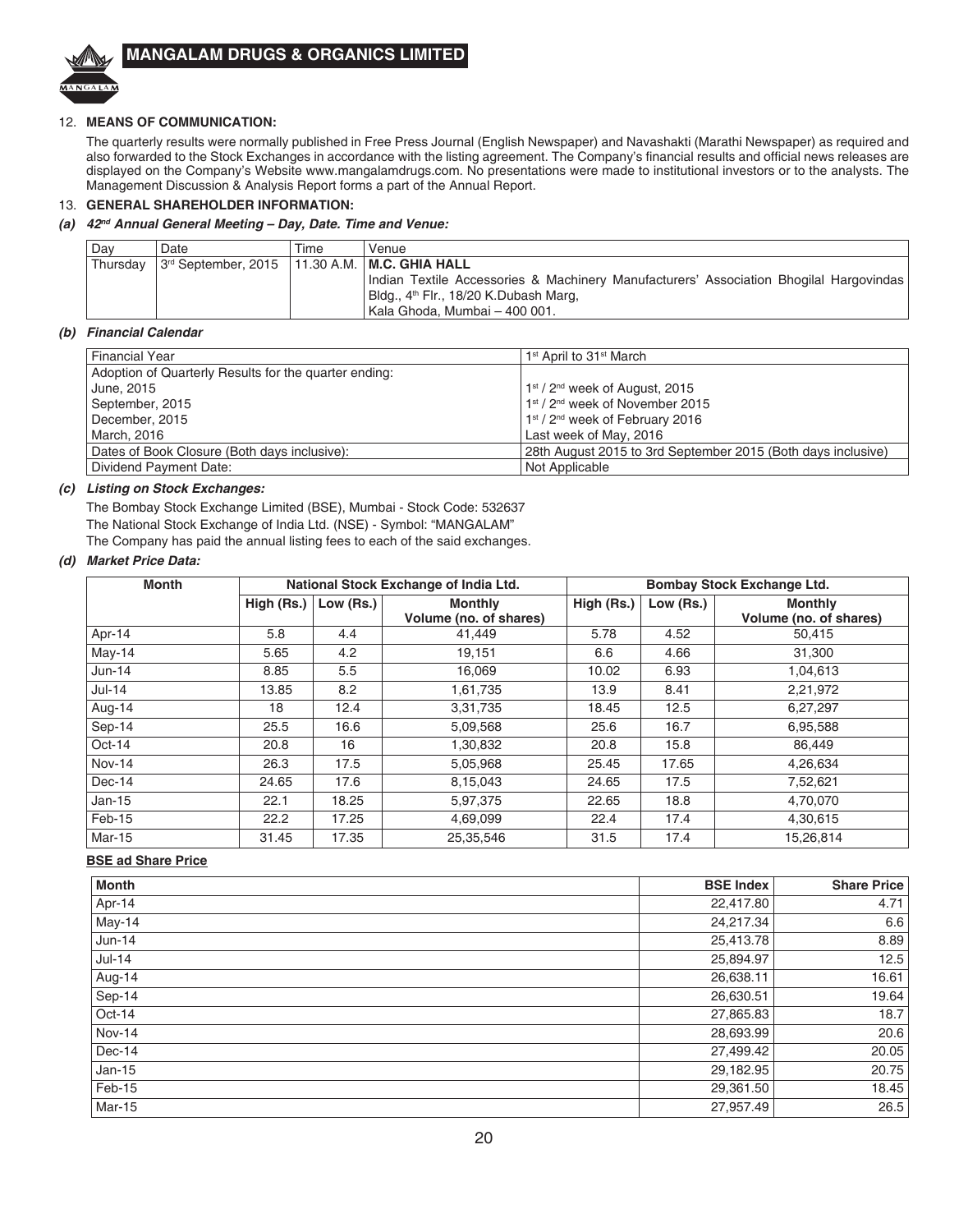



### **NSE and Share Price**

| <b>Month</b> | <b>NSE Index</b> | <b>Share Price</b> |
|--------------|------------------|--------------------|
| Apr-14       | 6,696.40         | 4.8                |
| May-14       | 7,229.95         | 5.25               |
| $Jun-14$     | 7,611.35         | 8.6                |
| $Jul-14$     | 7,721.30         | 12.2               |
| Aug-14       | 7,954.35         | 16.6               |
| Sep-14       | 7,964.80         | 19.45              |
| Oct-14       | 8,322.20         | 18.75              |
| Nov-14       | 8,588.25         | 21.85              |
| Dec-14       | 8,282.70         | 20.15              |
| $Jan-15$     | 8,808.90         | 20.55              |
| Feb-15       | 8,901.85         | 18.3               |
| Mar-15       | 8,491.00         | 26.5               |



### *(e) Registrar & Transfer Agents:*

M/s. Link Intime India Private Limited C-13, Pannalal Silk Mills Compound, L.B.S Marg, Bhandup (West), Mumbai – 400 078 Telephone No. 022 – 25963838 Fax No.022 – 2594 6969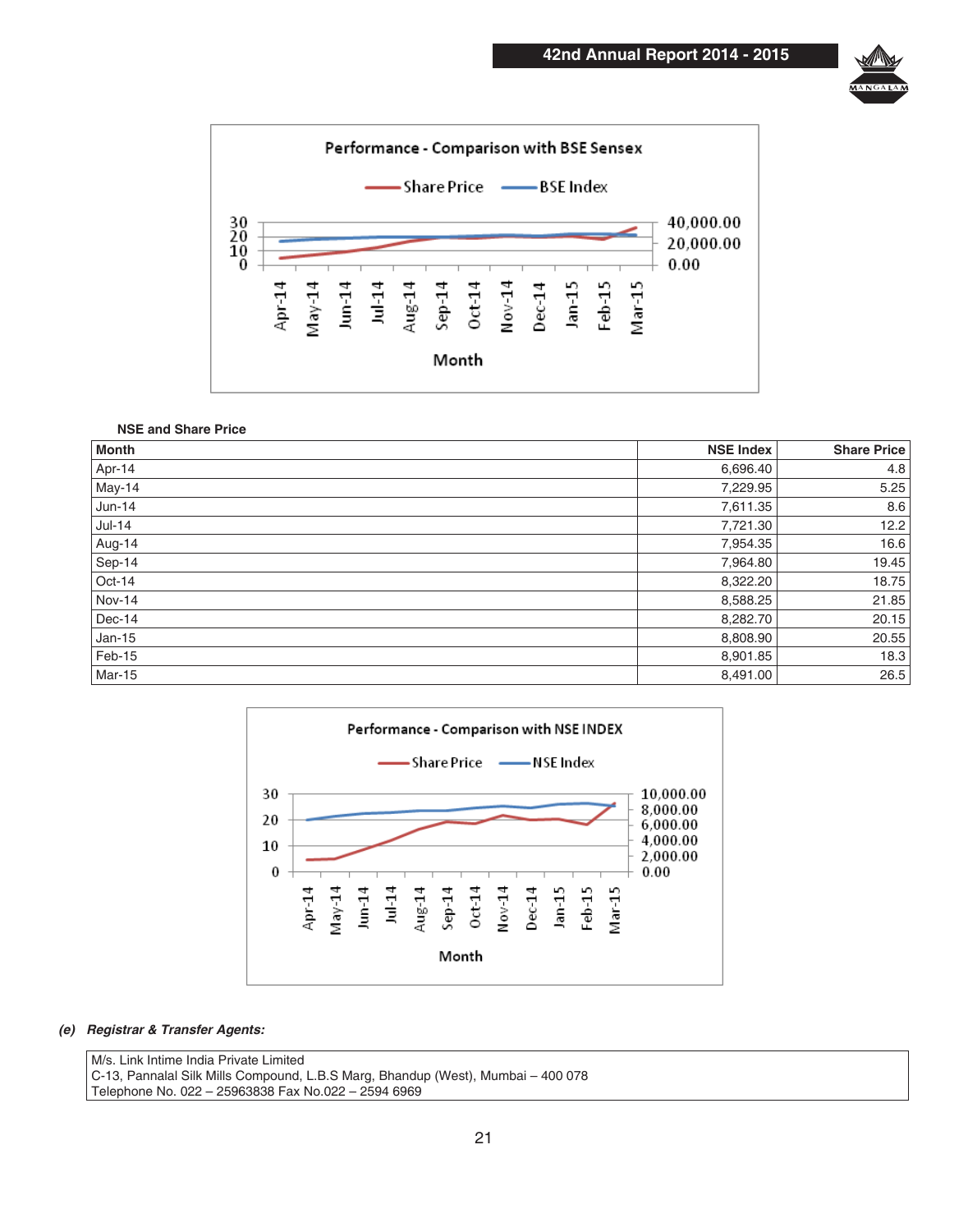

### *(f) Share Transfer System:*

The shares of the Company are permitted for trading in dematerialization form only. The Company's shares are available for trading in the depository systems of both NSDL and CDSL. Security Code No. with NSDL and CDSL is - ISIN No. INE584F01014. About 99.99% shares of the Company are in Demat mode as on 31<sup>st</sup> March 2015

### *(g) Shareholding Pattern as on 31st March, 2015:*

|           |                                     | No. of Shares | %      |
|-----------|-------------------------------------|---------------|--------|
| <b>SN</b> | Category                            | held          |        |
| Α.        | Promoters and Promoter Group        |               |        |
|           | Individual / Hindu Undivided Family | 3074573       | 23.33  |
| 2         | <b>Bodies Corporate</b>             | 2475560       | 18.79  |
|           | <b>Total</b>                        | 5550133       | 42.12  |
| <b>B.</b> | Non-Promoters Holding               |               |        |
| 1         | Institutional Investors             |               |        |
|           | Total                               |               | ۰      |
| 2         | <b>Others</b>                       |               |        |
|           | a. Private Corporate Bodies         | 1977377       | 15.00  |
|           | b. Individuals                      | 5303280       | 40.24  |
|           | c. NRIs / NRNs                      | 169934        | 1.29   |
|           | d. Clearing Members                 | 177524        | 1.35   |
|           | Total                               | 7628115       | 57.88  |
|           | Sub-Total $(1+2)$                   | 7628115       | 57.88  |
|           | <b>GRAND TOTAL (A) + (B)</b>        | 13178248      | 100.00 |

Distribution of Shareholding as on 31<sup>st</sup> March 2015:

| No. of Shares   |                       |       |               | No. of Shareholders | No. of Shares |                    |  |
|-----------------|-----------------------|-------|---------------|---------------------|---------------|--------------------|--|
| <b>From</b>     |                       | To    | <b>Number</b> | %                   | <b>Number</b> | % to total capital |  |
|                 | ۰                     | 500   | 5231          | 76.3761             | 1121837       | 8.5128             |  |
| 501             | -                     | 1000  | 760           | 11.0965             | 657086        | 4.9861             |  |
| 1001            |                       | 2000  | 391           | 5.7089              | 621013        | 4.7124             |  |
| 2001            | -                     | 3000  | 125           | 1.8251              | 327609        | 2.4860             |  |
| 3001            | $\sim$                | 4000  | 72            | 1.0512              | 263271        | 1.9978             |  |
| 4001            | $\tilde{\phantom{a}}$ | 5000  | 66            | 0.9636              | 315587        | 2.3948             |  |
| 5001            | -                     | 10000 | 103           | 1.5039              | 776062        | 5.8890             |  |
| 10001 and above |                       | 101   | 1.4747        | 9095783             | 69.0212       |                    |  |
|                 | <b>TOTAL</b>          |       | 6849          | 100.00              | 13178248      | 100.00             |  |

*(h) Plant locations* : **Unit No. 1**

 Plot No. 187-Phase II GIDC, Vapi, Dist. Valsad, Gujarat 396 195. Tel: 0260-3292029/2430598 Fax: 0260-2431919

### **Unit No. 2**

 Plot No. 1203, Phase III GIDC, Vapi, Dist. Valsad, Gujarat 396 195. Tel: 0260-3291963/3291976 Fax: 0260-2432669

### *(i) Address for Correspondence:*

The shareholders are requested to address their communications/ suggestions/ grievances/ queries to our Share Transfer Agents:

M/s. Link Intime India Private Limited C-13, Pannalal Silk Mills Compound, L.B.S Marg, Bhandup (West), Mumbai – 400 078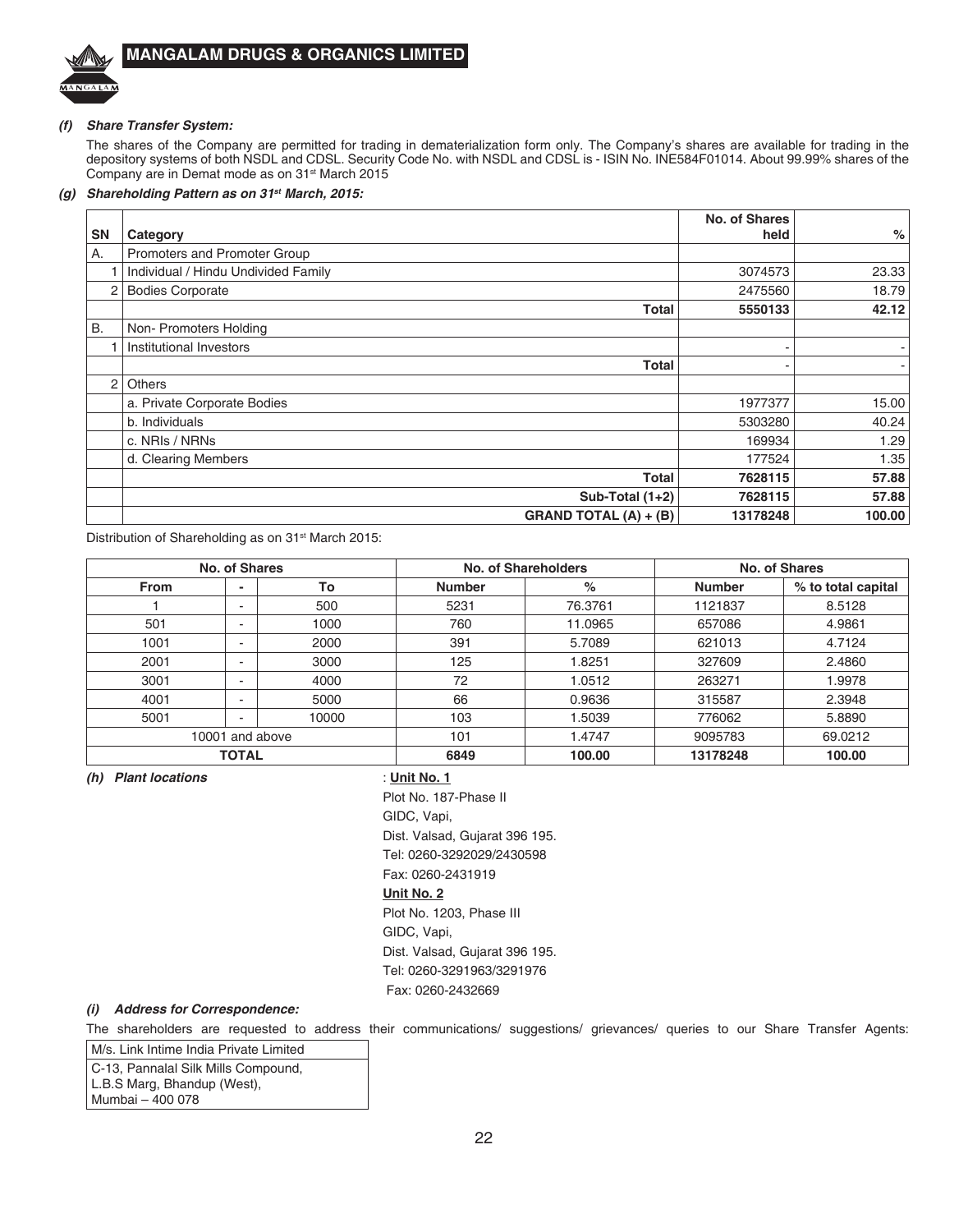

## **DECLARATION**

To

The Members of

### **MANGALAM DRUGS & ORGANICS LIMITED**

It is hereby certified and confirmed that as provided in Clause 49 1(D) of the listing agreement with the stock exchanges, the Board members and the Senior Management personnel of the Company have affirmed compliance with the Code of Conduct of the Company for the financial year ended 31st March, 2015. For and on behalf of the Board of Directors

GOVARDHAN M. DHOOT Place: Mumbai Chairman Dated: 06<sup>th</sup> August 2015 **Din NO:01240086** Din NO:01240086

Registered Office:

3rd Floor, Rupam Building, 239, P. D'Mello Road, Near G.P.O., Mumbai – 400001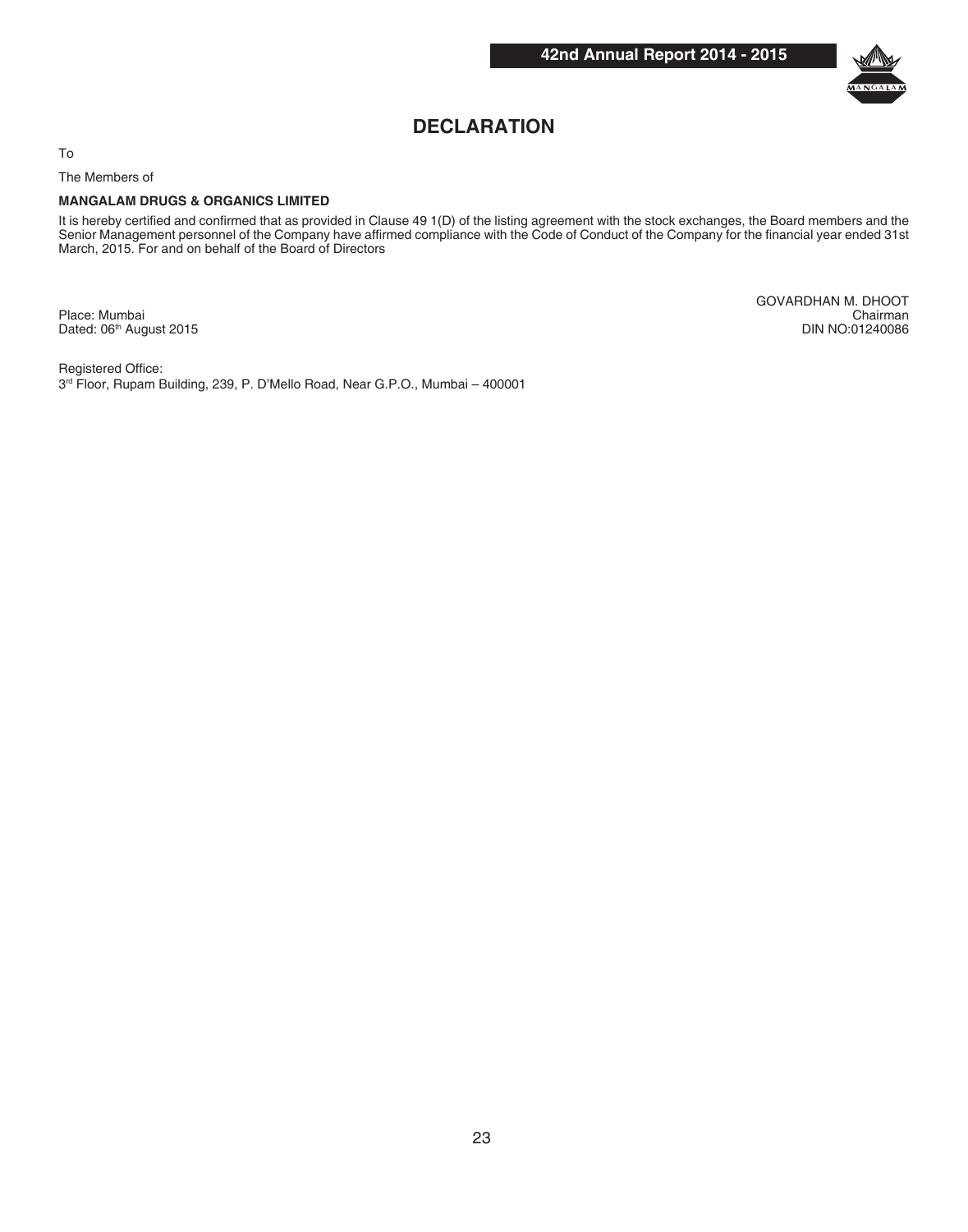

## **CEO and CFO CERTIFICATION UNDER CLAUSE 49 (IX)**

We Govardhan M Dhoot, Chairman and Ajay Samant, Chief Financial Officer certify that:

- **(i)** We have reviewed the financial statements and the cash flow statement for the year ended 31st March, 2015 and that to the best of our knowledge and belief;
	- **a)** These statements do not contain any materially untrue statement or omit any material fact of contain statements that might be misleading;
	- **b)** These statements together present a true and fair view of the Company's affairs and are in compliance with existing accounting standards, applicable laws and regulations.
- **(ii)** There are, to the best of our knowledge and belief, no transactions entered into by the company during the year which are fraudulent, illegal or violative of the Company's Code of Conduct.
- **(iii)** We accept responsibility for establishing and maintaining internal controls for financial reporting and that we had evaluated the effectiveness of the internal control systems of the Company pertaining to financial reporting and we had disclosed to the Auditors and Audit Committee, deficiencies in the design or operation of such internal Controls, if any, of which We were aware and the steps We have taken or propose to take to rectify these deficiencies.
- **(iv)** We had indicated to the Auditors and the Audit Committee:
	- **(a)** There has not been any significant change in internal control over financial reporting during the year under reference.
	- **(b)** There has not been any significant change in accounting policies during the year requiring disclosure in the notes to the financial statements.
	- **(c)** We are not aware of any instance during the year of significant fraud with involvement therein of the management or any employee having a significant role in the Company's internal control system over financial reporting.

**(Ajay Samant)** Chief Financial Officer

 **(Govardhan M Dhoot)** Chairman

Place: Mumbai Dated: 15<sup>th</sup> May 2015

Registered Office:

3rd Floor, Rupam Building, 239, P. D'Mello Road, Near G.P.O., Mumbai – 400001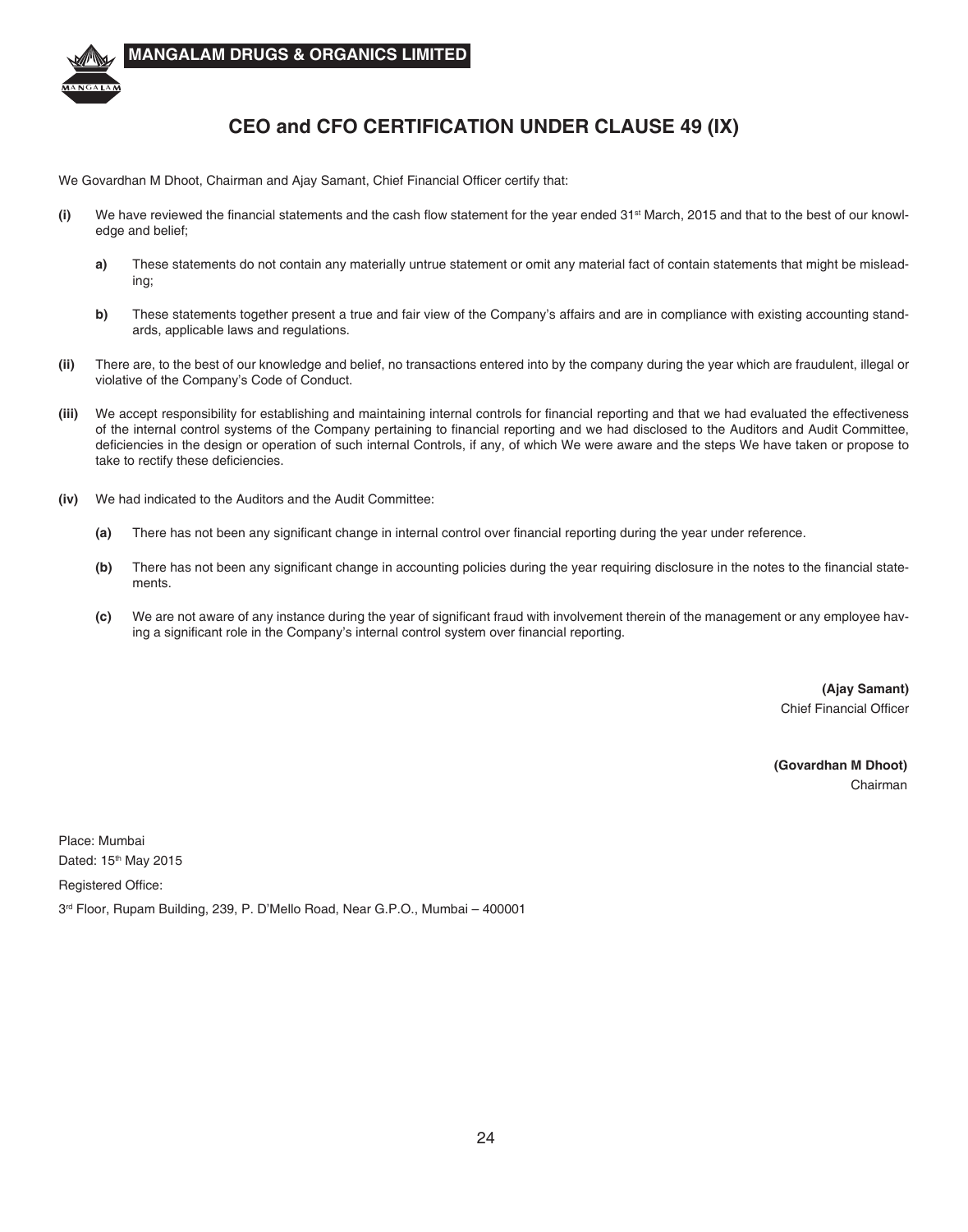

## **AUDITORS' CERTIFICATE ON CORPORATE GOVERNANCE**

To the Members

### **MANGALAM DRUGS & ORGANICS LIMITED**

We have examined the compliance of conditions of Corporate Governance by Mangalam Drugs & Organics Limited, for the year ended on 31st March 2015, as stipulated in clause 49 of the Listing Agreement of the said company with stock exchanges.

The compliance of conditions of Corporate Governance is the responsibility of the Company's management. Our examination was carried out in accordance with the Guidance Note on Certification of Corporate Governance (as stipulated in Clause 49 of the Listing Agreement), issued by the Institute of Chartered Accountant of India and was limited to procedures and implementation thereof, adopted by the Company for ensuring the compliance of the conditions of the Corporate Governance. It is neither an audit nor an expression of opinion on the financial statements of the Company.

In our opinion and to the best of our information and according to the explanations given to us, we certify that the Company has complied with the conditions of Corporate Governance as stipulated in the above mentioned Listing Agreement.

We further state that such compliance is neither an assurance as to the future viability of the company nor the efficiency or effectiveness with which the management has conducted the affairs of the Company.

> For **MILWANI ASSOCIATES** Chartered Accountants Firm Registration No. 106405W

(Rakesh K. Milwani) Place: Mumbai Proprietor Date: 06<sup>th</sup> August, 2015 Membership No. 36099 Firm Registration No. 106405W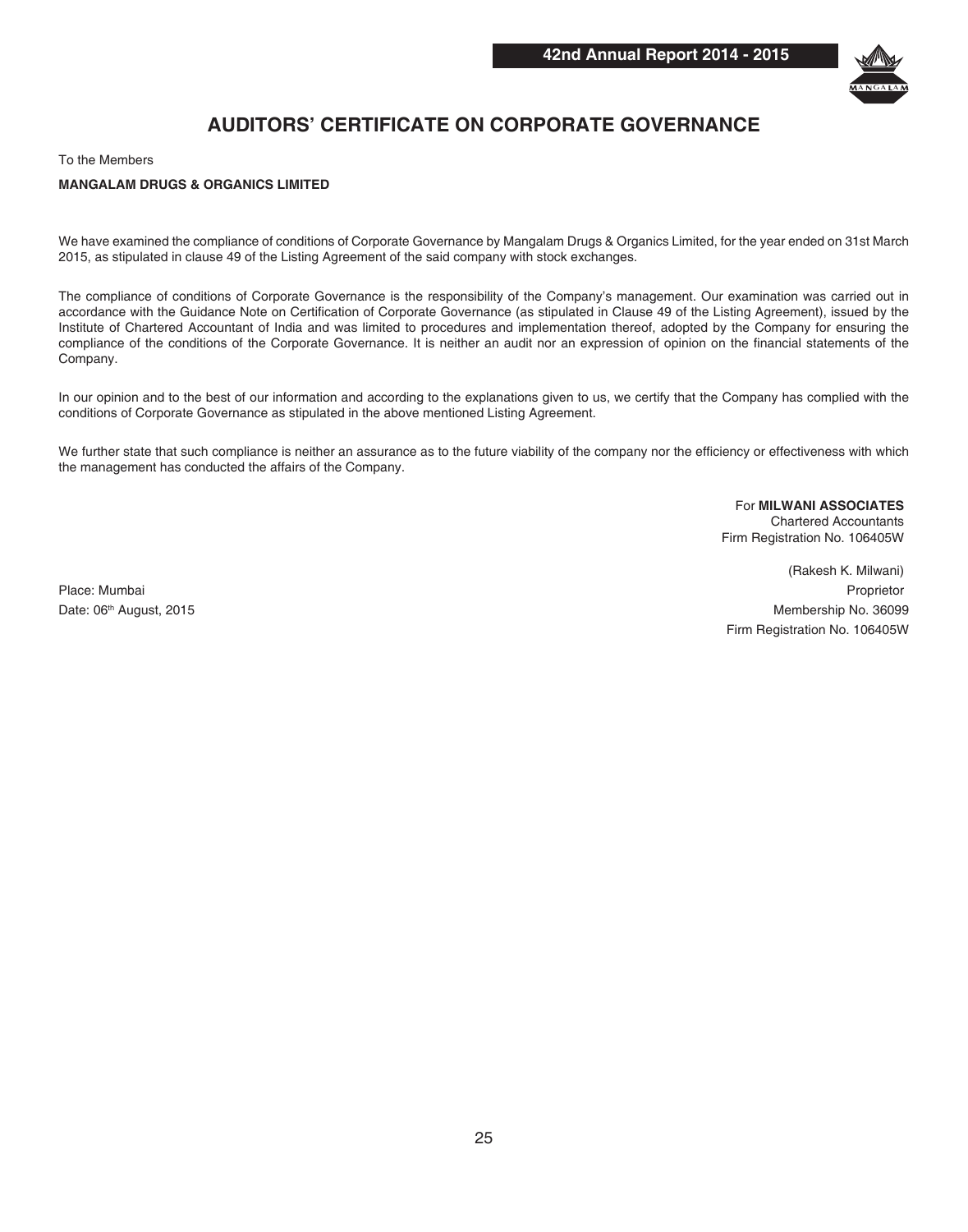

## **ANNEXURE III TO DIRECTORS' REPORT MANAGEMENT DISCUSSION AND ANALYSIS REPORT**

### **Company Philosophy on Corporate Governance:**

Your Board of Directors always Believe in the principles of good governance. The Board believes in highest level of transparency, accountability, financial control in all its operations and believes in enhancing overall long term shareholder value and at the same time protecting the interest of all shareholders

### **Outlook:**

Mangalam Drugs & Organics Ltd., is one of the fastest growing Anti-Malarial API Companies. Mangalam Drugs & Organics Ltd., manufacturing plants are certified to be GMP compliant by local and international standard WHO GMP Certificate from Geneva for its API manufacturing plant. One on its facilities is audited and approved by European Directorate for the Quality of Medicines and Healthcare (EDQM). The company is certified ISO 9001-2008 Management System Certificate by DNV for design development. Mangalam Drugs is approved by Clinton Foundation USA under their fight against Malaria programme for supply of anti malarial bulk drugs worldwide.

### **Industrial Structure and Development:**

The Indian Pharmaceutical Industry has witnessed yet another excellent year in terms of growth in domestic as well as phenomenal growth in international market. Mangalam Drugs was also part of this growth momentum both in domestic and export market. We look forward to achieving new records in the coming year taking full advantage of the opportunities offered by the market.

### **Opportunities:**

The company's continuous investment in R&D is expected to bear fruit over the upcoming short and medium term. Our R&D team comprises of 20 skilled scientists who harbor a unique and synergistic blend of scholarship with bench skills. It has developed several synthesis options to reduce product processing time cycles and effluent load for existing as well as newer molecules. During the year the company has expanded its anti-retroviral (AIDS) API portfolio which has established market demand and the stringent regulatory agency like WHO-GENEVA consider us as a reliable contributor to their interventions in public health upgradation.

### **Threats Risk and Concerns:**

Maintaining low cost in the face of increasing regulatory and depreciating INR demands is another challenge that all companies in the generic drugs business have to monitor. We are taking precautions and preventive measures to proactively approach to overcome these threats.

#### **Financial & Operational Performance:**

The year under review saw a significant improvement in the performance of your company which earned a total income of Rs.22071.03 Lacs as compared to Rs.12275.98 Lacs in the previous year an increase of 80%. The company has made a profit after tax of Rs. 614.12 Lacs as against the loss of Rs.303.92 Lacs in the previous year.

#### **Internal Control System Adequacy:**

There are documented and well established operating procedures in the company. The company has team of well qualified and experienced professionals that conduct regular internal audits covering the company's operations. The finance function of the company is also adequately staffed with qualified and experienced personnel.

### **Human Resources Development & Research Activities:**

The company places special emphasis on the human resources function in the organization and building strong relationship and establishing its brand in the market to attract and retain best talent. This has helped the company to great extent to build a culture adhered people, whose performances are awarded and where employees can realize his or her potentials. The total number of employees as on 31st March, 2015 stood at 263.

#### **Health and Safety measures:**

The Company is fully committed to the safety, health and well-being of its employees and to minimizing the environmental impact of its business operations. A safe and healthy environment is maintained, and appropriate steps are taken with the object of minimizing the environmental impact on all processes and practices. The Company has a range of policies, including on quality, safety and health aspects to guide the employees work practices, actions and decisions. The Company strives to continuously improve the effectiveness of its policies and employees are encouraged to contribute their might in this direction.

### **Cautionary Statement:**

Statements in the Management Discussion and Analysis describing the Company's objectives, projections, estimates, expectations may be considered to be forward looking statements and actual results could differ materially from those expressed or implied. Important factors which could make a significant difference to the company's operations include downtrend in the pharmaceutical sector, demand supply conditions, market prices, input components costs and availability, changes in government regulations and tax laws besides other factors such as litigation over which the company may not have any control.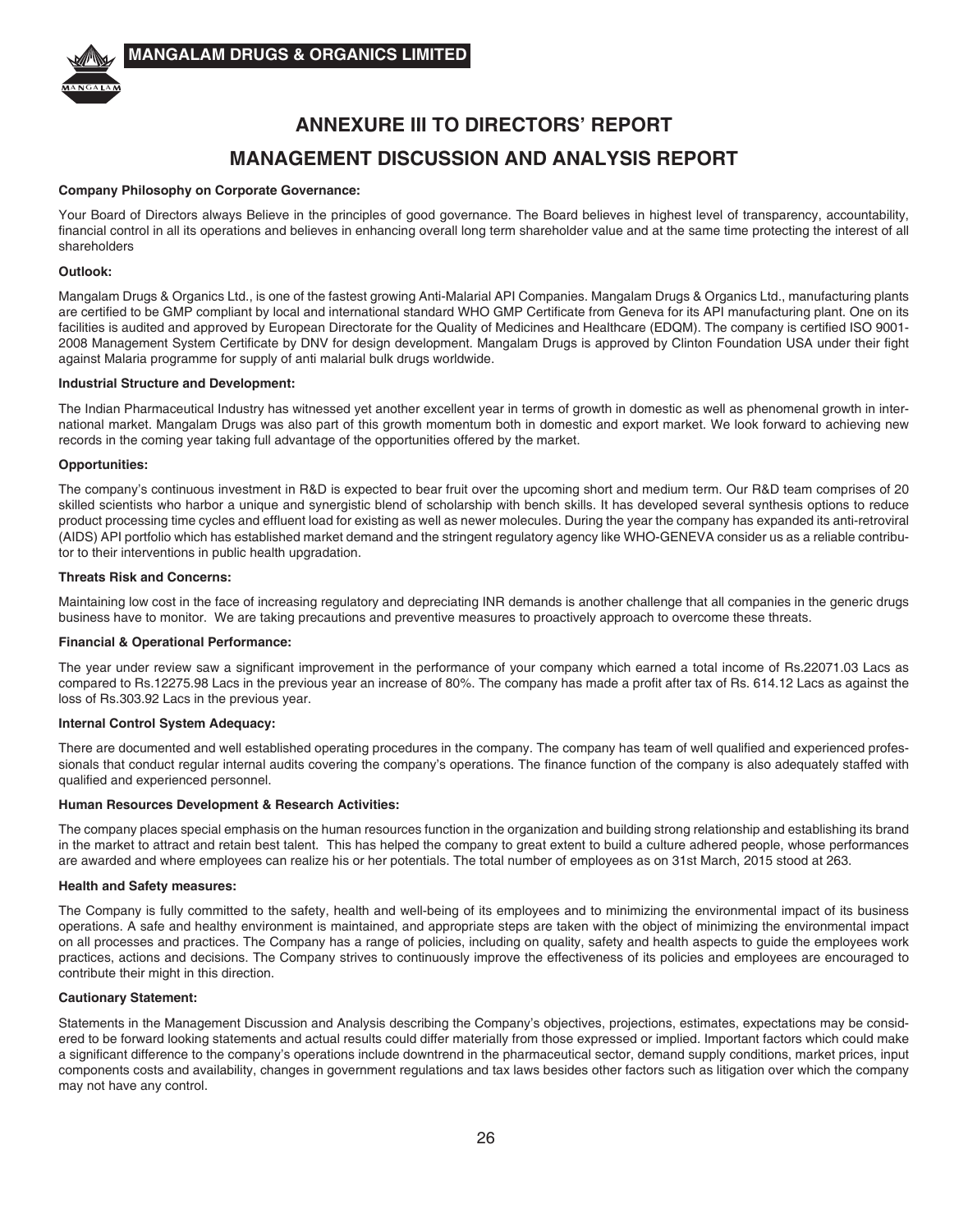

## **ANNEXURE IV TO DIRECTORS' REPORT**

## **Form No. MGT-9**

EXTRACT OF ANNUAL RETURN as on the financial year ended on 31 March 2015

[Pursuant to section 92(3) of the Companies Act, 2013 and rule 12(1) of theCompanies (Management and Administration) Rules, 2014]

### **I. REGISTRATION AND OTHER DETAILS:**

| Sr.No. | <b>PARTICULARS</b>                                                           | <b>DETAILS</b>                                                                                                             |
|--------|------------------------------------------------------------------------------|----------------------------------------------------------------------------------------------------------------------------|
| ۱.     | <b>CIN</b>                                                                   | L24230MH1972PLC116413                                                                                                      |
| ii.    | <b>Registration Date</b>                                                     | 18 April 1972                                                                                                              |
| iii.   | Name of the Company                                                          | MANGALAM DRUGS AND ORGANICS LIMITED                                                                                        |
| iv.    | Category / Sub-Category of the Company                                       | <b>Public Limited Company</b>                                                                                              |
| v.     | Address of the Registered office and contact details                         | 3RD FLOOR, RUPAM BUILDING 239, P. D'MELLO ROAD,<br>MUMBAI.                                                                 |
| vi     | Whether listed company Yes / No                                              | Yes                                                                                                                        |
| vii    | Name, Address and Contact details of Registrar and Transfer<br>Agent, if any | M/s. Link Intime India Private Limited C-13, Pannalal Silk Mills<br>Compound, L.B.S Marg, Bhandup (West), Mumbai - 400 078 |

### **II. PRINCIPAL BUSINESS ACTIVITIES OF THE COMPANY**

All the business activities contributing 10 % or more of the total turnover of the company shall be stated:-

| l Sr. No. | Name and Description of main products/services      | NIC Code of<br>the Product/<br>service | $%$ to total<br>turnover of the<br>company |
|-----------|-----------------------------------------------------|----------------------------------------|--------------------------------------------|
|           | Manufacture of drugs, medicines and allied products | 3040                                   | 100%                                       |

### **III. PARTICULARS OF HOLDING, SUBSIDIARY AND ASSOCIATE COMPANIES**

NIL

The above mentioned enterprises are in which Key Managerial Personnel (KMP) and relatives of KMP are able to exercise significant influence.

### **IV. SHARE HOLDING PATTERN (EQUITY SHARE CAPITAL BREAKUP AS PERCENTAGE OF TOTAL EQUITY)**

**i)** Category-wise Share Holding

| <b>Category of Shareholders</b>      | No. of Shares held at the beginning of the<br>year March 31, 2014 |                 |              |                             | No. of Shares held at the end of the year<br>March 31,2015 |                 |              |                             | $\frac{6}{6}$<br>Change |
|--------------------------------------|-------------------------------------------------------------------|-----------------|--------------|-----------------------------|------------------------------------------------------------|-----------------|--------------|-----------------------------|-------------------------|
|                                      | Demat                                                             | <b>Physical</b> | <b>Total</b> | % of Total<br><b>Shares</b> | Demat                                                      | <b>Physical</b> | <b>Total</b> | % of Total<br><b>Shares</b> | during<br>the year      |
| A. Promoters (Equity)                |                                                                   |                 |              |                             |                                                            |                 |              |                             |                         |
| (1) Indian                           |                                                                   |                 |              |                             |                                                            |                 |              |                             |                         |
| (a) IndividuaHUF                     | 3,074,573                                                         |                 | 3,074,573    | 23.33                       | 3,074,573                                                  |                 | 3,074,573    | 23.33                       |                         |
| (b) Central Govt                     |                                                                   |                 |              |                             |                                                            |                 |              |                             |                         |
| (c) State Govt(s)                    |                                                                   |                 |              |                             |                                                            |                 |              |                             |                         |
| (d) Bodies Corporate                 | 2,475,560                                                         |                 | 2,475,560    | 18.79                       | 2,475,560                                                  |                 | 2,475,560    | 18.79                       |                         |
| (e) Banks / Financial<br>Institution |                                                                   |                 |              |                             |                                                            |                 |              |                             |                         |
| (f) Any Other                        |                                                                   |                 |              |                             |                                                            |                 |              |                             |                         |
| Sub-total (A)(1)                     | 5550133                                                           |                 | 5550133      | 42.1159                     | 5550133                                                    |                 | 5550133      | 42.1159                     |                         |
| (2) Foreign                          |                                                                   |                 |              |                             |                                                            |                 |              |                             |                         |
| a) NRIs Individuals                  |                                                                   |                 |              |                             |                                                            |                 |              |                             |                         |
| b) Other Individuals                 |                                                                   |                 |              |                             |                                                            |                 |              |                             |                         |
| c) Bodies Corporates                 |                                                                   |                 |              |                             |                                                            |                 |              |                             |                         |
| d) Banks / Financial<br>Institutions |                                                                   |                 |              |                             |                                                            |                 |              |                             |                         |
| e) Any Other                         |                                                                   |                 |              |                             |                                                            |                 |              |                             |                         |
| Sub-total (A)(2)                     |                                                                   |                 |              |                             |                                                            |                 |              |                             |                         |
| Total shareholding of                | 5550133                                                           |                 | 5550133      | 42.1159                     | 5550133                                                    | $\overline{a}$  | 5550133      | 42.1159                     |                         |
| Promoter $(A)=A(1)+A(2)$             |                                                                   |                 |              |                             |                                                            |                 |              |                             |                         |
| <b>B. Public Shareholding</b>        |                                                                   |                 |              |                             |                                                            |                 |              |                             |                         |
| 1. Institutions                      |                                                                   |                 |              |                             |                                                            |                 |              |                             |                         |
| a) Mutual Funds                      |                                                                   |                 |              |                             |                                                            |                 |              |                             |                         |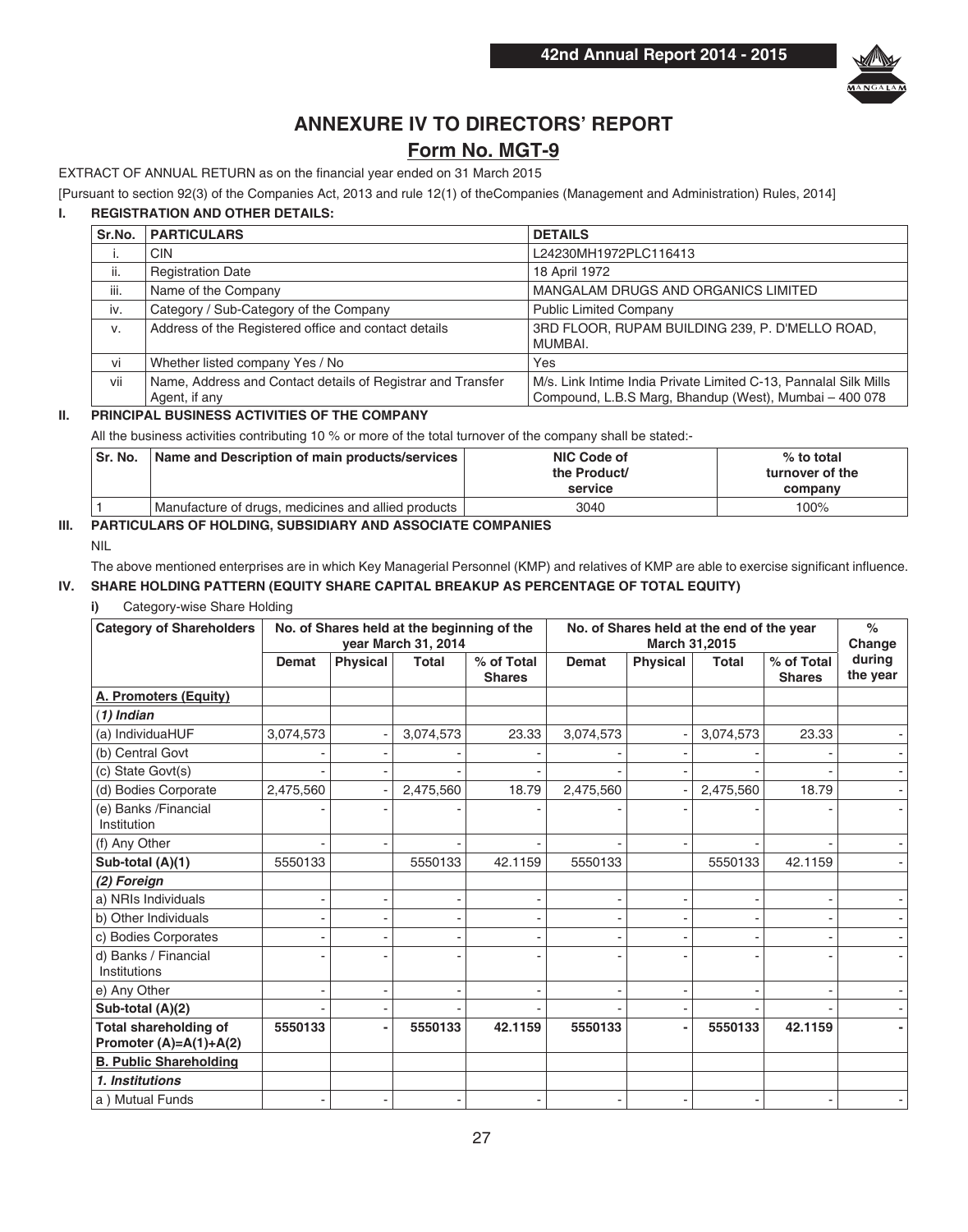

| <b>Category of Shareholders</b>                                                            | No. of Shares held at the beginning of the<br>year March 31, 2014 |                 |              |                             | No. of Shares held at the end of the year<br>March 31,2015 |                 |              |                             | $\frac{1}{2}$<br>Change |
|--------------------------------------------------------------------------------------------|-------------------------------------------------------------------|-----------------|--------------|-----------------------------|------------------------------------------------------------|-----------------|--------------|-----------------------------|-------------------------|
|                                                                                            | Demat                                                             | <b>Physical</b> | <b>Total</b> | % of Total<br><b>Shares</b> | Demat                                                      | <b>Physical</b> | <b>Total</b> | % of Total<br><b>Shares</b> | during<br>the year      |
| b) Banks / Fl                                                                              | $\overline{a}$                                                    |                 |              |                             | $\sim$                                                     | $\blacksquare$  |              |                             |                         |
| c) Central Govt                                                                            |                                                                   |                 |              |                             |                                                            | ÷               |              |                             |                         |
| d) State Govt(s)                                                                           |                                                                   |                 |              |                             | ÷                                                          | $\sim$          |              |                             |                         |
| e) Venture Capital Funds                                                                   |                                                                   |                 |              |                             |                                                            | $\blacksquare$  |              |                             |                         |
| f) Insurance Companies                                                                     |                                                                   |                 |              |                             |                                                            | $\blacksquare$  |              | ä,                          |                         |
| g) Flls                                                                                    |                                                                   |                 |              |                             |                                                            |                 |              |                             |                         |
| h) Foreign Venture                                                                         |                                                                   |                 |              |                             | ÷                                                          | $\blacksquare$  |              | ä,                          |                         |
| <b>Capital Funds</b>                                                                       |                                                                   |                 |              |                             |                                                            | ÷               |              | ÷                           |                         |
| i) Others (specify)                                                                        |                                                                   |                 |              |                             |                                                            |                 |              |                             |                         |
| Sub-total (B)(1)                                                                           |                                                                   |                 |              |                             |                                                            |                 |              |                             |                         |
| 2. Non-Institutions                                                                        |                                                                   |                 |              |                             |                                                            |                 |              |                             |                         |
| a) Bodies Corporate.                                                                       |                                                                   |                 |              |                             |                                                            |                 |              |                             |                         |
| i) Indian                                                                                  | 2875407                                                           |                 | 2875407      | 21.8193                     | 1,977,377                                                  |                 | 1,977,377    | 15                          | (6.8193)                |
| ii) Overseas                                                                               |                                                                   |                 |              |                             |                                                            |                 |              |                             |                         |
| b) Individuals                                                                             |                                                                   |                 |              |                             |                                                            |                 |              |                             |                         |
| i) Individual shareholders<br>holding nominal share<br>capital upto Rs. 1 lakh             | 3071129                                                           | 1895            | 3073024      | 23.3189                     | 3,649,423                                                  | 1895            | 3,651,318    | 27.71                       | 4.3911                  |
| ii) Individual shareholders<br>holding nominal share<br>capital in excess of<br>Rs. 1 lakh | 1568521                                                           |                 | 1568521      | 11.9023                     | 1,651,962                                                  |                 | 1,651,962    | 12.54                       | 0.6377                  |
| c) Others                                                                                  |                                                                   |                 |              |                             |                                                            |                 |              |                             |                         |
| Non Resident Indians<br>(Repat)                                                            | 82694                                                             |                 | 82694        | 0.6275                      | 155,316                                                    |                 | 155,316      | 1.18                        | 0.5525                  |
| Non Resident Indians (Non<br>Repat)                                                        | 1264                                                              |                 | 1264         | 0.0096                      | 14,618                                                     |                 | 14,618       | 0.11                        | 0.1004                  |
| <b>Clearing Member</b>                                                                     | 27205                                                             |                 | 27205        | 0.20                        | 177,524                                                    | $\blacksquare$  | 177,524      | 1.35                        | 1.15                    |
| Sub-total (B)(2)                                                                           | 7626220                                                           | 1895            | 7628115      | 57.8841                     | 7626220                                                    | 1895            | 7628115      | 57.8841                     |                         |
| <b>Total Public Shareholding</b><br>$(B)=(B)(1)+(B)(2)$                                    | 7626220                                                           | 1895            | 7628115      | 57.8841                     | 7626220                                                    | 1895            | 7628115      | 57.8841                     |                         |
| C. Shares held<br>byCustodian for GDRs &<br><b>ADRs</b>                                    |                                                                   |                 |              |                             |                                                            |                 |              |                             |                         |
| Grand Total (A+B+C)                                                                        | 13176353                                                          | 1895            | 13178248     | 100                         | 13176353                                                   | 1895            | 13178248     | 100                         |                         |

(ii) Shareholding of Promoters

| Sr.<br>No. | <b>Shareholders Name</b>                                |                         | vear                                             | Shareholding at the beginning of the                       | Shareholding at the end of the year | % change                                         |                                                               |                                              |
|------------|---------------------------------------------------------|-------------------------|--------------------------------------------------|------------------------------------------------------------|-------------------------------------|--------------------------------------------------|---------------------------------------------------------------|----------------------------------------------|
|            |                                                         | No. of<br><b>Shares</b> | % of Total<br><b>Shares</b><br>of the<br>Company | % of Shares<br>Pledged or<br>encumbered to<br>total shares | No. of<br><b>Shares</b>             | % of Total<br><b>Shares</b><br>of the<br>Company | % of Shares<br>Pledged or<br>encumbered<br>to total<br>shares | in the<br>shareholding<br>during the<br>year |
|            | Shree Kishoriju Trading &<br><b>Investments Pyt Ltd</b> | 1144522                 | 8.6849                                           | 5.839                                                      | 1144522                             | 8.6849                                           | 5.839                                                         |                                              |
| 2          | Shree Rasbihari Trading &<br>Investments Pyt Ltd        | 1139518                 | 8.6470                                           | 5.801                                                      | 1139518                             | 8.6470                                           | 5.801                                                         |                                              |
| 3          | Dhoot Brijmohan Murlidhar                               | 486996                  | 3.6955                                           | 3.649                                                      | 486996                              | 3.6955                                           | 3.649                                                         |                                              |
| 4          | Chandrakant Murlidhar<br><b>Dhoot</b>                   | 458292                  | 3.4776                                           |                                                            | 458292                              | 3.4776                                           |                                                               |                                              |
| 5          | <b>Dhoot Goverdhan</b><br>Murlidhar                     | 511792                  | 3.8836                                           | 3.483                                                      | 511792                              | 3.8836                                           | 3.483                                                         |                                              |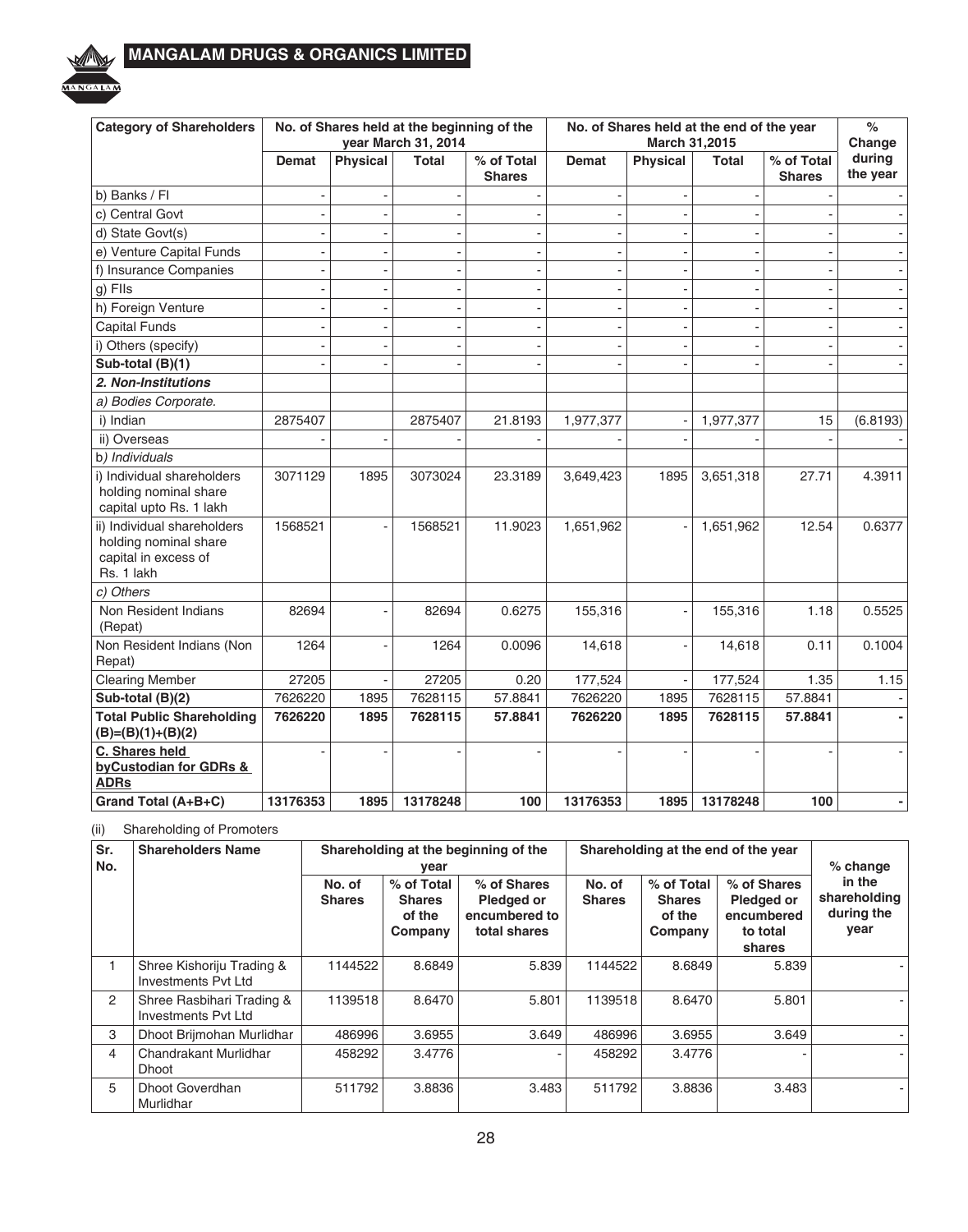

| 6  | Smita A Dhoot                       | 292500 | 2.2196 | 2.220 | 292500 | 2.2196 | 2.220 |  |
|----|-------------------------------------|--------|--------|-------|--------|--------|-------|--|
| 7  | Radhika A Dhoot                     | 292500 | 2.2196 | 2.220 | 292500 | 2.2196 | 2.220 |  |
| 8  | Rajkumari R Dhoot                   | 275948 | 2.0940 | 3.618 | 275948 | 2.0940 | 3.618 |  |
| 9  | Raj Exports Pvt Ltd                 | 191520 | 1.4533 | 2.511 | 191520 | 1.4533 | 2.511 |  |
| 10 | Govardhan Murlidhar<br><b>Dhoot</b> | 155330 | 1.1787 |       | 155330 | 1.1787 |       |  |
|    |                                     |        |        |       |        |        |       |  |
| 11 | Dhoot Rekha Goverdhan               | 148760 | 1.1288 | 1.129 | 148760 | 1.1288 | 1.129 |  |
| 12 | Ajay R Dhoot                        | 138687 | 1.0524 | 1.052 | 138687 | 1.0524 | 1.052 |  |
| 13 | Dhoot Jyoti Brijmohan               | 104550 | 0.7934 | 0.793 | 104550 | 0.7934 | 0.793 |  |
| 14 | Aditya R Dhoot                      | 89225  | 0.6771 | 0.677 | 89225  | 0.6771 | 0.677 |  |
| 15 | Brijmohan Murlidhar Dhoot           | 77473  | 0.5879 |       | 77473  | 0.5879 |       |  |
| 16 | Rajkamal Sukhani                    | 23520  | 0.1785 | 0.178 | 23520  | 0.1785 | 0.178 |  |
| 17 | Shweta Goverdhan Dhoot              | 19000  | 0.1442 | 0.144 | 19000  | 0.1442 | 0.144 |  |

(iii) Change in Promoters' Shareholding:

NIL

(iv) Shareholding Pattern of top ten Shareholders (Other than Directors, Promoters and Holders of GDRs and ADRs):

| Sr.<br><b>No</b> | Name of the Shareholder                                 | Shareholding at the beginning<br>of the year as on 01/04/2014 i.e.<br>as per shareholding pattern of<br>31/03/2014 |                          | Changes in the<br>Shares) | shareholding (No. of | Shareholding at the end of<br>the year as on 31/03/2015<br>i.e. as per shareholding<br>pattern of 31/03/2015 |                          |  |
|------------------|---------------------------------------------------------|--------------------------------------------------------------------------------------------------------------------|--------------------------|---------------------------|----------------------|--------------------------------------------------------------------------------------------------------------|--------------------------|--|
|                  |                                                         | No. of shares                                                                                                      | % of total               | Increase                  | <b>Decrease</b>      | No. of                                                                                                       | % of total               |  |
|                  |                                                         |                                                                                                                    | shares of the<br>company | (No. of<br>shares)        | (No. of<br>shares)   | shares                                                                                                       | shares of the<br>company |  |
| 1.               | <b>IPCA Laboratories Ltd</b>                            | 1633417                                                                                                            | 12.39                    |                           | 565478               | 1067939                                                                                                      | 8.1038                   |  |
| 2                | Lovin Trading Company Private Limited                   | 337000                                                                                                             | 2.5572                   |                           | ٠                    | 337000                                                                                                       | 2.5572                   |  |
| 3                | Dipak Kanayalal Shah                                    | 141000                                                                                                             | 1.0699                   | 9000                      |                      | 150000                                                                                                       | 1.1382                   |  |
|                  | Mita Dipak Shah                                         |                                                                                                                    |                          |                           |                      |                                                                                                              |                          |  |
|                  | Sharad Kanyalal Shah                                    |                                                                                                                    |                          |                           |                      |                                                                                                              |                          |  |
| 4                | Madras Parameswaran Manoj Mahadev                       |                                                                                                                    |                          | 108700                    |                      | 108700                                                                                                       | 0.8248                   |  |
| 5                | Shyamsunder Gupta                                       | 101330                                                                                                             | 0.7689                   |                           |                      | 101330                                                                                                       | 0.7689                   |  |
| 6                | Poonawalla Shares & Securities Pyt.Ltd                  | 144032                                                                                                             | 1.093                    |                           | 70882                | 73150                                                                                                        | 0.5551                   |  |
| 7                | Snehalatha Singhi                                       | 72820                                                                                                              | 0.5526                   |                           |                      | 72820                                                                                                        | 0.5526                   |  |
| 8                | Kokilaben Dinkerray Raval                               |                                                                                                                    |                          | 72500                     |                      | 72500                                                                                                        | 0.5501                   |  |
| 9                | Ganesh Kumar                                            |                                                                                                                    |                          | 72500                     |                      | 72000                                                                                                        | 0.5464                   |  |
| 10               | Jayant Vishanji Kotak                                   | 71240                                                                                                              | 0.5406                   |                           | 1740                 | 69500                                                                                                        | 0.5274                   |  |
|                  | Daksha Vishanji Kotak                                   |                                                                                                                    |                          |                           |                      |                                                                                                              |                          |  |
| (v)              | Shareholding of Directors and Key Managerial Personnel: |                                                                                                                    |                          |                           |                      |                                                                                                              |                          |  |

|                                                                                                                          | <b>Shareholding Opening Balance</b> |                                     | Cumulative Shareholding during the year |                                     |  |
|--------------------------------------------------------------------------------------------------------------------------|-------------------------------------|-------------------------------------|-----------------------------------------|-------------------------------------|--|
| For Each of the Directors<br>and KMP                                                                                     | No. of shares                       | % of total shares of<br>the company | No. of shares                           | % of total shares of<br>the company |  |
| Govardhan M Dhoot                                                                                                        |                                     |                                     |                                         |                                     |  |
| At the beginning of the year                                                                                             | 511792                              | 3.8836                              | 511792                                  | 3.8836                              |  |
| Date wise Increase /<br>Decrease in Shareholding<br>during the year specifying<br>the reasons for increase/<br>decrease. |                                     | No transaction during the year      |                                         |                                     |  |
| At the end of the year                                                                                                   | 511792                              | 3.8836                              | 511792                                  | 3.8836                              |  |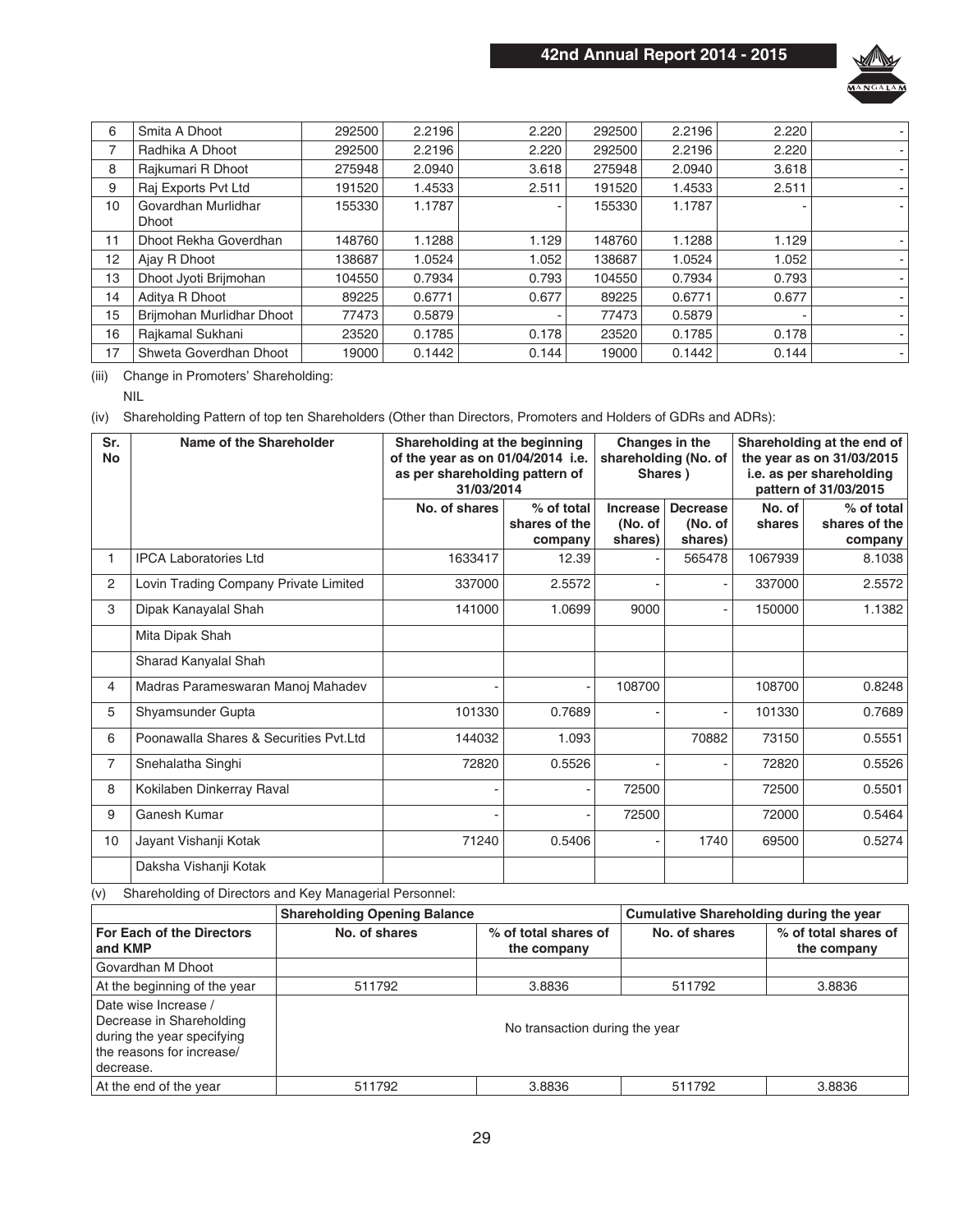

### **VI. INDEBTEDNESS**

Indebtedness of the Company including interest outstanding/accrued but not due for payment:

|                                                     | <b>Secured Loans</b><br>excluding<br>deposits | Unsecured<br>Loans | <b>Deposits</b> | Total<br><b>Indebtedness</b> |
|-----------------------------------------------------|-----------------------------------------------|--------------------|-----------------|------------------------------|
| Indebtedness at the beginning of the financial year |                                               |                    |                 |                              |
| i) Principal Amount                                 | 6,168.57                                      | 1.549.44           |                 | 7,718.01                     |
| ii) Interest due but not paid                       | 35.80                                         |                    |                 | 35.80                        |
| iii) Interest accrued but not due                   |                                               |                    |                 |                              |
| Total (i+ii+iii)                                    | 6,204.37                                      | 1.549.44           |                 | 7,753.81                     |
| Change in Indebtedness during the financial year    |                                               |                    |                 |                              |
| Addition                                            | 17.23                                         | 560.56             |                 | 577.79                       |
| Reduction                                           | 549.28                                        |                    |                 | 549.28                       |
| Net change                                          | (532.05)                                      | 560.56             |                 | 28.51                        |
| Indebtedness at the end of the financial year       |                                               |                    |                 |                              |
| i) Principal Amount                                 | 5,682.27                                      | 2,110              |                 | 7,792.27                     |
| ii) Interest due but not paid                       | 19.56                                         |                    |                 | 19.56                        |
| iii) Interest accrued but not due                   |                                               |                    |                 |                              |
| Total (i+ii+iii)                                    | 5.701.83                                      | 2,110              |                 | 7,811.83                     |

### **VII. REMUNERATION OF DIRECTORS AND KEY MANAGERIAL PERSONNEL**

A. Remuneration to Managing Director, Whole-time Directors and/or Manager:

| Sr. No | <b>Particulars of Remuneration</b>                                                  | Name of WTD | <b>Total Amount</b>   |
|--------|-------------------------------------------------------------------------------------|-------------|-----------------------|
|        |                                                                                     | G.M.Dhoot   |                       |
|        | Gross salary                                                                        |             |                       |
|        | (a) Salary as per provisions contained in section 17(1) of the Income-tax Act, 1961 | 7,20,000    | 7,20,000              |
|        | (b) Value of perquisites u/s 17(2) Income-tax Act, 1961                             |             |                       |
|        | (c) Profits in lieu of salary under section 17(3) Income tax Act, 1961              |             |                       |
| 2      | <b>Stock Option</b>                                                                 |             |                       |
| 3      | <b>Sweat Equity</b>                                                                 |             |                       |
| 4      | Commission                                                                          |             |                       |
|        | - as % of profit                                                                    |             |                       |
|        | - Others, specify                                                                   |             |                       |
| 5      | Others, please specify                                                              |             |                       |
|        | Total (A)                                                                           | 7,20,000    | 7,20,000              |
|        | Ceiling as per the Act                                                              |             | 5% of the net profits |

B. Remuneration to other directors:

| Sr.<br>No. | <b>Particulars of Remuneration</b>                                                              | <b>Total Amount</b><br><b>Name of Directors</b>      |        |                    |        |  |  |  |
|------------|-------------------------------------------------------------------------------------------------|------------------------------------------------------|--------|--------------------|--------|--|--|--|
|            |                                                                                                 | Mr. Rajendra Prasad Mimani   Mr. Subhash Khattar     |        | Ms. Meenal Sukhani |        |  |  |  |
|            | <b>Independent Directors</b><br>Fee for attending board<br>committee meetings                   | 24,000                                               | 36,000 | 12,000             | 72,000 |  |  |  |
|            | Commission                                                                                      |                                                      |        |                    |        |  |  |  |
|            | Others, please specify                                                                          |                                                      |        |                    |        |  |  |  |
|            | Total (1)                                                                                       | 24,000                                               | 36,000 | 12,000             | 72,000 |  |  |  |
| 2          | <b>Other Non-Executive</b><br><b>Directors</b><br>Fee for attending board<br>committee meetings |                                                      |        |                    |        |  |  |  |
|            | Commission                                                                                      |                                                      |        |                    |        |  |  |  |
|            | Others, please specify                                                                          |                                                      |        |                    |        |  |  |  |
|            | Total (2)                                                                                       |                                                      |        |                    |        |  |  |  |
|            | Total $(B) = (1+2)$                                                                             | 24,000                                               | 36,000 | 12,000             | 72,000 |  |  |  |
|            | Overall Ceiling as per the Act                                                                  | NA. Since only Sitting Fees was paid during the year |        |                    |        |  |  |  |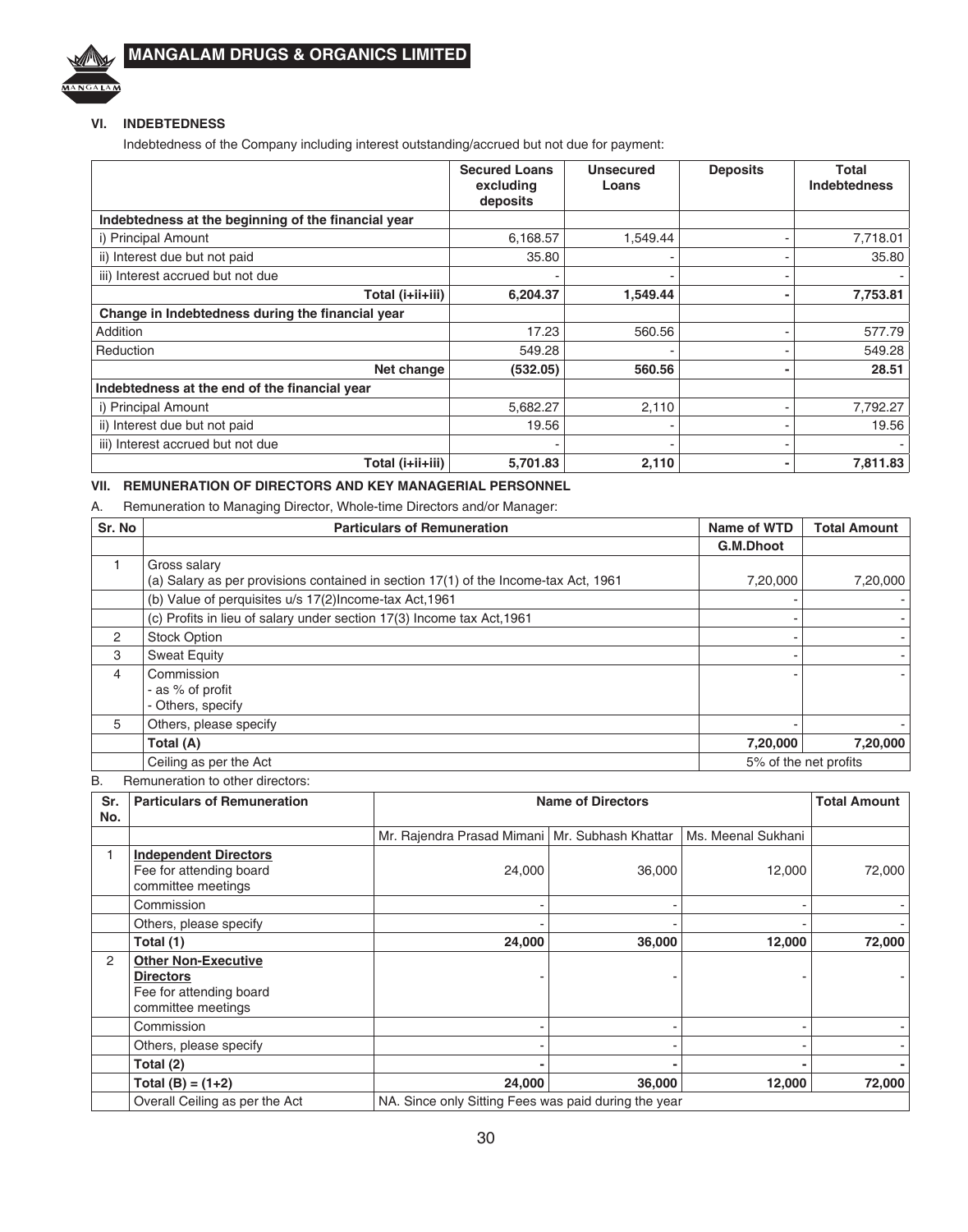

### C. Remuneration to Key Managerial Personnel other than MD/MANAGER/WTD

| Sr.<br>No. | <b>Particulars of Remuneration</b>                                                  | <b>Key Managerial Personnel</b> |                          |             |             |  |  |
|------------|-------------------------------------------------------------------------------------|---------------------------------|--------------------------|-------------|-------------|--|--|
|            |                                                                                     | <b>CEO</b>                      | <b>Company Secretary</b> | <b>CFO</b>  | Total       |  |  |
| 1.         | Gross salary                                                                        |                                 |                          |             |             |  |  |
|            | (a) Salary as per provisions contained in section 17(1) of the Income-tax Act, 1961 |                                 |                          | 12, 17, 532 | 12, 17, 532 |  |  |
|            | (b) Value of perquisites u/s 17(2) Income-tax Act, 1961                             |                                 |                          |             |             |  |  |
|            | (c) Profits in lieu of salary under section 17(3) Income-tax Act, 1961              |                                 |                          |             |             |  |  |
| 2.         | <b>Stock Option</b>                                                                 |                                 |                          |             |             |  |  |
| 3.         | <b>Sweat Equity</b>                                                                 |                                 |                          |             |             |  |  |
| 4.         | Commission                                                                          |                                 |                          |             |             |  |  |
|            | - as % of profit                                                                    |                                 |                          |             |             |  |  |
|            | - others, specify                                                                   |                                 |                          |             |             |  |  |
| 5.         | Others, please specify                                                              |                                 |                          |             |             |  |  |
|            | Total                                                                               |                                 |                          | 12, 17, 532 | 12,17,532   |  |  |

### **VIII. PENALTIES / PUNISHMENT/ COMPOUNDING OF OFFENCES:**

There were no penalties/punishment/compounding of offences for the year ending March, 2015.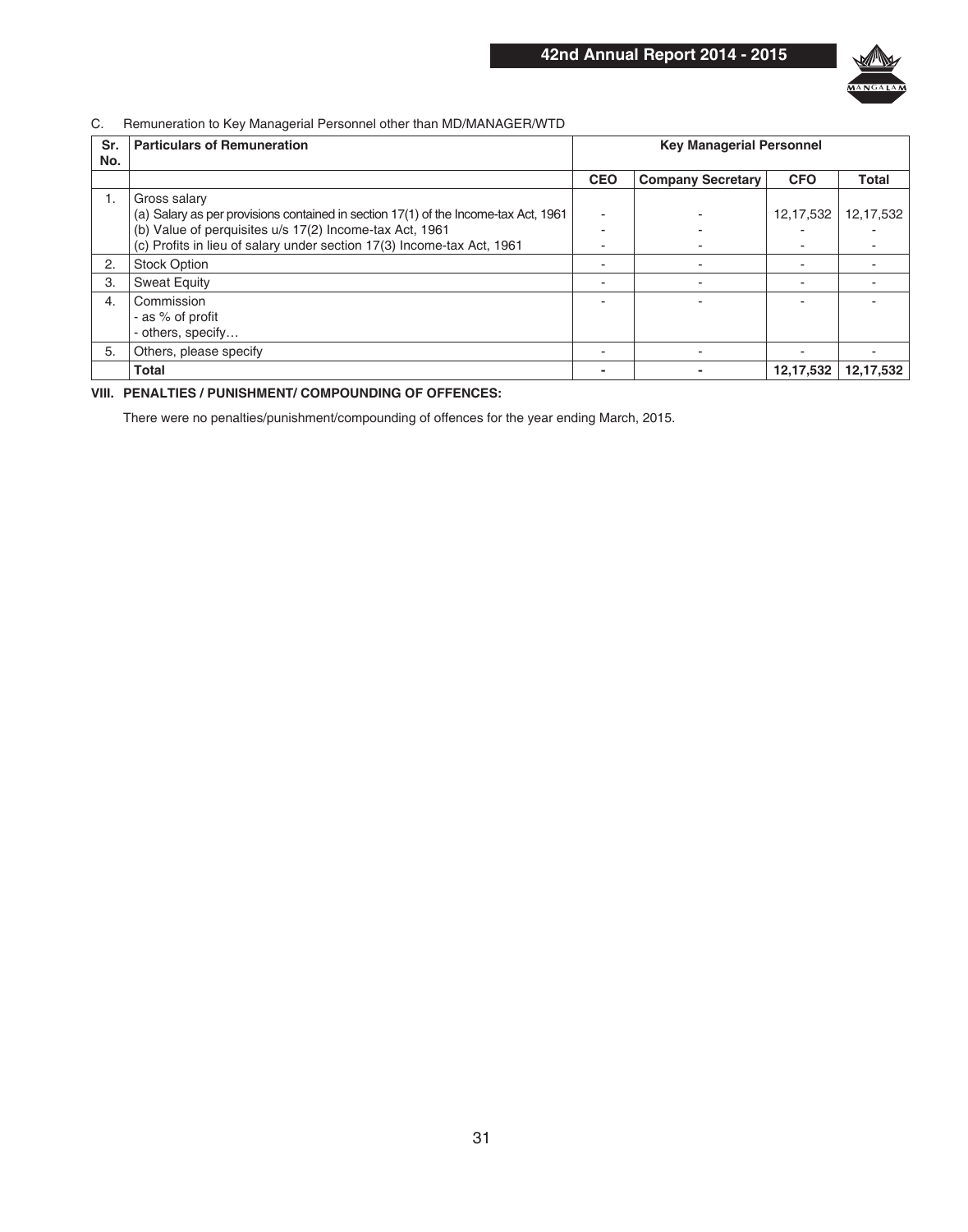

## **ANNEXURE V TO DIRECTORS' REPORT FORM NO. MR-3 SECRETARIAL AUDIT REPORT**

FOR THE FINANCIAL YEAR ENDED 31ST MARCH, 2015 [Pursuant to Section 204(1) of the Companies Act, 2013 and Rule 9 of the Companies (Appointment and Remuneration of Managerial Personnel) Rules, 2014]

To

### The Members **Mangalam Drugs & Organics Ltd.**

I have conducted the secretarial audit of the compliance of applicable statutory provisions and the adherence to good corporate practices by Mangalam Drugs and Organics Limited (hereinafter called the Company). Secretarial Audit was conducted in accordance with the Guidance Note issued by the Institute of Company Secretaries of India (a statutory body constituted under the Company Secretaries Act, 1980) and in a manner that provided us a reasonable basis for evaluating the corporate conducts / statutory compliances and expressing our opinion thereon

Based on my verification of the Company's books, papers, minute books, forms and returns filed and other records maintained by the company and also the information provided by the Company, its officers, agents and authorized representatives during the conduct of secretarial audit, I report that in my opinion, and to the best of our information, knowledge and belief and according to the explanations given to us, the company has, during the audit period covering the financial year ended on 31 March 2015 complied with the statutory provisions listed hereunder and also that the Company has proper Board-processes and compliance-mechanism in place to the extent, in the manner and subject to the reporting made hereinafter:

I have examined the books, papers, minute books, forms and returns filed and other records maintained by Mangalam Drugs & Organics Limited for the financial year ended on 31 March 2015 according to the Applicable provisions of:

- **1.** The Companies Act, 2013 (the Act) and the rules made thereunder;
- **2.** The Securities Contracts (Regulation) Act, 1956 and the rules made thereunder;
- **3.** The Depositories Act, 1996 and the Regulations and Bye-laws framed thereunder;
- **4.** Foreign Exchange Management Act, 1999 and the rules and regulations made thereunder to the extent of Foreign Direct Investment, Overseas Direct Investment and External Commercial Borrowings to the extent applicable to the Company;
- **5.** The following Regulations and Guidelines prescribed under the Securities and Exchange Board of India Act, 1992 to the extent applicable to the Company:-
	- (a) The Securities and Exchange Board of India (Substantial Acquisition of Shares and Takeovers) Regulations, 2011;
	- (b) The Securities and Exchange Board of India (Prohibition of Insider Trading) Regulations, 1992;
	- (c) The Securities and Exchange Board of India (Issue of Capital and Disclosure Requirements) Regulations, 2009;
	- (d) The Securities and Exchange Board of India (Employee Stock Option Scheme and Employee Stock Purchase Scheme) Guidelines, 1999;
	- (e) The Securities and Exchange Board of India (Issue and Listing of Debt Securities) Regulations, 2008;
	- (f) The Securities and Exchange Board of India (Registrars to an Issue and Share Transfer Agents) Regulations, 1993 regarding the Companies Act and dealing with client;
	- (g) The Securities and Exchange Board of India (Delisting of Equity Shares) Regulations, 2009; and
	- (h) The Securities and Exchange Board of India (Buyback of Securities) Regulations, 1998;

I have also examined compliance with the applicable clauses of the Listing Agreements entered into by the Company with the Stock Exchange of India.

Based on the representation made by the management of the Company, the Company has adequate systems and processes commensurate with its size and operations to monitor and ensure compliance with specific applicable laws, Rules, Regulations and Guidelines viz., Drugs and Cosmetics Act, , The Pharmacy Act, 1948, The Narcotic Drugs and Psychotropic Substances Act, 1985, Trademarks Act, 1999, Indian Copy Right Act, 1957, The Patents Act, 1970, Food and Drug Administration licensing terms and conditions and Food and Bye-laws framed thereunder; Safety and Standards Act, 2006.

I further report, that, the Board of Directors of the Company is duly constituted with proper balance of Executive Directors, Non-Executive Directors and Independent Directors. The changes in the composition of the Board of Directors that took place during the period under review were carried out in compliance with the provisions of the Act. Mr. Rajendra Prasad Mimani, an independent director had resigned on 2<sup>nd</sup> February 2015 thereby a vacancy was created in the office of independent director. The said vacancy was filled within the prescribed time by appointment of Ms. Meenal Sukhani as an Independent director on 02 May 2015 by the Board.

### **The Company is presently not compliant with Section 203 of the Companies Act 2013 and is in the process of appointing a Company Secretary as Key managerial personnel.**

Adequate notice is given to all directors to schedule the Board Meetings, agenda and detailed notes on agenda were sent at least seven days in advance, and a system exists for seeking and obtaining further information and clarifications on the agenda items before the meeting and for meaningful participation at the meeting.

I further report, that, there are adequate systems and processes in the company commensurate with the size and operations of the company to monitor and ensure compliance with applicable laws, rules, regulations and guidelines.

**Ms.Shalini Shrivastav**

 Company Secretary Place: Mumbai Membership No: 25554 Date: 06 August 2015 CP Number:12890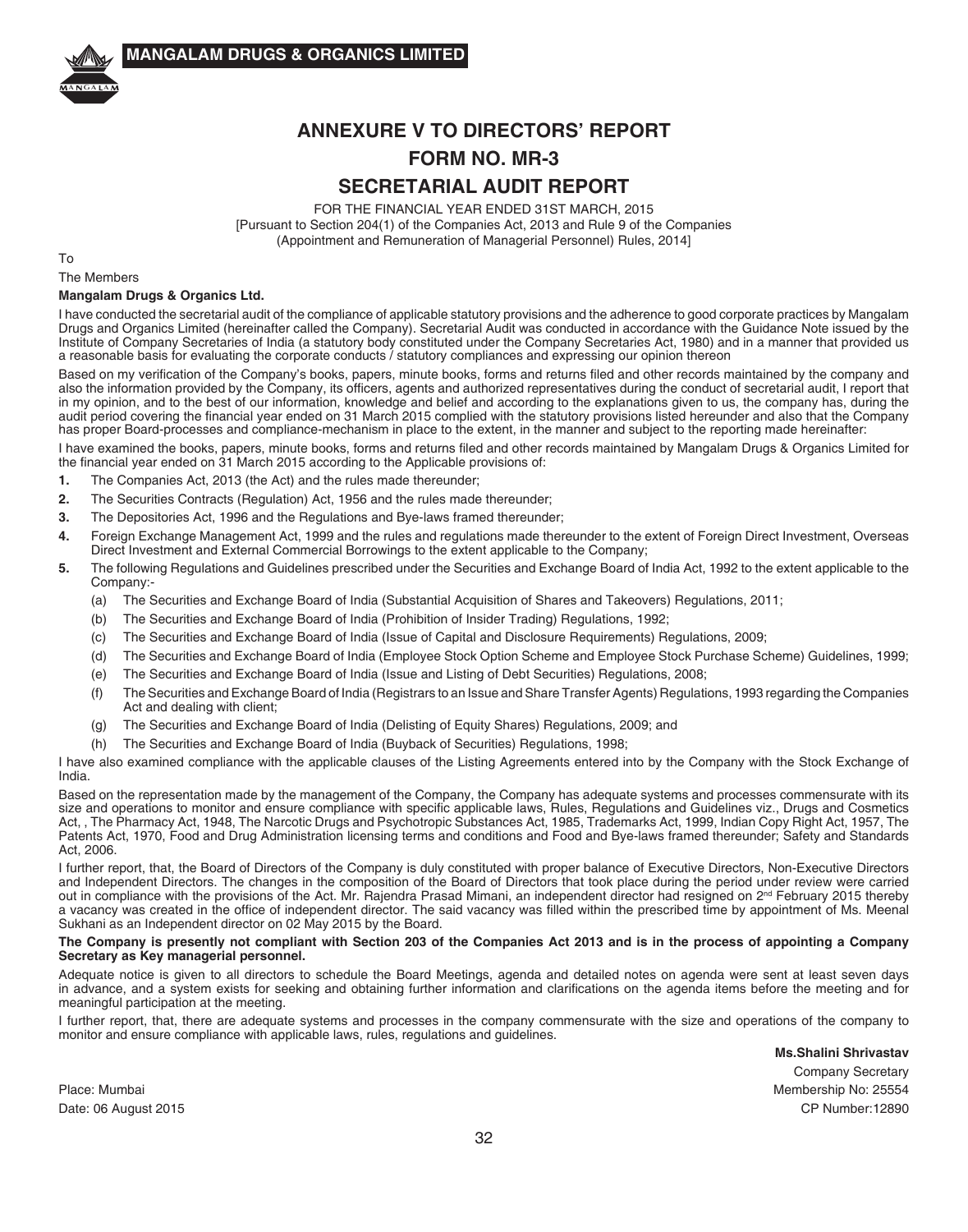

### **INDEPENDENT AUDITORS REPORT**

 $To:$ The Members of **MANGALAM DRUGS & ORGANICS LTD.** Mumbai

### **REPORT ON THE FINANCIAL STATEMENTS**

We have audited the accompanying financial statements of **MANGALAM DRUGS & ORGANICS LIMITED(" the Company"),which comprise**  the Balance sheet as at 31<sup>st</sup> March, 2015, the Statement of Profit & Loss and the Cash Flow Statement of the Company for the year ended, and a summary of the significant accounting policies and other explanatory information.

### **MANAGEMENT'S RESPONSIBILITY FOR THE FINANCIAL STATEMENTS**

The Company's Management is responsible for the preparation of these financial statements that give true & fair view of the financial position,financial performance and cash flows of the Company in accordance with the Accounting Standards notified under the Companies Act ,2013 (the Act)read with the General Circular 15/2013 dated 13<sup>th</sup> September, 2013 of the Ministry of Corporate Affairs in respect of Section 133 of the Company's Act ,2013 and in accordance with the accounting principles generally accepted in India .This responsibility includes the design,implementation and maintainence of internal control relevant to the preparation and presentation of the financial statements that give true and fair view and are free from material misstatement,whether due to fraud or error.

### **AUDITOR' RESPONSIBILITY**

Our responsibility is to express an opinion on these financial statements based on our audit. We conducted our audit in accordance with the Standards on Auditing issued by the Institute of Chartered Accountants of India. Those Standards require that we comply with the ethical requirements and plan and perform the audit to obtain reasonable assurance about whether the financial statements are free from material misstatement.

An audit involves performing procedures to obtain audit evidence about the amounts and the disclosures in the financial statements. The procedures select depend on the auditor's judgement,including the assessment of the risks of material misstatement of the financial statements,whether due to fraud or error. In making those risk assessments,the auditor considers the internal control relevant to the Company's preparation and fair presentation of the fianancial statements in order to design audit procedures that are appropriate in the circumstances. An audit also includes evaluating the appropriateness of accounting policies used and the reasonableness of the accounting estimates made by the Management,as well as evaluating the overall presentation of the financial statements. We believe that the audit evidence we have obtained is sufficient and appropriate to provide a basis for our audit opinion.

### **OPINION**

In our opinion and to the best of our information and according to the explanations given to us,the financial statements give the information required by the Act in the manner so required and give a true and fair view in conformity with the accounting principals generally accepted in India:

- (a) In the case of the Balance Sheet, of the state of affairs of the Company as at  $31^{st}$  March , 2015;
- (b) In the case of the Statement of Profit and Loss,of the Profit of the Company for the year ended on that date,and
- (c) In the case of the Cash Flow Statement,of the cash flows of the Company for the year ended on that date.

### **REPORT ON OTHER LEGAL AND REGULATORY REQUIREMENTS**

- 1. As required by the Companies (Auditor's Report) Order,2015("the Order") issued by the Central Government of India in terms of Section 149 of the Act, we give in the Annexure a statement on the matters specified in paragraphs 4 and 5 of the Order.
- 2. As required by Section 143 of the Act,we report that:
	- (a) We have obtained all the information and explanations which to the best of our knowledge and belief were necessary for the purposes of our audit.
	- (b) In our opinion,proper books of account as required by law have been kept by the Company so far as it appears from our examination of those books.
	- (c) The Balance Sheet,Statement of Profit and Loss,and the Cash Flow Statement dealt with by this Report are in agreement with the books of account.
	- (d) In our opinion, the Balance sheet, Statement of Profit and Loss, and the Cash Flow Statement comply with the Accounting Standards notified under the Act read with the General Circular 15/2013 dated 13<sup>th</sup> September, 2013 of the Ministry of Corporate Affairs in respect of Section 133 of the Companies Act,2013.
	- (e) On the basis of the written representations received from the directors as on 31<sup>st</sup> March ,2015 taken on record by the Board of Directors, none of the directors is disqualified as on 31<sup>st</sup> March,2015 from being appointed as a director in terms of clause(q) of sub-section(1) of section 164 of the Act.

**Place : Mumbai**

Date :15th,May 2015

 ( CA. RAKESH K. MILWANI ) PROPRIETOR: **MILWANI ASSOCIATES** Membership No.036099 **Firm Registration No. 106405W**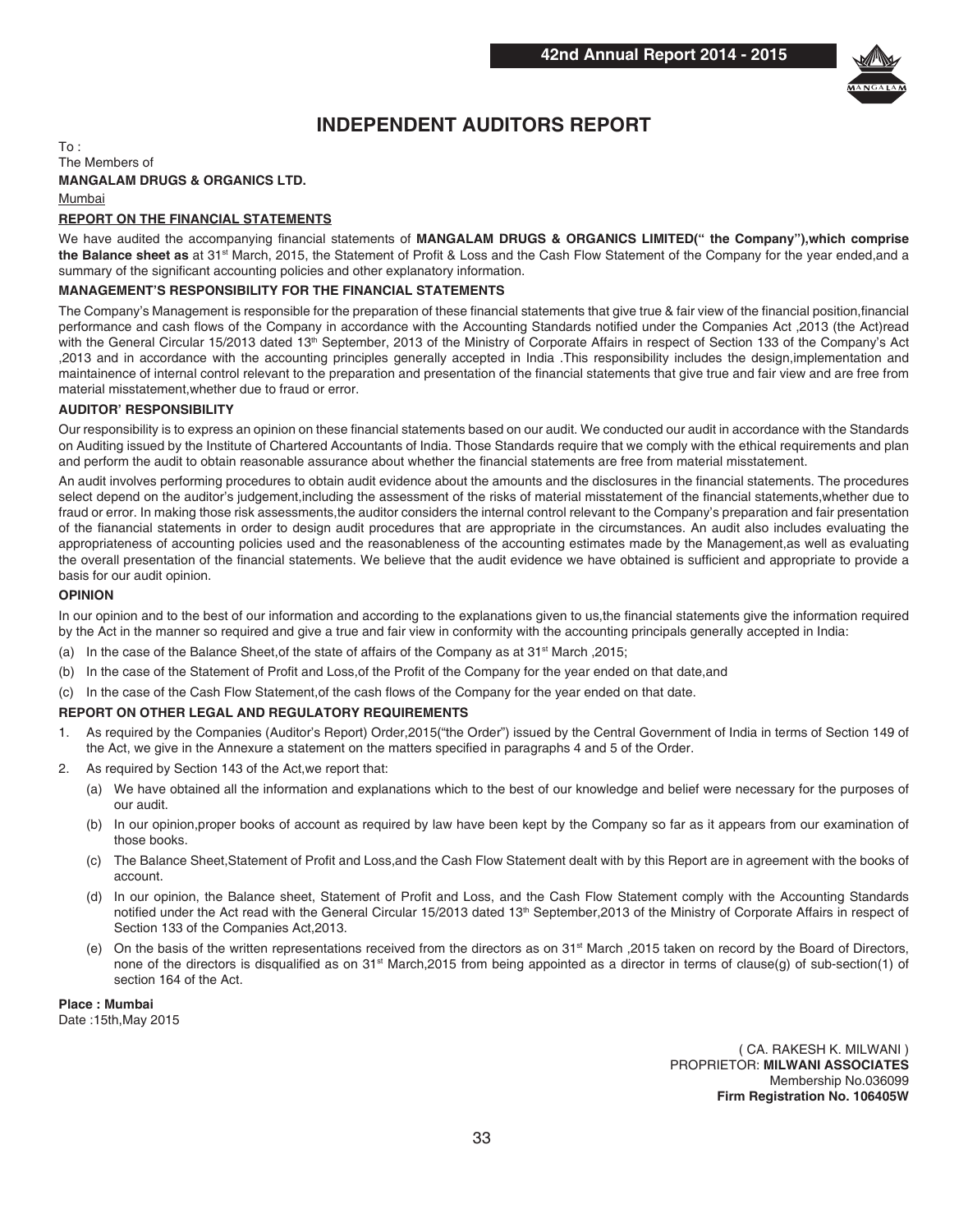

## **Annexure to the Auditors report of the even date to the Members of**

### **MANGALAM DRUGS AND ORGANICS LIMITED.**

- i) (a) The company has maintained proper records showing full particulars, including quantitative details and situation of fixed assets.
	- (b) The fixed assets have been physically verified by the management during the year. In our opinion, the frequency of verification of the fixed assets by the management is reasonable having regard to the size of the company and the nature of its asset. The discrepancies noticed have been properly dealt with in the books of accounts.
- ii) (a) The physical verification of inventory has been conducted at reasonable intervals by management.
	- (b) In our opinion and according to the information and explanations given to us, the procedures of physical verification of inventory followed by the management are reasonable and adequate in relation to the size of the company and the nature of its business.
	- (c) In our opinion the company has maintained proper records of inventory. The discrepancies between physical stock and the book stock were not material and have been properly dealt with in the books of accounts.
- iii) As informed to us, during the year the company has not granted any loans, secured or unsecured to or from companies, firms or other parties covered in the register maintained under section 189 of the Act.Hence we express our inability to give our comments on loan receipts of principal interest or steps taken for recovery of overdue amount exceeding Rs one lakh.
- iv) In our opinion and according to the information and explanations given to us, there is adequate internal control system commensurate with the size of the company and the nature of its business with regard to purchase of inventory, fixed assets and for sale of goods and services. During the course of our audit, no major weakness has been noticed in the internal control.
- v) (a) As informed to us the company has not accepted any deposits during the year.We therefore,express our inability to comment whether the directives issued by Reserve Bank of India and the provisions of sections 73 to 76 or any other relevant provisions have been complied with.We have been informed that no order in this connection has been passed by Company Law Board or National Company Law Tribunal or Reserve Bank of India or any court or other tribunal.
- vi) The Company is maintaining cost records as prescribed by Central Government under section 148(1) of the Companies Act 2013 for the Company.
- vii) a) According to the information and explanation given to us the company is generally regular in depositing undisputed statutory dues including Provident Funds, Investor Education and Protection Fund, Employees State Insurance, Income Tax, Sales Tax, Wealth Tax, Service Tax, Custom Duty, Excise Duty, cess and any other statutory dues wherever applicable with appropriate authorities. There is no outstanding dues for a period of more than six months from the date they become payable.
	- b) The following are the disputed dues which have not been deposited:

|    |                   | <b>Nature of Dues</b>                | Amount (Rs. In Lacs) | Forum where dispute is Pending                  |
|----|-------------------|--------------------------------------|----------------------|-------------------------------------------------|
| 1) |                   | <b>Excise Duty &amp; Service Tax</b> |                      |                                                 |
|    | a)                | 2009-10                              | 5.00                 | CESTAT, Ahmedabad.                              |
|    | b)                | 2011-12                              | 24.82                | Commissioner (Appeals)-Daman                    |
|    | c)                | 2011-12                              | 364.64               | Commissioner Central Excise & service tax-Daman |
|    |                   | <b>Sub Total</b>                     | 394.46               |                                                 |
| 2) | <b>Income Tax</b> |                                      |                      |                                                 |
|    | a)                | $2002 - 2003$                        | 00.86                | Income Tax Appellant Tribunal Mumbai            |
|    | b)                | $2003 - 2004$                        | 00.88                | Income Tax Appellant Tribunal Mumbai            |
|    | c)                | $2004 - 2005$                        | 22.09                | Income Tax Appellant Tribunal Mumbai            |
|    | d)                | $2005 - 2006$                        | 1.36                 | Commissioner of Income Tax Appeals-Mumbai       |
|    | e)                | $2006 - 2007$                        | 21.42                | Commissioner of Income Tax Appeals-Mumbai       |
|    | f)                | $2010 - 2011$                        | 1715.29              | Commissioner of Income Tax Appeals-Mumbai       |
|    |                   | <b>Sub Total</b>                     | 1761.90              |                                                 |
| 3) |                   | <b>Maharashtra Sales Tax</b>         |                      |                                                 |
|    | a)                | 2005-2006-VAT                        | 705.72               | Dy Commissioner of Sales Tax - Appeal VI        |
|    | b)                | 2005-2006-CST                        | 23.11                | Dy.Commissioner of Sales Tax -Appeal-VI         |
|    | C)                | 2008-2009-VAT                        | 633.44               | Dy Commissioner of Sales Tax - Appeal VI        |
|    | d)                | 2009-2010-VAT                        | 33.19                | Maharashtra Sales Tax Tribunal                  |
|    |                   | <b>Sub Total</b>                     | 1395.46              |                                                 |
|    |                   | <b>Total</b>                         | 3551.82              |                                                 |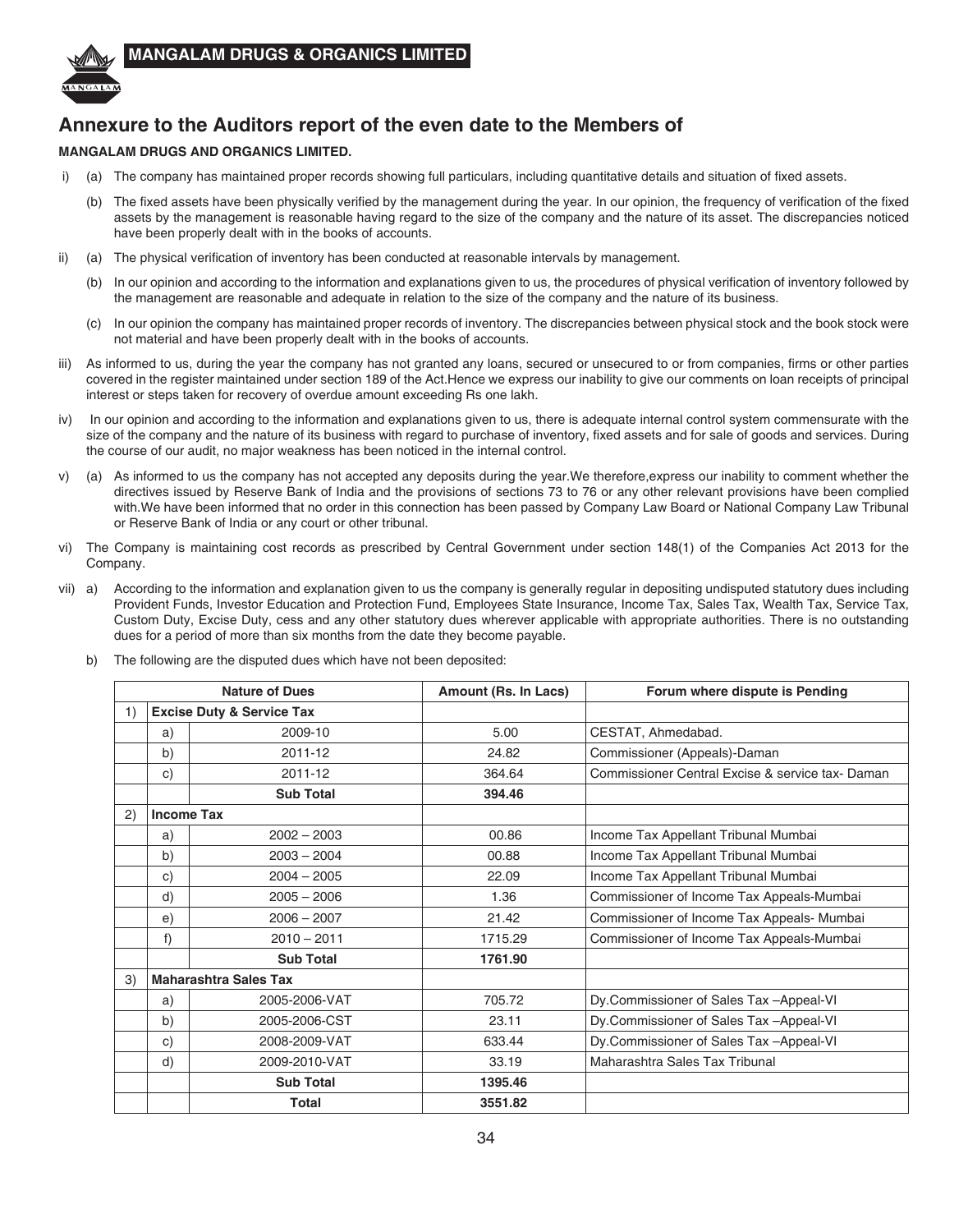### **42nd Annual Report 2014 - 2015**



- c) No amount has become transferable to investor education and protection fund in accordance with the relevant provisions of the Companies Act 2013.
- viii) The company has been registered for a period of more than five years we therefore offer no comments regarding the accumulated losses being or not being more than 50% of its net worth.
- ix) Based on our audit procedures and on the information and explanation given by the management, the company has not defaulted in repayment of dues to any financial institution or bank or debenture holder
- x) On the basis of the information and explanation given to us the company during the year has not given corporate guarantee for loans taken by others from banks.We therefore are unable to comment on , the terms and conditions thereof being or not being prima-facie prejudicial to the interest of the company.
- xi) Based on the audit procedures performed and information and explanation given to us by the management, we report that no fraud on or by the Company has been noticed or reported during the course of our audit.

**Place: Mumbai** Date: 15th ,May 2015

> ( CA Rakesh K. Milwani ) Propreitor: **Milwani Associates** Membership No.36099 Firm Registration No.106405W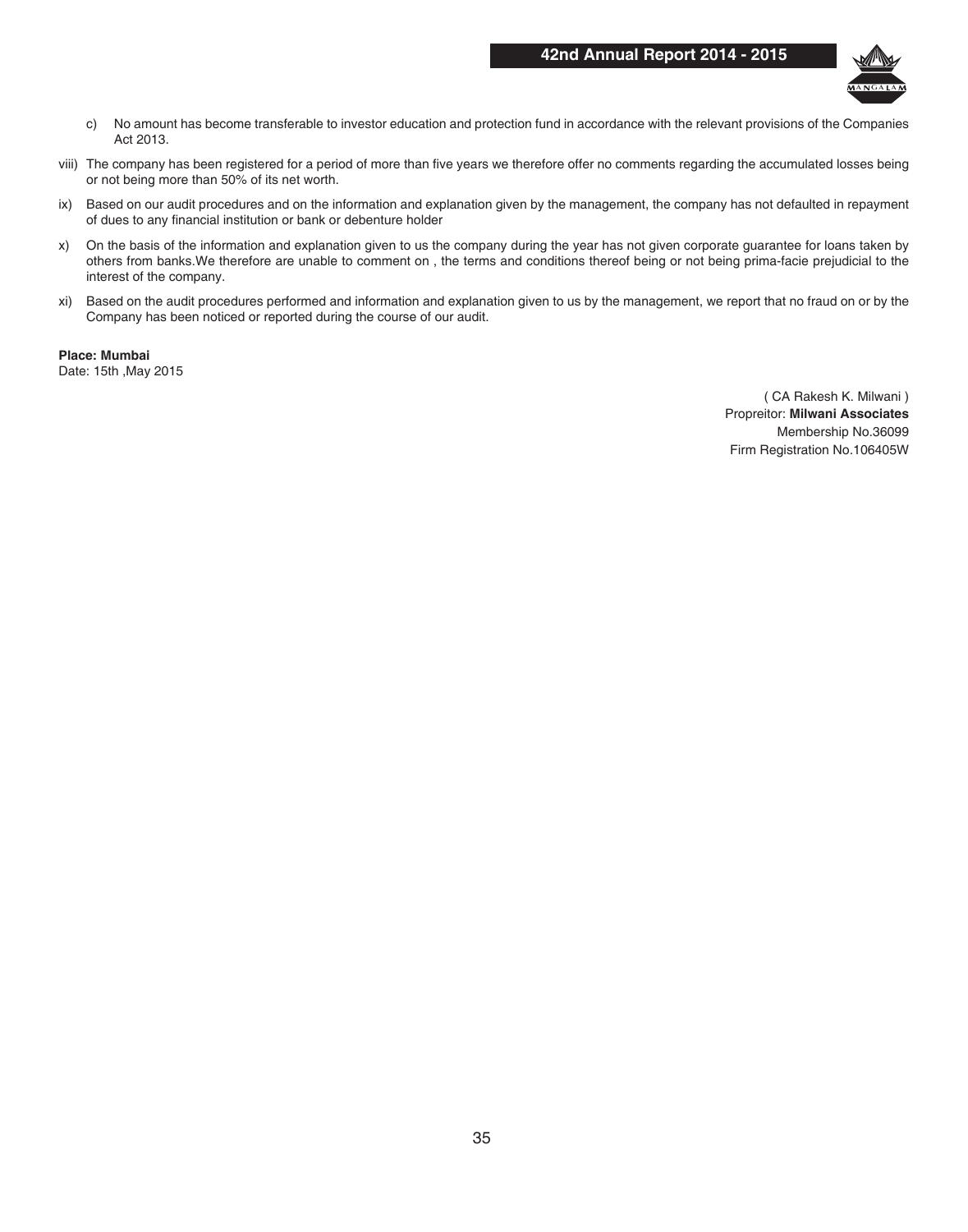

## **BALANCE SHEET AS ON 31ST MARCH, 2015**

|                |                                                                                 |                |                | In Lacs        |
|----------------|---------------------------------------------------------------------------------|----------------|----------------|----------------|
|                | <b>Particulars</b>                                                              | <b>Note</b>    | As at          | As at          |
|                |                                                                                 | <b>No</b>      | 31 March, 2015 | 31 March, 2014 |
| A              | <b>EQUITY AND LIABILITIES</b>                                                   |                |                |                |
| 1              | <b>Shareholders' funds</b>                                                      |                |                |                |
|                | Share capital<br>(a)                                                            | 2              | 1,317.82       | 1,317.82       |
|                | Reserves and surplus<br>(b)                                                     | 3              | 1,618.59       | 1,004.47       |
|                | <b>Sub Total -Shareholders funds</b>                                            |                | 2,936.41       | 2,322.29       |
| $\mathfrak{p}$ | <b>Non-current liabilities</b>                                                  |                |                |                |
|                | Long-term borrowings<br>(a)                                                     | 4              | 3,937.04       | 4,020.21       |
|                | Deferred Tax Liabilities (Net)<br>(b)                                           | 5              | 169.80         | 58.56          |
|                | <b>Sub Total -Non-Current Liabilities</b>                                       |                | 4,106.84       | 4,078.77       |
| 3              | <b>Current liabilities</b>                                                      |                |                |                |
|                | Short-term borrowings<br>(a)                                                    | 6              | 3,182.43       | 3,136.67       |
|                | (b)<br>Trade payables                                                           |                | 5477.29        | 2,086.73       |
|                | Other current liabilities<br>(c)                                                | $\overline{7}$ | 1,286.53       | 919.97         |
|                | <b>Sub Total -Current Liabilities</b>                                           |                | 9,946.25       | 6,143.37       |
|                | <b>TOTAL</b>                                                                    |                | 16,989.50      | 12,544.43      |
| B              | <b>ASSETS</b>                                                                   |                |                |                |
| 1              | <b>Non-current assets</b><br>$\mathbf{I}$                                       |                |                |                |
|                | <b>Fixed assets</b>                                                             |                |                |                |
|                | Tangible assets<br>(i)                                                          | 8              | 5.294.79       | 5,338.43       |
|                | (ii)<br>Long-term loans and advances                                            | 9              | 91.02          | 64.50          |
|                | <b>Sub Total -Non-Current Assets</b>                                            |                | 5,385.81       | 5,402.93       |
| $\mathfrak{p}$ | <b>Current assets</b>                                                           |                |                |                |
|                | <b>Current Investments</b><br>(a)                                               | 10             | 24.02          | 17.92          |
|                | (b)<br>Inventories                                                              | 11             | 5,734.04       | 3,647.76       |
|                | Trade receivables<br>(c)                                                        | 12             | 4,424.69       | 2,968.73       |
|                | Cash and cash equivalents<br>(d)                                                | 13             | 67.94          | 10.23          |
|                | Short-term loans and advances<br>(e)                                            | 14             | 1,353.00       | 496.86         |
|                | <b>Sub Total Current Assets</b>                                                 |                | 11,603.69      | 7,141.50       |
|                | <b>TOTAL</b>                                                                    |                | 16,989.50      | 12,544.43      |
|                | <b>Significant accounting policies</b>                                          | $\mathbf{1}$   |                |                |
|                | The accompanying Notes 1 to 22 are an integral part of the financial statements |                |                |                |

In terms of our report attached. CA. RAKESH K. MILWANI) PROPRIETOR: **MILWANI ASSOCIATES** Membership No: 36099 Firm Registration No: 106405W

**For and on behalf of the Board of Directors**

**(Shri Govardhan M.Dhoot) Chairman**

**(Shri Subhash C.Khattar) Director**

**(Ajay Samant) Chief Financial Officer**

Place : Mumbai Date: 15<sup>th</sup> May 2015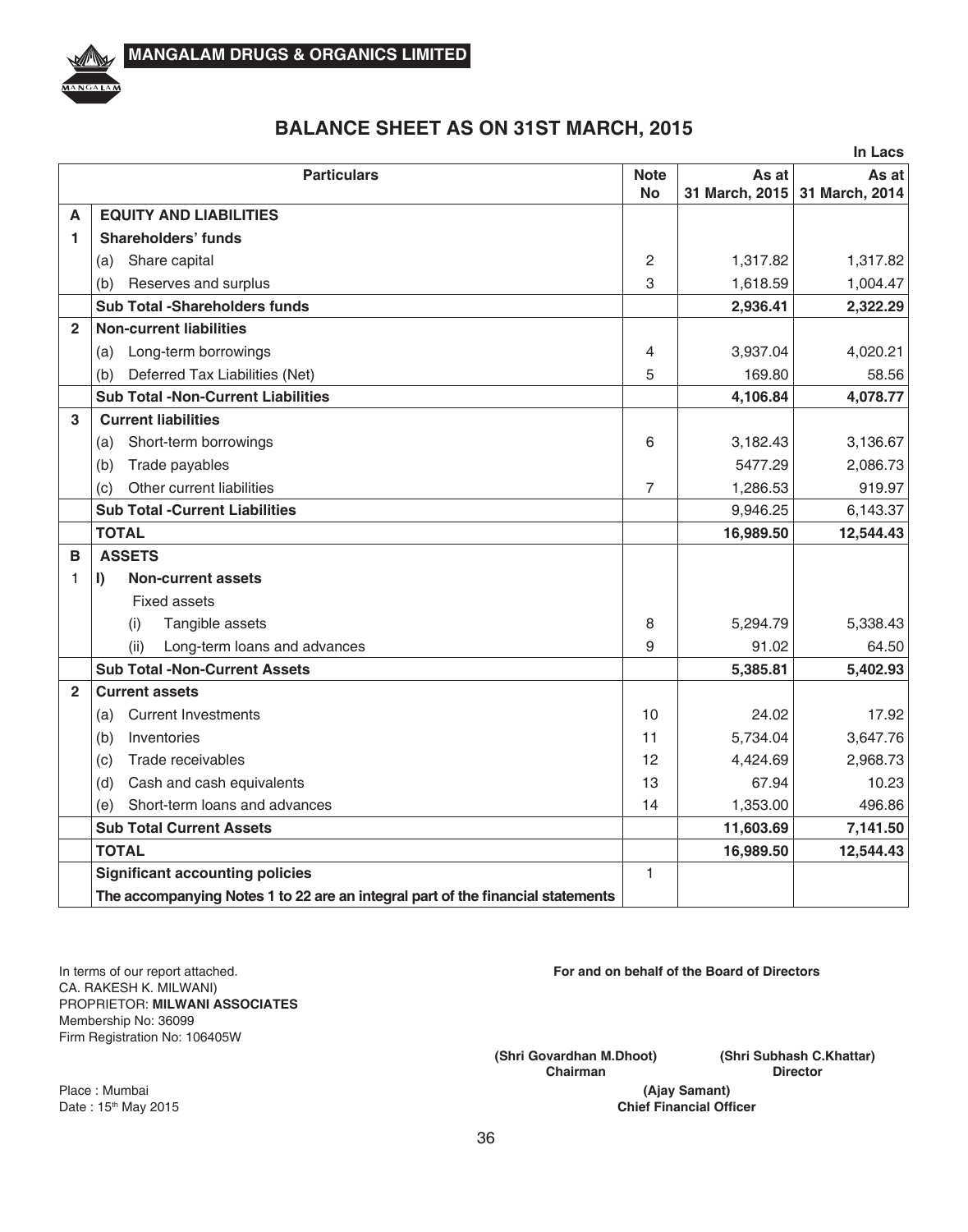

## **STATEMENT OF PROFIT AND LOSS ACCOUNT FOR THE YEAR ENDED 31 MARCH, 2015**

|                |                                                                                   |                          |                                      | In Lacs                              |
|----------------|-----------------------------------------------------------------------------------|--------------------------|--------------------------------------|--------------------------------------|
|                | <b>Particulars</b>                                                                | <b>Note</b><br><b>No</b> | For the year ended<br>31 March, 2015 | For the year ended<br>31 March, 2014 |
| A              | <b>CONTINUING OPERATIONS</b>                                                      |                          |                                      |                                      |
| 1              | Revenue from operations                                                           | 15                       | 22,524.16                            | 12,716.87                            |
|                | Less: Excise duty                                                                 |                          | 465.77                               | 465.26                               |
|                | Revenue from operations                                                           |                          | 22,058.39                            | 12,251.61                            |
| $\overline{2}$ | Other income                                                                      | 16                       | 12.64                                | 24.37                                |
| 3              | Total revenue (1+2)                                                               |                          | 22,071.03                            | 12,275.98                            |
| 4              | <b>Expenses</b>                                                                   |                          |                                      |                                      |
|                | (a) Cost of materials consumed                                                    | 17                       | 16,324.04                            | 8,374.88                             |
|                | (b) Changes in inventories of finished goods, work in progress and stock in trade | 18                       | (745.54)                             | (544.63)                             |
|                | (c) Employee benefits expense                                                     | 19                       | 1,095.20                             | 1,024.55                             |
|                | (d) Finance costs                                                                 | 20                       | 1,028.37                             | 974.21                               |
|                | (e) Depreciation                                                                  | 8                        | 415.40                               | 401.05                               |
|                | (f) Other Expenses                                                                | 21                       | 3,352.68                             | 2,436.54                             |
|                | <b>Total expenses</b>                                                             |                          | 21,470.15                            | 12,666.61                            |
| 5              | Profit / (Loss) before exceptional and extraordinary items and tax (3 - 4)        |                          | 600.88                               | (390.63)                             |
| 6              | <b>Exceptional items</b>                                                          |                          |                                      |                                      |
| $\overline{7}$ | Profit / (Loss) before extraordinary items and tax (5 $\pm$ 6)                    |                          | 600.88                               | (390.63)                             |
| 8              | Extraordinary items                                                               |                          |                                      |                                      |
| 9              | Profit / (Loss) before tax $(7 \pm 8)$                                            |                          | 600.88                               | (390.63)                             |
| 10             | Tax expense:                                                                      |                          |                                      |                                      |
|                | (a) Current tax                                                                   |                          | 96.00                                |                                      |
|                | (b) Mat Credit Entitlement                                                        |                          | (220.48)                             |                                      |
|                | (b) Deferred tax                                                                  |                          | 111.24                               | (86.71)                              |
|                |                                                                                   |                          | (13.24)                              | (86.71)                              |
| 11             | Profit / (Loss) for the year $(9 \pm 10)$                                         |                          | 614.12                               | (303.92)                             |
| 12             | Earning Per equity share:                                                         |                          |                                      |                                      |
|                | 1) Basic                                                                          | 22                       | 4.66                                 | (2.31)                               |
|                | 2) Diluted                                                                        |                          | 4.66                                 | (2.31)                               |
|                | <b>Significant accounting Policies</b>                                            |                          |                                      |                                      |
|                | The accompanying Notes 1 to 22 are an integral part of the financial statements   |                          |                                      |                                      |

In terms of our report attached. CA. RAKESH K. MILWANI) PROPRIETOR: **MILWANI ASSOCIATES** Membership No: 36099 Firm Registration No: 106405W

**For and on behalf of the Board of Directors**

**(Shri Govardhan M.Dhoot) Chairman**

**(Shri Subhash C.Khattar) Director**

**(Ajay Samant) Chief Financial Officer**

Place : Mumbai Date: 15<sup>th</sup> May 2015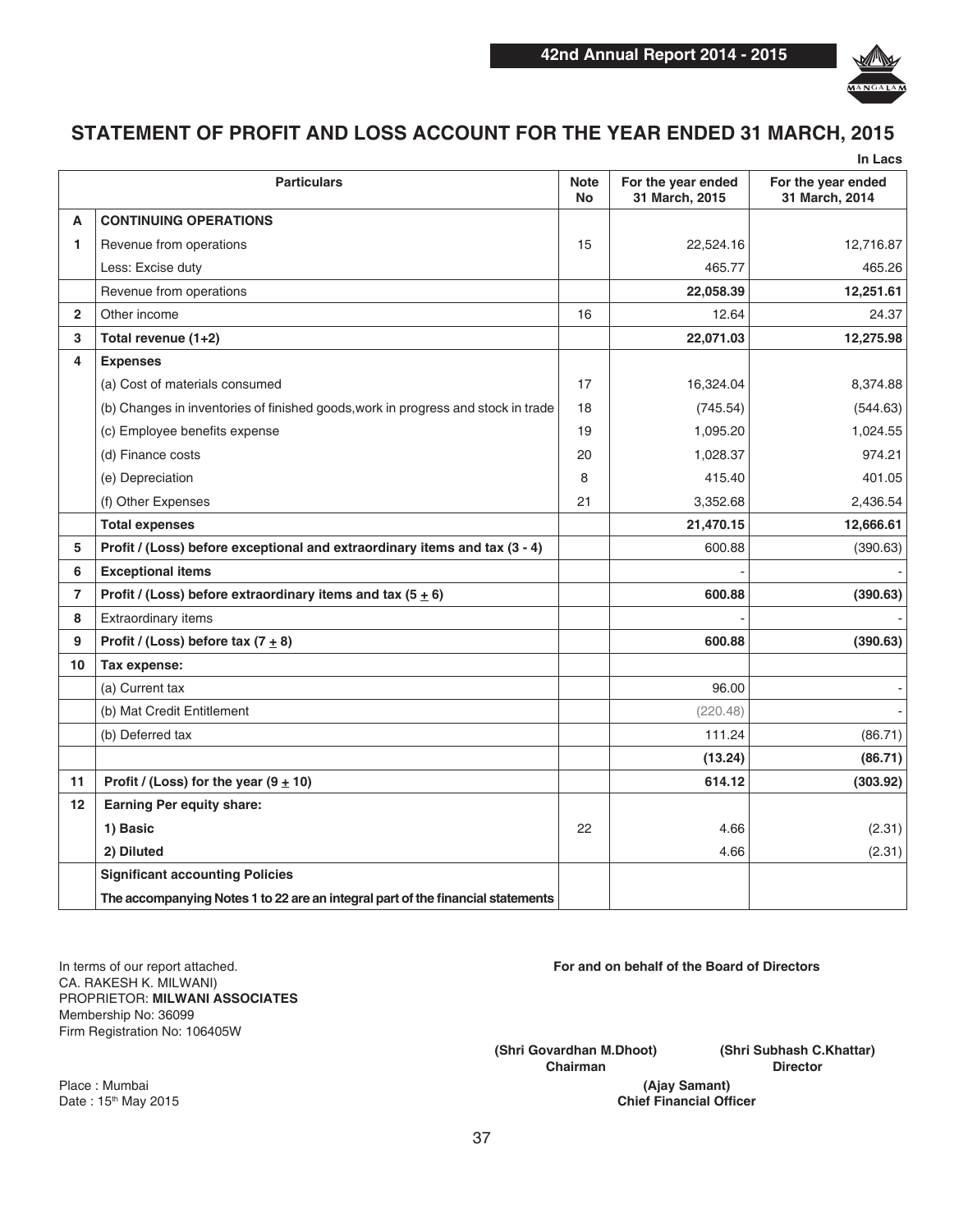

## **CASH FLOW STATEMENT FOR THE YEAR ENDED 31ST MARCH, 2015**

|   | <b>PARTICULARS</b>                               | 2014-15       | 2013-14       |
|---|--------------------------------------------------|---------------|---------------|
|   |                                                  | (Rs. In Lacs) | (Rs. In Lacs) |
| Α | <b>Cash Flow from Operating Activities</b>       |               |               |
|   | 'Net Profit before Tax                           | 600.88        | (390.63)      |
|   | Adjustment for:                                  |               |               |
|   | 'Depreciation                                    | 415.41        | 401.05        |
|   | 'Profit/Loss on sales of Fixed Assets            | 7.83          | 1.63          |
|   | Profit/Loss on sales of Investments              |               |               |
|   | 'Dividend Income                                 | (1.33)        | (0.90)        |
|   | 'Interest Expenses                               | 1,028.37      | 974.21        |
|   | 'Operating Profit before Working Capital changes | 2051.16       | 985.36        |
|   | Adjustment for:                                  |               |               |
|   | 'Trade & Other receivables                       | (2, 207.29)   | (688.90)      |
|   | 'Inventories                                     | (2,086.29)    | (541.80)      |
|   | 'Trade Payble                                    | 3,645.47      | 1,001.94      |
|   | 'Cash generated from Operation                   | 1403.05       | 756.60        |
|   | Less:                                            |               |               |
|   | 'Taxes Paid                                      | (6.86)        | (8.27)        |
|   | Net Cash from Operating Activities               | 1396.19       | 748.33        |
| B | <b>Cash Flow from Investing Activities</b>       |               |               |
|   | 'Purchase of Fixed Assets / Capital Expenditure  | (381.60)      | (230.25)      |
|   | 'Sale of fixed Assets                            | 2.00          | 2.50          |
|   | 'Purchase/ Sale of Investments                   | (6.10)        | 0.53          |
|   | 'Dividend received                               | 1.33          | 0.90          |
|   | 'Net Cash from Investing Activities              | (384.37)      | (226.32)      |
| С | <b>Cash Flow from Financing Activities</b>       |               |               |
|   | 'Long Term Borrowings                            | 28.50         | 183.25        |
|   | 'Short Term borrowings                           | 45.76         | 270.39        |
|   | 'Dividend Paid                                   |               |               |
|   | 'Interest Expenses                               | (1,028.37)    | (974.21)      |
|   | 'Net Cash from Financing Activities              | (954.11)      | (520.57)      |
|   | Net decrease in cash & cash Equivalents (A+B+C)  | 57.71         | 1.44          |
|   | Opening Balance of Cash & Cash Equivalents       | 10.23         | 8.79          |
|   | Closing Balance of Cash & Cash Equivalents       | 67.94         | 10.23         |

In terms of our report attached. CA. RAKESH K. MILWANI) PROPRIETOR: **MILWANI ASSOCIATES** Membership No: 36099 Firm Registration No: 106405W

**For and on behalf of the Board of Directors**

**(Shri Govardhan M.Dhoot) Chairman**

**(Shri Subhash C.Khattar) Director**

**(Ajay Samant) Chief Financial Officer**

Place : Mumbai Date: 15<sup>th</sup> May 2015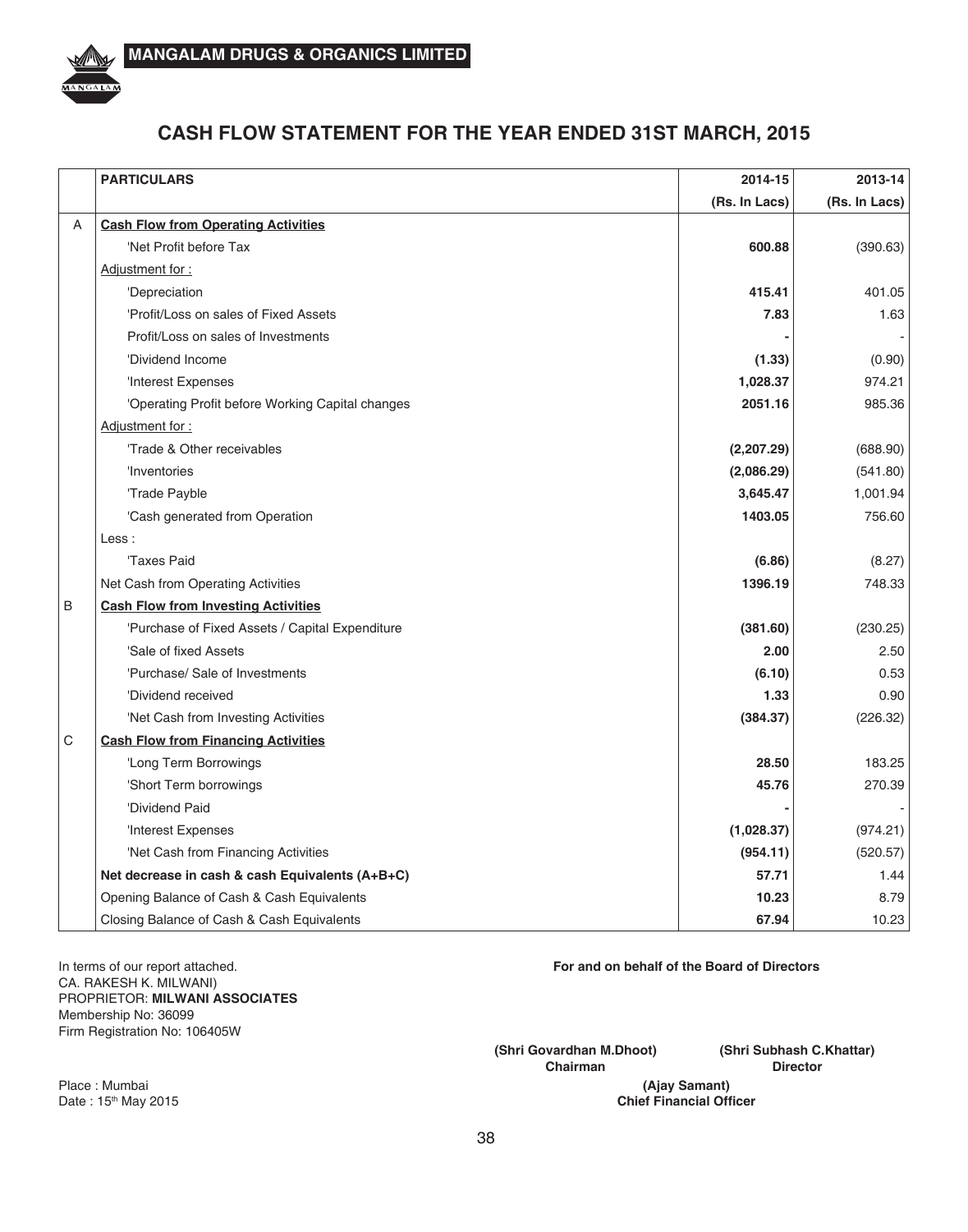

### **Notes to financial statement for the year ended 31st March, 2015**

### **NOTE 01.**

### **SINGNIFICANT ACCOUNTING POLICIES.**

### **a. BASIS OF ACCOUNTING**

- 1) The Books of Account are prepared under the Historical cost convention method using the accrual method of Accounting, based on principle of going concern and in accordance with the generally accepted accounting principle and the accounting standards referred to in section 133 of Companies Act 2013, as adopted consistently by the Company.
- 2) Excise and Custom duty is accounted for at the time of clearance of the goods.
- 3) Contingent Liabilities are disclosed by way of notes to accounts.

### **b. REVENUE RECOGNITION: -**

- i) Sale of goods is recognised on dispatch to customers. Amount of sale includes central excise duty, sales tax and other incidental expenses. Purchases are accounted on the basis of goods dispatched to the company by its suppliers. Purchases include central excise, sales tax and also custom duty, clearing and forwarding charges and bank charges in case of imports.
- ii) Dividends are accounted on receipt basis.
- iii) Income from services rendered is accounted for when the work is performed.

### **c. FIXED ASSETS**

Fixed Assets are stated at cost of acquisition or construction net of CENVAT credit taken and are inclusive of freight, duties, taxes, interest up to the start of commercial production and incidental expenses.

### **d. IMPAIREMENT OF ASSETS**

Consideration is given at each balance sheet date to determine whether there is any indication of impairment of the carrying amount of the company's fixed assets. If any indication exits, an assets recoverable amount is estimated. An impairment loss is recognized whenever the carrying amount of an asset exceeds its recoverable amount. Recoverable amount is the greater of the net selling price and value in use.

### **e. METHOD OF DEPRECIATION**

The company is charging depreciation on Straight Line Method at the rates and in the manner specifies in the Schedule XIV of the Companies Act, 1956.

### **f. INVESTMENTS**

Investments are stated at cost.

### **g. INVENTORIES**

- i) Raw Materials & Packing materials are valued at Cost or net realizable value whichever is lower.
- ii) Stock in process is valued at cost determined by taking in to material cost, Labour charges & other direct expenses
- iii) Finish goods are valued at cost or realizable market value whichever is lower.

### **h. FOREIGN CURRENCY TRANSACTIONS**

- i) In respect of Export of goods, the transactions in foreign currency are recorded in rupees of the amount realized on such export sale proceeds. However in respect of export sale proceeds those of which are outstanding on the last date of the year the same are accounted at foreign exchange rate prevailing on that date. The differences of export proceeds received in respect of outstanding export of earlier year are transferred to sales.
- ii) In respect of Import of goods the transaction in foreign currency amount is recorded in rupees of the amount paid on such imports. However in respect of import purchases payable on last date of the year the same are accounted at foreign exchange rate prevailing on that date. The difference of payments for import purchase of earlier year is transferred to purchases.
- iii) In respect of foreign currency loan, exchange rate difference on loan outstanding at the end of the year and on repayments during the year is considered as finance charges.

### I. **RETIREMENT BENEFITS**

- i) The Company makes regular monthly contribution to provident and pension fund Maintained by provident fund commissioners.
- ii) Defined Benefit plan in the form of gratuity are determined using the projected Unit credit method as at Balance sheet date
- iii) The Company has provided for leave encashment for the leave balances as on  $31<sup>st</sup>$  March, 2015

### **j. RESEARCH AND DEVELOPMENT**

Revenue Expenditure on Research and Development is charged to Profit and Loss account in the year in which it is incurred.

### **k. TAXATION**

- i) The current charge for Income Tax is calculated on assessable profit of the company determine under Income Tax Act, 1961.
- ii) The Company accounts for taxes on income to include the effect of timing difference in the tax expenses in the profit & loss account and the deferred tax assets and liabilities in the balance sheet in accordance with the Accounting Standard AS 22 "Accounting for Taxes on Income" issued by the Institute of Chartered Accountants of India, (ICAI). The company has evaluated various elements of tax computation to determine whether any deferred tax asset or liability needs to be recognized.
- During the year the company has taken credit for entitlement of Minimum Alternate Tax(MAT) Liability since the company is of the view that MAT liability of current year is allowable deduction for Actual liability for future periods.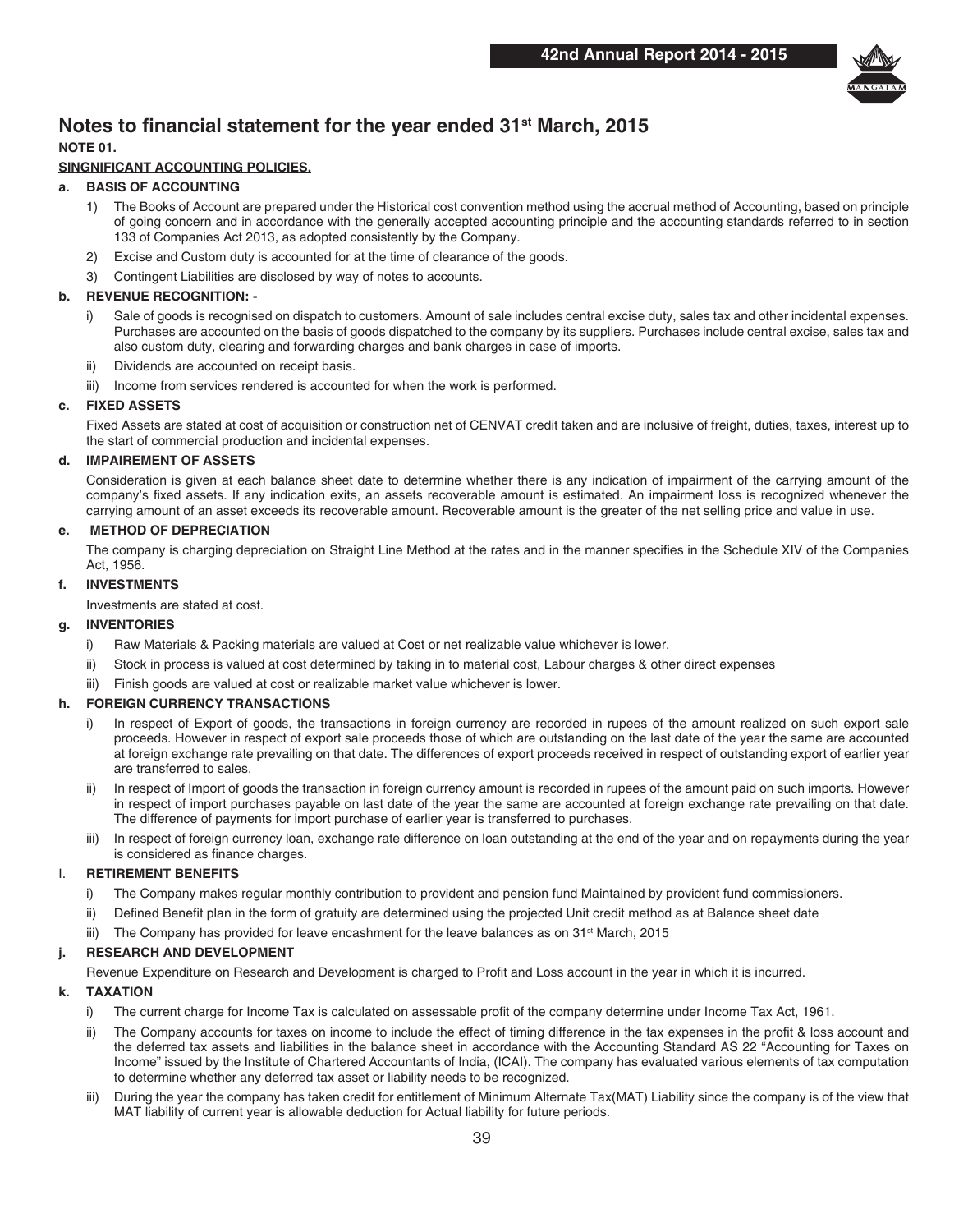

| <b>Note</b>    | <b>Particulars</b>                                                                                                                                                                                                                                                                                      | As At 31-03-2015 |          | As At 31-03-2014 |          |  |
|----------------|---------------------------------------------------------------------------------------------------------------------------------------------------------------------------------------------------------------------------------------------------------------------------------------------------------|------------------|----------|------------------|----------|--|
| <b>No</b>      |                                                                                                                                                                                                                                                                                                         | In Numbers       | In Lacs  | In Numbers       | In Lacs  |  |
| $\overline{2}$ | <b>SHARE CAPITAL</b>                                                                                                                                                                                                                                                                                    |                  |          |                  |          |  |
|                | a) Authorised                                                                                                                                                                                                                                                                                           |                  |          |                  |          |  |
|                | (2,00,00,000 Equity Shares of Rs.10 Each)                                                                                                                                                                                                                                                               | 200,00,000       | 2,000.00 | 200,00,000       | 2,000.00 |  |
|                | (31st March-2011 : 200,00,000/-Eqity shares of Rs.10 each)                                                                                                                                                                                                                                              |                  |          |                  |          |  |
|                |                                                                                                                                                                                                                                                                                                         |                  | 2,000.00 |                  | 2,000.00 |  |
|                | b) ISSUED SUBSCRIBED AND PAID UP                                                                                                                                                                                                                                                                        |                  |          |                  |          |  |
|                | 1,31,78,248 Equity Shares of Rs.10/-each fully paid up                                                                                                                                                                                                                                                  |                  | 1,317.82 |                  | 1,317.82 |  |
|                | (Previous Year1,31,78,248/-Equity Shares of Rs.10/-each)                                                                                                                                                                                                                                                |                  |          |                  |          |  |
|                | Pursuant to acquisition of business with undertaking of<br>1)<br>Mangalam Organics Pvt.Ltd.Mangalam Rasayan Pvt.Ltd<br>& Shree Mangalam Pharma Pvt Ltd., 10,38000/-Equity<br>shares for value Rs.10/-each were alloted to sharesholders<br>of such companies without payment being received in<br>cash. |                  |          |                  |          |  |
|                | During Financial year 2002-2003,11,13000/-Equity Shares<br>(2)<br>of face value of Rs.10/-each fully paid up were alloted as<br>bonus shares without payment being received in cash by<br>capitalisation of General Reserve.                                                                            |                  |          |                  |          |  |
|                | During the year-2003-04, 44,52,000/-Equity shares of<br>3)<br>Rs.10/- each fully paid up were Alloted, by way of Bonus<br>shares by capitalisation of General Reserves.                                                                                                                                 |                  |          |                  |          |  |
|                | During the year 2005-06, 65,00,248/-Equity shares of<br>4)<br>Rs.10/- each fully paid up were Alloted, by way of initial<br>public offer, at a premium of Rs.12/-per share.                                                                                                                             |                  |          |                  |          |  |
|                |                                                                                                                                                                                                                                                                                                         |                  | 1317.82  |                  | 1317.82  |  |

### **c) Terms / Right attached to equity shares**

The Company has one class of issued shares referred to as equity shares having a par value Rs 10/-each holder of equity shares is entitled to one vote per share. The dividend proposed by the board of directors, If any,is subjected to the approval of shareholders in Annual General Meeting.In the event of liqauidation of the Company the holder of the equity shares will be entitled to receive remaining assets of the Company after settlement of all preferential amount.

The distribution will be in proportion to the number of equity shares held by the equity shareholders.

### **d) Reconciliation of the number of Shares outstanding and the amount of Share Capital as at March 31, 2015. and March 31, 2014**

|    | <b>Equity Shares (issued Capital)</b>           |                     |                                                  | As at 31-03-2015 |       |              |                                            | As at 31-03-2014 |            |            |                      |                                                                                                                            |
|----|-------------------------------------------------|---------------------|--------------------------------------------------|------------------|-------|--------------|--------------------------------------------|------------------|------------|------------|----------------------|----------------------------------------------------------------------------------------------------------------------------|
|    | Shares outstanding at the beginning of the year |                     |                                                  |                  |       | In Numbers   |                                            | In Lacs          | In Numbers | In Lacs    |                      |                                                                                                                            |
|    |                                                 |                     |                                                  |                  |       |              | 13,178,248                                 | 1317.82          | 13,178,248 | 1317.82    |                      |                                                                                                                            |
|    | Shares issued during the year                   |                     |                                                  |                  |       |              |                                            |                  | $\sim$     |            |                      |                                                                                                                            |
|    |                                                 |                     | Shares outstanding at the end of the year        |                  |       |              |                                            |                  | 13,178,248 | 1.317.82   | 13,178,248           | 1,317.82                                                                                                                   |
| e) |                                                 |                     |                                                  |                  |       |              |                                            |                  |            |            |                      | Aggregate number of bonus shares issued, shares issued for consideration other than cash and shares bought back during the |
|    | period                                          |                     | οf                                               | five             | years |              | immediately                                |                  | preceding  | the        | reporting            | date:                                                                                                                      |
|    | <b>Equity Shares</b>                            |                     |                                                  |                  |       | 31/03/2015   |                                            |                  | 31/03/2014 | 31/03/2013 | 31/03/2012           | 31/03/2011                                                                                                                 |
|    |                                                 |                     | Fully paid up pursuant to contract (S)           |                  |       |              |                                            |                  |            |            |                      |                                                                                                                            |
|    |                                                 |                     | without payment being received in cash           |                  | 0     |              |                                            |                  | 0          |            | 0                    |                                                                                                                            |
| f) | <b>Shareholders</b>                             |                     | holding                                          | more             | than  | 5%           | shares                                     | in               | the        | Company    | is<br>set            | below:<br>out                                                                                                              |
|    |                                                 |                     |                                                  |                  |       |              |                                            |                  |            |            | <b>Equity Shares</b> |                                                                                                                            |
|    | Sr.No                                           | Name of Shareholder |                                                  |                  |       |              | As at 31 March 2015<br>As at 31 March 2014 |                  |            |            |                      |                                                                                                                            |
|    |                                                 |                     |                                                  | No of Shares     |       | % of Holding | No of Shares                               | % of Holding     |            |            |                      |                                                                                                                            |
|    |                                                 |                     |                                                  | held             |       |              | held                                       |                  |            |            |                      |                                                                                                                            |
|    |                                                 |                     | Shree Kishoriju Trading and Investment Pvt.Ltd   |                  |       |              |                                            |                  | 1144522    | 8.68       | 1144522              | 8.68                                                                                                                       |
|    | 2                                               |                     | Shreee Rashbihari Trading and Investment Pvt.Ltd |                  |       |              |                                            |                  | 1139518    | 8.65       | 1139518              | 8.65                                                                                                                       |

3 IPCA Laboratories Ltd 1067939 8.10 1633417 12.39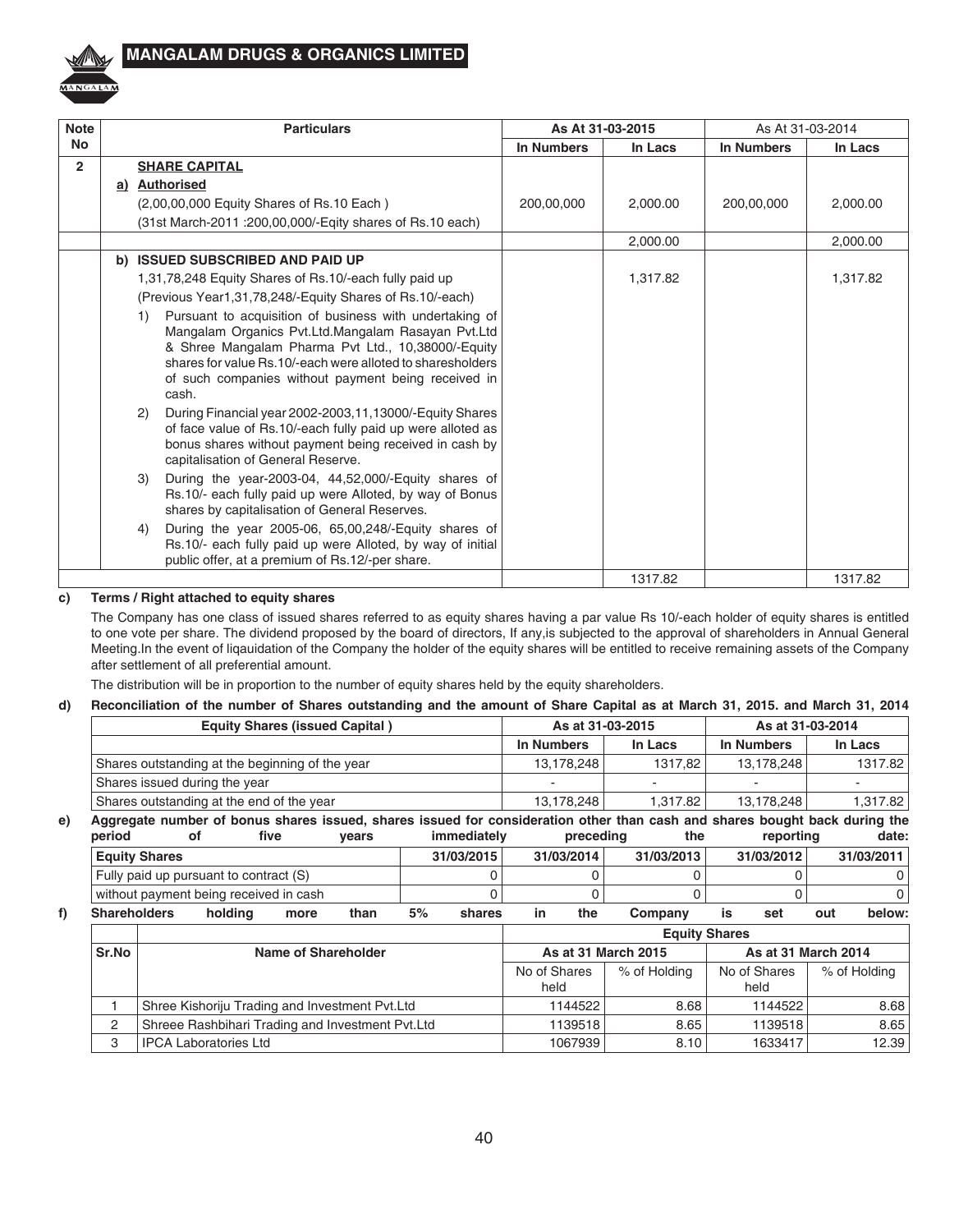

|             | (In Lacs)                            |                  |                  |  |  |
|-------------|--------------------------------------|------------------|------------------|--|--|
| <b>Note</b> | <b>RESERVES AND SURPLUS</b>          | As at 31-03-2015 | As at 31-03-2014 |  |  |
| No          |                                      |                  |                  |  |  |
| 3           | A) GENERAL RESERVE :-                |                  |                  |  |  |
|             | Balance as per last Balance Sheet    | 1,079.05         | 1,079.05         |  |  |
|             | Add:-Transfer During the Year        |                  |                  |  |  |
|             | Total Amount (A)                     | 1,079.05         | 1,079.05         |  |  |
|             | <b>B) SHARE PREMIUM :-</b>           |                  |                  |  |  |
|             | Balance as per last Balance Sheet    | 780.03           | 780.03           |  |  |
|             | Add: Transfer During the Year        |                  |                  |  |  |
|             | Total Amount (B)                     | 780.03           | 780.03           |  |  |
|             | <b>C) PROFIT AND LOSS ACCOUNT :-</b> |                  |                  |  |  |
|             | Balance as per Last Balance Sheet    | (854.61)         | (550.69)         |  |  |
|             | Add:- Profit/(Loss) for the year     | 614.12           | (303.92)         |  |  |
|             | Total Amount ©                       | (240.49)         | (854.61)         |  |  |
|             | Total Amount (A+B+C)                 | 1,618.59         | 1.004.47         |  |  |

**In Lacs**

| <b>LONG TERM BORROWINGS</b>    | As At      | As At      | As At              | As At                          |
|--------------------------------|------------|------------|--------------------|--------------------------------|
|                                | 31-03-2015 | 31-03-2014 | 31-03-2015         | 31-03-2014                     |
|                                |            |            |                    | <b>Current (Refer Note-07)</b> |
| <b>Term Loans</b>              |            |            |                    |                                |
| (Secured)                      |            |            |                    |                                |
| Rupee Term loans from Banks    | 1,791.56   | 2.448.25   | 660.91             | 553.51                         |
| Motor Car Loan From Banks      | 35.48      | 22.52      | 11.89              | 7.62                           |
| <b>From Others (Unsecured)</b> | 2.110.00   | 1.549.44   |                    | $\sim$                         |
| <b>Total Amount</b>            | 3.937.04   | 4.020.21   | 672.80             | 561.13                         |
|                                | Note l     |            | <b>Non-Current</b> |                                |

NOTE:

1) **Term loan from State Bank of India, IDBI Bank Ltd., and Punjab and Maharashtra Co-op.Bank ltd are secured by way of;**

**a) First Pari passu charge on entire fixed assets of the company(both present & future).**

### **b) Second Pari passu charge on entire current assets of the company(both present & future).**

|      |                                   |                     | In Lacs                             |
|------|-----------------------------------|---------------------|-------------------------------------|
| Note | DEFERRED TAX LIABILITY (NET)      |                     | As At 31-03-2015   As At 31-03-2014 |
| No   |                                   |                     |                                     |
| 5    | Balance as per Last Balance Sheet | 58.56               | 145.27                              |
|      | Add:-Transfer during the year     | 111.24              | (86.71)                             |
|      | <b>Total Amount</b>               | 169.80 <sub>1</sub> | 58.56                               |

|             |                                 |          | In Lacs                             |
|-------------|---------------------------------|----------|-------------------------------------|
| <b>Note</b> | <b>SHORT TERM BORROWINGS</b>    |          | As At 31-03-2015   As At 31-03-2014 |
| No          |                                 |          |                                     |
| 6           | Secured                         |          |                                     |
|             | I) Loans Repayable on demand    |          |                                     |
|             | From Banks                      | 3.182.43 | 3,111.67                            |
|             | II) Other Short Terms Borrowing |          |                                     |
|             | <b>From Others Parties</b>      |          | 25.00                               |
|             | <b>Total Amount</b>             | 3,182.43 | 3,136.67                            |

Note

1) **Working Capital facilities from State Bank of India,IDBI Bank ltd and Punjab and Maharashtra Co.op Bank Ltd is secured by**

**a) First Pari Passu charge on the entire current assets of the company(both present & future).**

**b) Second Pari Passu charge on the entire fixed assets of the company(both present & future).**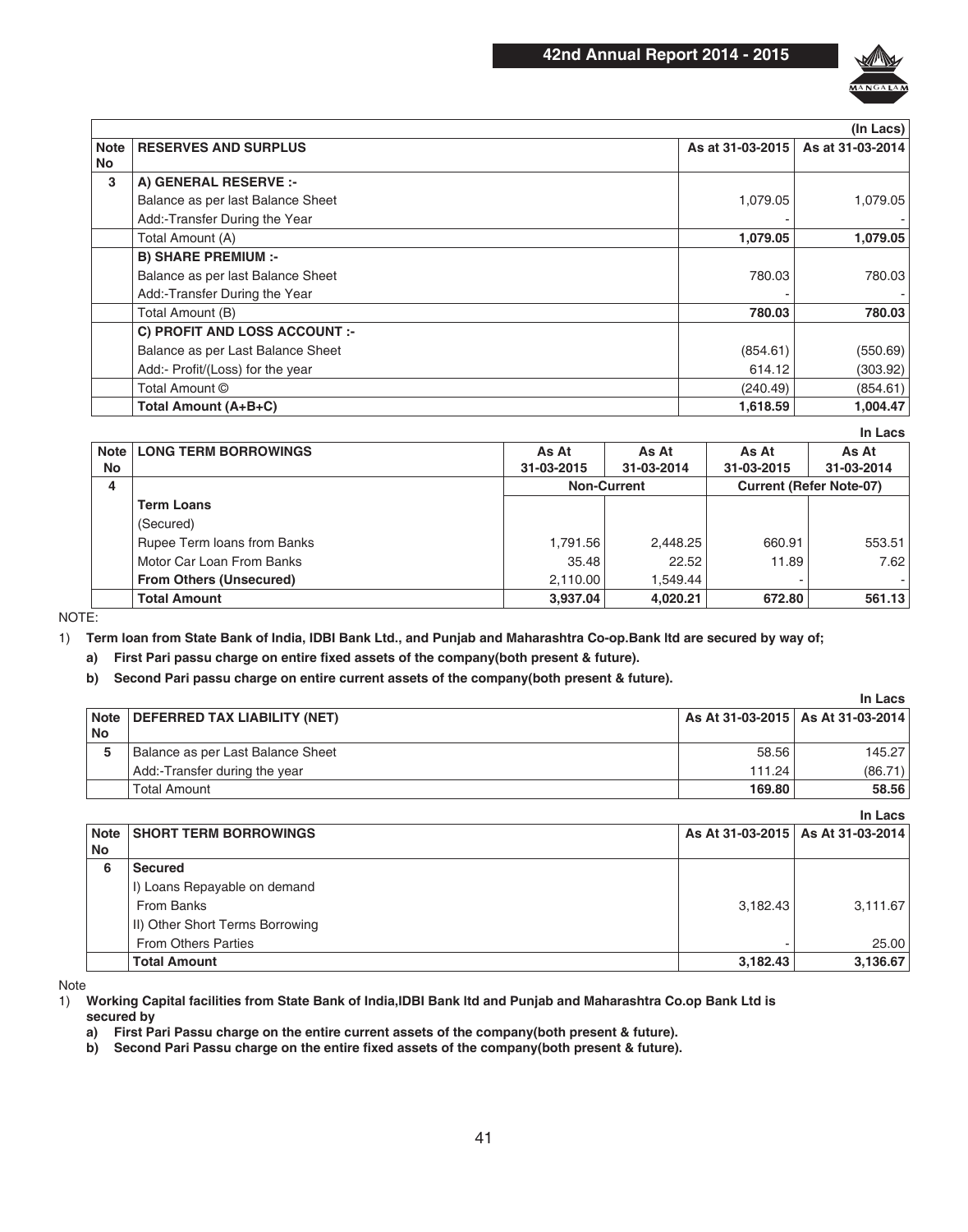

| <b>Note</b> | <b>OTHER CURRENT LIABILITIES</b>          |          | As at 31-03-2015   As at 31-03-2014 |
|-------------|-------------------------------------------|----------|-------------------------------------|
| No          |                                           |          |                                     |
|             | a) Current maturities of long-term debt   |          |                                     |
|             | (refer note no.4" Longterm borrowing ")   | 672.80   | 561.13                              |
|             | b) Accrued salaries and benefit           | 128.07   | 117.57                              |
|             | c) Interest accrued and due on borrowings | 32.28    | 35.80                               |
|             | d) Statutory dues                         | 324.98   | 163.58                              |
|             | e) Provision for expenses                 | 128.40   | 41.89                               |
|             | <b>Total Amount</b>                       | 1.286.53 | 919.97                              |

### **8) FIXED ASSETS**

|                                   | <b>GROSS BLOCK</b> |                 |                  |                   | <b>DEPRECIATION</b> |                        |                  |                   | <b>NET BLOCK</b>                          |                   |  |
|-----------------------------------|--------------------|-----------------|------------------|-------------------|---------------------|------------------------|------------------|-------------------|-------------------------------------------|-------------------|--|
| Description of<br>Assets          | <b>Balance as</b>  | <b>Addition</b> | <b>Deletions</b> | <b>Balance as</b> | <b>Balance as</b>   | <b>Depreciation</b>    | <b>Deduction</b> | <b>Balance</b> as | <b>Balance</b> as                         | <b>Balance as</b> |  |
|                                   | at 01-04-2014      |                 |                  | at 31-03-2015     | at 01-04-2014       | Charge for<br>the year |                  |                   | at 31-03-2015 at 31-03-2015 at 31-03-2014 |                   |  |
| A) Tangible Assets                |                    |                 |                  |                   |                     |                        |                  |                   |                                           |                   |  |
| (Not Under Lease)                 |                    |                 |                  |                   |                     |                        |                  |                   |                                           |                   |  |
| Land                              | 54.40              |                 |                  | 54.40             |                     |                        |                  |                   | 54.40                                     | 54.40             |  |
| <b>Building</b>                   | 977.69             | 12.41           |                  | 990.10            | 304.13              | 32.84                  |                  | 336.97            | 653.13                                    | 673.56            |  |
| Plant & Machinery                 | 7,235.08           | 271.71          | 11.84            | 7,494.95          | 2,861.05            | 348.11                 |                  | 3,209.16          | 4,285.79                                  | 4,374.02          |  |
| Furniture and<br><b>Fixtures</b>  | 65.85              | 1.27            |                  | 67.12             | 53.55               | 4.20                   |                  | 57.75             | 9.37                                      | 12.30             |  |
| Motor Care &<br>Vehicles          | 125.01             | 40.01           | 26.47            | 138.55            | 78.95               | 10.79                  | 16.79            | 72.95             | 65.60                                     | 46.07             |  |
| Office & Electrical<br>Equipments | 165.87             | 8.06            |                  | 173.93            | 86.07               | 8.77                   |                  | 94.84             | 79.09                                     | 79.80             |  |
| Laboratory<br>Equipments          | 74.36              | 0.52            |                  | 74.88             | 30.00               | 3.54                   |                  | 33.54             | 41.34                                     | 44.35             |  |
| Air Conditioner                   | 16.49              | 1.48            | 0.28             | 17.69             | 5.35                | 0.82                   | 0.12             | 6.05              | 11.64                                     | 11.15             |  |
| Computer                          | 77.38              | 7.35            |                  | 84.73             | 65.67               | 3.65                   |                  | 69.32             | 15.41                                     | 11.71             |  |
| R/D Equipments                    | 35.39              | 50.63           |                  | 86.02             | 4.32                | 2.68                   |                  | 7.00              | 79.02                                     | 31.07             |  |
| <b>Sub Total</b>                  | 8,827.52           | 393.44          | 38,59            | 9,182.37          | 3,489.09            | 415.40                 | 16.91            | 3,887.58          | 5,294.79                                  | 5,338.43          |  |
| <b>Total Assets</b>               | 8,827.52           | 393.44          | 38.59            | 9,182.37          | 3,489.09            | 415.40                 | 16.91            | 3,887.58          | 5,294.79                                  | 5,338.43          |  |
| <b>Previous Year</b>              | 8,612.92           | 237.43          | 22.83            | 8,827.52          | 3,099.57            | 401.05                 | 11.53            | 3,489.09          | 5,338.43                                  | 5,513.35          |  |

| l No | Note LONG TERM LOANS AND ADVANCES |       | As at 31-03-2015   As at 31-03-2014 |
|------|-----------------------------------|-------|-------------------------------------|
| 9    | Unsecured and Considered good     |       |                                     |
|      | A) Security Deposits              |       |                                     |
|      | Unsecured and Considered Good     | 91.02 | 64.50                               |
|      | <b>Total Amount</b>               | 91.02 | 64.50                               |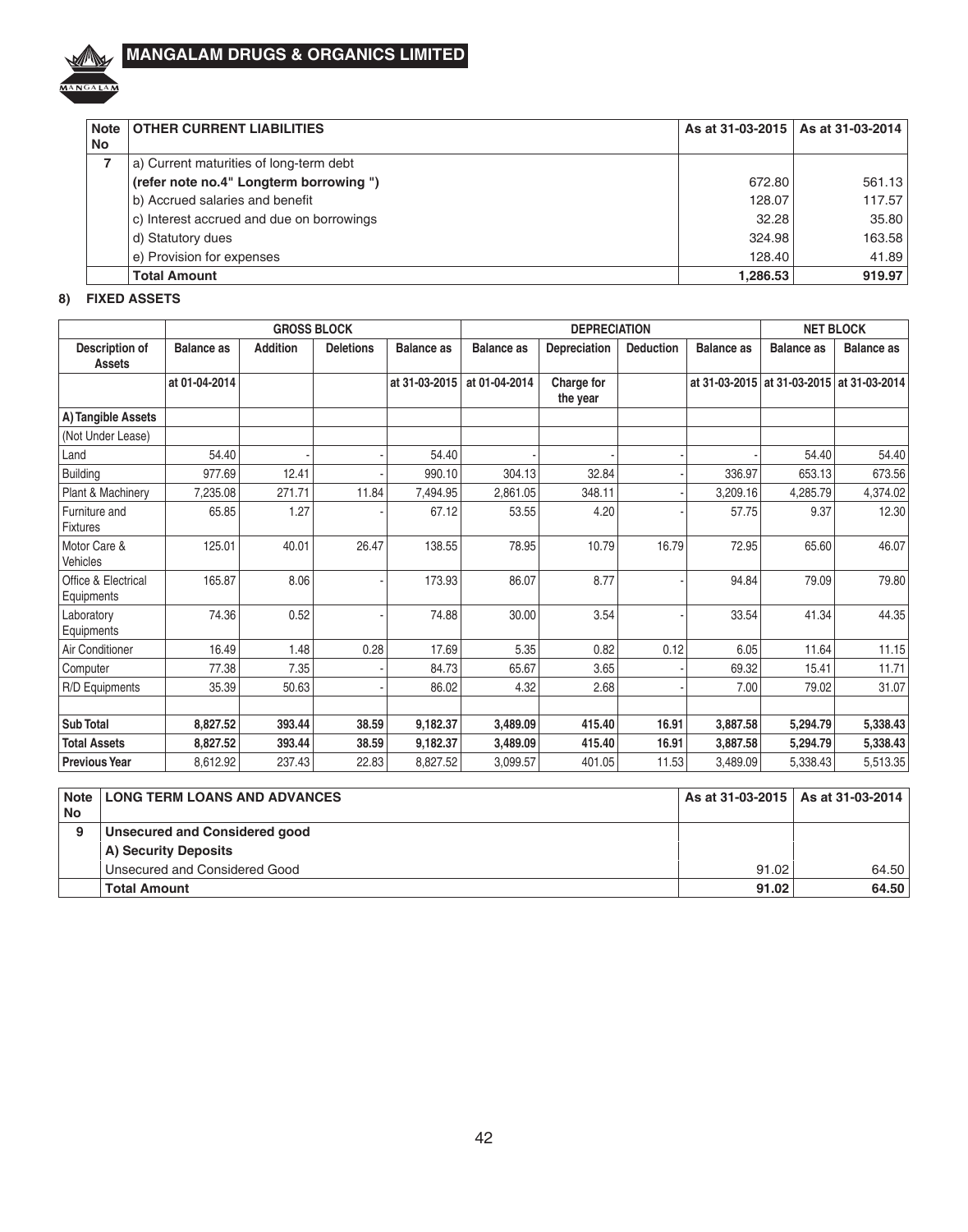

| <b>Note</b><br>No. |                    | <b>CURRENT INVESTMENTS</b>                                                         | <b>Face Value</b>   | <b>Nos of Shares</b>            |                                  | <b>Amount of Shares (in Lacs)</b> |                                  |
|--------------------|--------------------|------------------------------------------------------------------------------------|---------------------|---------------------------------|----------------------------------|-----------------------------------|----------------------------------|
| 10                 |                    |                                                                                    | per share<br>(inRs) | <b>Current Year</b><br>31.03.15 | <b>Previous Year</b><br>31.03.14 | <b>Current Year</b><br>31.03.15   | <b>Previous Year</b><br>31.03.14 |
| A                  |                    | <b>Quoted Investments:</b>                                                         |                     |                                 |                                  |                                   |                                  |
|                    | 1                  | <b>IMP Power Ltd.</b>                                                              | 10                  | 172,172                         | 172,172                          | 11.62                             | 11.62                            |
|                    | 2                  | Gujarat State Finance Corpn. Ltd.                                                  | 10                  | 900                             | 900                              | 0.19                              | 0.19                             |
|                    | 3                  | Ajanta Pharma                                                                      | 10                  | 1                               |                                  | 0.00<br>1                         | 0.00                             |
|                    | 4                  | Avon Organics                                                                      | 10                  | 1                               |                                  | 0.00<br>1                         | 0.00                             |
|                    | 5                  | Fine Drugs                                                                         | 10                  | 1                               |                                  | 0.00<br>1                         | 0.00                             |
|                    | 6                  | <b>Hikal Chemicals</b>                                                             | 10                  | 1                               |                                  | 1<br>0.00                         | 0.00                             |
|                    | 7                  | J. B. Chemicals                                                                    | 2                   | 5                               |                                  | 5<br>0.00                         | 0.00                             |
|                    | 8                  | Kanoria Chem                                                                       | 10                  | 1                               |                                  | $\mathbf{1}$<br>0.00              | 0.00                             |
|                    | 9                  | Krebs Biochem                                                                      | 10                  | 1                               |                                  | 1<br>0.00                         | 0.00                             |
|                    | 10                 | Morepen Lab                                                                        | 2                   | 1                               |                                  | 0.00<br>1                         | 0.00                             |
|                    | 11                 | Neuland Lab                                                                        | 10                  | 1                               |                                  | 1<br>0.00                         | 0.00                             |
|                    | 12                 | Orchid Chem                                                                        | 10                  | 1                               |                                  | 0.00<br>1                         | 0.00                             |
|                    | 13                 | <b>Pearl Organics</b>                                                              | 10                  | 1                               |                                  | 0.00<br>1                         | 0.00                             |
|                    | 14                 | Sun Pharmaceuticals                                                                | 5                   | 1                               |                                  | 1<br>0.00                         | 0.00                             |
|                    | 15                 | <b>Torrent Pharma</b>                                                              | 5                   | 4                               |                                  | 0.00<br>4                         | 0.00                             |
|                    | 16                 | <b>Torrent Gujarat</b>                                                             | 10                  | 1                               |                                  | 0.00<br>1                         | 0.00                             |
|                    | 17                 | Aarti Drugs Ltd                                                                    | 10                  | 5                               |                                  | 5<br>0.00                         | 0.00                             |
|                    | 18                 | <b>Granules Industries</b>                                                         | 10                  | 1                               |                                  | 0.00<br>1                         | 0.00                             |
|                    |                    | Total (A)                                                                          |                     | 173,099                         | 173,099                          | 11.84                             | 11.84                            |
|                    |                    | Market Value of quoted shares Rs.<br>1,30,13,458/-<br>Previous year Rs.37,95,178/- |                     |                                 |                                  |                                   |                                  |
| в                  |                    | <b>Unquoted Investments:</b>                                                       |                     |                                 |                                  |                                   |                                  |
|                    | 1                  | National Savings Certificate                                                       |                     |                                 |                                  | 1.83                              | 1.82                             |
|                    | 2                  | Shares of Saraswat Co-op Bank Ltd.                                                 |                     | 2,500                           | 2,500                            | 0.25                              | 0.25                             |
|                    | 3                  | Shares of PMC Bank Ltd                                                             |                     | 42,560                          | 18,200                           | 10.10                             | 4.01                             |
|                    |                    | Total (B)                                                                          |                     | 20,700                          | 20,700                           | 12.18                             | 6.08                             |
|                    |                    | TOTAL (A+B)                                                                        |                     | 193,799                         | 193,799                          | 24.02                             | 17.92                            |
| <b>Note</b><br>No  | <b>INVENTORIES</b> |                                                                                    |                     |                                 |                                  | As at 31-03-2015                  | As at 31-03-2014                 |
| 11                 |                    | (Valued at lower of cost and net realisable value)                                 |                     |                                 |                                  |                                   |                                  |
|                    |                    | <b>Raw Materials</b>                                                               |                     |                                 |                                  | 2,425.37                          | 1,089.01                         |
|                    |                    | <b>Packing Materials</b>                                                           |                     |                                 |                                  | 17.03                             | 12.65                            |
|                    |                    | <b>Finished Goods</b>                                                              |                     |                                 |                                  | 433.00                            | 431.37                           |

**Work-in-Progress 2,114.73 Total Amount 3,647.76** 3,647.76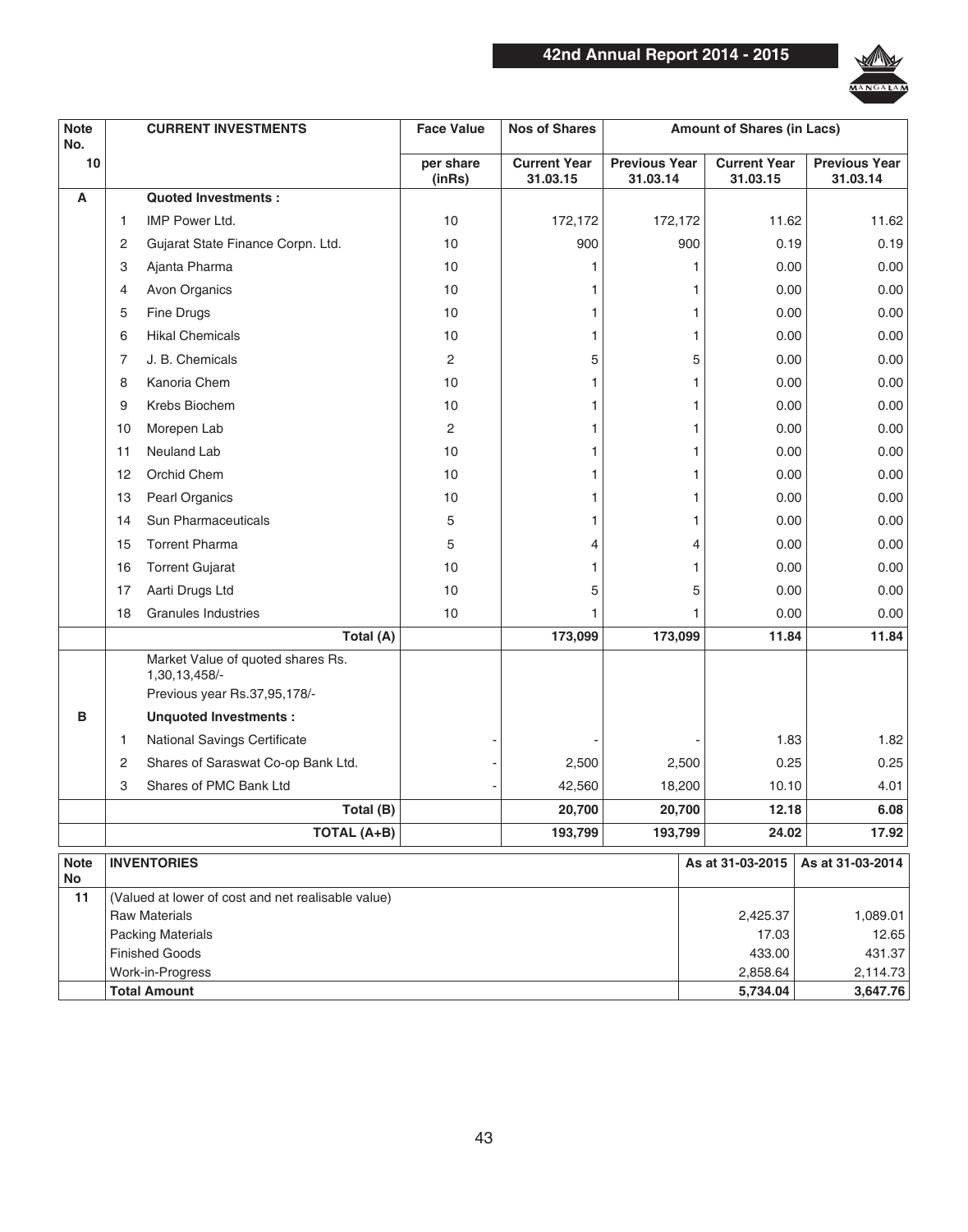

|                          |                                                      |                  | In Lacs          |
|--------------------------|------------------------------------------------------|------------------|------------------|
| <b>Note</b><br><b>No</b> | <b>TRADE RECEIVABLES</b>                             | As at 31-03-2015 | As at 31-03-2014 |
| 12                       | Trade receivables outstanding for a period less than |                  |                  |
|                          | six months from the date they are due for payment    |                  |                  |
|                          | Unsecured and Considered Good                        | 4,417.48         | 2,939.32         |
|                          | Trade receivable outstanding for a period exceeding  |                  |                  |
|                          | six months from the date they are due for payment    |                  |                  |
|                          | Unsecured and Considered Good                        | 7.21             | 29.41            |
|                          | <b>Total Amount</b>                                  | 4,424.69         | 2,968.73         |
| 13                       | <b>CASH AND CASH EQUIVALENTS</b>                     |                  |                  |
|                          | A) Cash on Hand                                      | 25.37            | 4.31             |
|                          | B) Balance with Banks                                |                  |                  |
|                          | I) In Current Accounts                               | 20.81            | 2.19             |
|                          | II) In Deposits Accounts                             | 21.76            | 3.73             |
|                          | <b>Total Amount</b>                                  | 67.94            | 10.23            |
| 14                       | <b>SHORT-TERM LOANS AND ADVANCES</b>                 |                  |                  |
|                          | (Unsecured & Considered good)                        |                  |                  |
|                          | <b>Prepaid Expenses</b>                              | 29.99            | 16.70            |
|                          | Loans to employees-staff advances                    | 2.69             | 2.89             |
|                          | Balance with statutory / Goverments authorities      | 1,013.79         | 297.93           |
|                          | Tax Payments less Provisions                         | 78.75            | 175.27           |
|                          | Mat Credit Entitlement                               | 220.48           |                  |
|                          | Others                                               | 7.30             | 4.07             |
|                          | <b>Total Amount</b>                                  | 1,353.00         | 496.86           |

|    |                                             |                          | In Lacs                  |
|----|---------------------------------------------|--------------------------|--------------------------|
| 15 | <b>REVENUE FROM OPERATIONS</b>              | Year ended<br>31-03-2015 | Year ended<br>31-03-2014 |
|    | Sale of products                            | 21,727.86                | 12,615.17                |
|    | Sale of Services                            |                          | 74.55                    |
|    | <b>Scrap Sales</b>                          | 11.79                    | 7.51                     |
|    | Excise duty Rebate/Refund on deemed exports | 784.51                   | 19.64                    |
|    | <b>Revenue from Operations (Gross)</b>      | 22,524.16                | 12,716.87                |
|    | Less:- Excise Duty                          | 465.77                   | 465.26                   |
|    | <b>Revenue from Operations (Net)</b>        | 22,058.39                | 12,251.61                |
| 16 | <b>OTHER INCOME</b><br>1) Exports Benefits  |                          |                          |
|    | a) Duty Drawback Rebate Claim               | 7.47                     | 16.15                    |
|    | Total -(I)                                  | 7.47                     | 16.15                    |
|    | II) Others                                  |                          |                          |
|    | a) House Rent Recd.                         | 3.84                     | 3.88                     |
|    | b) Disc recd on Sales tax deferred loan     |                          | 3.44                     |
|    | Total-(II)                                  | 3.84                     | 7.32                     |
|    | III) Dividend Recd.                         | 1.33                     | 0.90                     |
|    | Total -(III)                                | 1.33                     | 0.90                     |
|    | Total Amount (I+II+III)                     | 12.64                    | 24.37                    |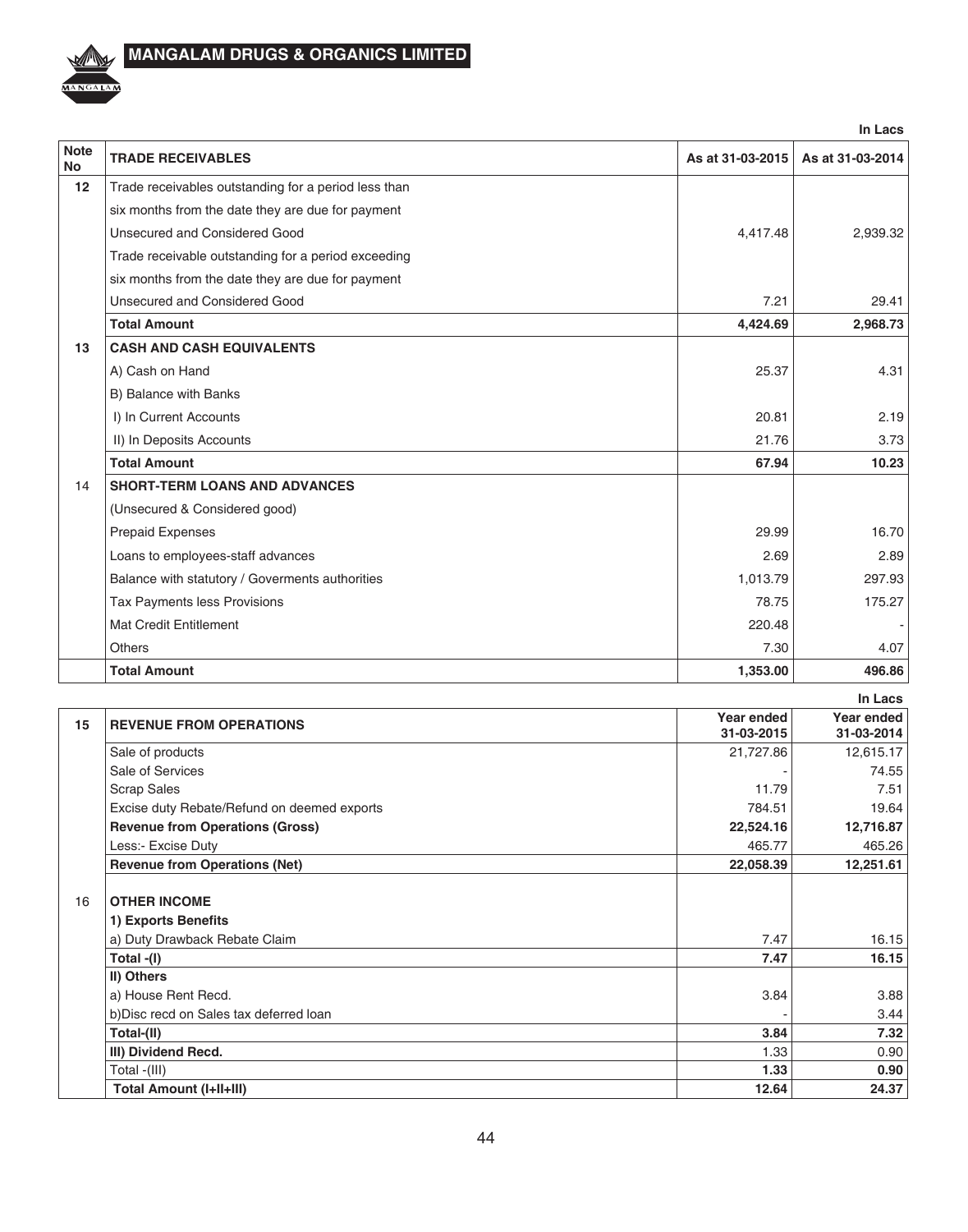

|             |                                                    |            | In Lacs    |
|-------------|----------------------------------------------------|------------|------------|
| <b>Note</b> |                                                    | Year ended | Year ended |
| No<br>17    | <b>COST OF RAW MATERIALS CONSUMED</b>              | 31-03-2015 | 31-03-2014 |
|             | Inventory at the beginning of the year             | 1,089.01   | 1,093.49   |
|             | Add:- Purchases                                    | 18,313.75  | 8,855.52   |
|             |                                                    | 19,402.76  | 9,949.01   |
|             | Less:- Inventory at the end of the year            | 2,425.37   | 1,089.01   |
|             | <b>Cenvat Availed</b>                              | 653.35     | 485.12     |
|             | <b>Total Amount</b>                                | 16,324.04  | 8,374.88   |
| 18          | <b>CHANGES IN INVENTORIES OF FINISHED GOODS</b>    |            |            |
|             | <b>AND WORK IN PROGRESS</b>                        |            |            |
|             | Inventory at the end of the year                   |            |            |
|             | Work in Progress                                   | 2,858.64   | 2,114.73   |
|             | <b>Finished Goods</b>                              | 433.00     | 431.37     |
|             | Total (A)                                          | 3,291.64   | 2,546.10   |
|             | Inventory at the beginning of the year             |            |            |
|             | Work in Progress                                   | 2,114.73   | 1,431.11   |
|             | <b>Finished Goods</b>                              | 431.37     | 570.36     |
|             | Total (B)                                          | 2,546.10   | 2,001.47   |
|             | Increase / (Decrease) in inventories (A-B)         | (745.54)   | (544.63)   |
| 19          | <b>EMPLOYEE BENEFITS EXPENSES</b>                  |            |            |
|             | Salaries, Wages and Bonus                          | 964.39     | 911.09     |
|             | Contribution to -Provident and other funds         | 85.41      | 80.31      |
|             | Staff welfare expenses                             | 24.76      | 22.73      |
|             | <b>Others</b>                                      | 20.64      | 10.42      |
|             | <b>Total Amt</b>                                   | 1,095.20   | 1,024.55   |
| 20          | <b>FINANCE COST</b>                                |            |            |
|             | <b>Interest Expenses</b>                           | 699.54     | 754.62     |
|             | <b>Bank Charges</b>                                | 159.32     | 67.35      |
|             | <b>Other Borrowing Costs</b>                       | 169.51     | 152.24     |
|             | <b>Total Amt</b>                                   | 1,028.37   | 974.21     |
| 21          | <b>OTHER EXPENSES</b>                              |            |            |
|             | <b>MANUFACTURING EXPENSES</b>                      |            |            |
|             | Carriage Inward & Freight                          | 20.75      | 20.16      |
|             | Excise Duty diff on Finished & Semi-finished stock | 146.85     | (20.46)    |
|             | Job Work                                           |            | 46.02      |
|             | Power, Fuel, Electricity & Water                   | 1,189.59   | 1,087.87   |
|             | Repairs and Maintenance                            | 323.80     | 155.97     |
|             | Sales Tax Paid                                     | 305.30     | 168.46     |
|             | Laboratory Exps                                    | 92.78      | 78.58      |
|             | <b>Pollution Control Exps</b>                      | 177.55     | 120.47     |
|             | Stores and Spares                                  | 121.44     | 99.43      |
|             | <b>Testing Fees</b>                                | 18.25      | 16.67      |
|             | Total (A)                                          | 2,396.31   | 1,773.17   |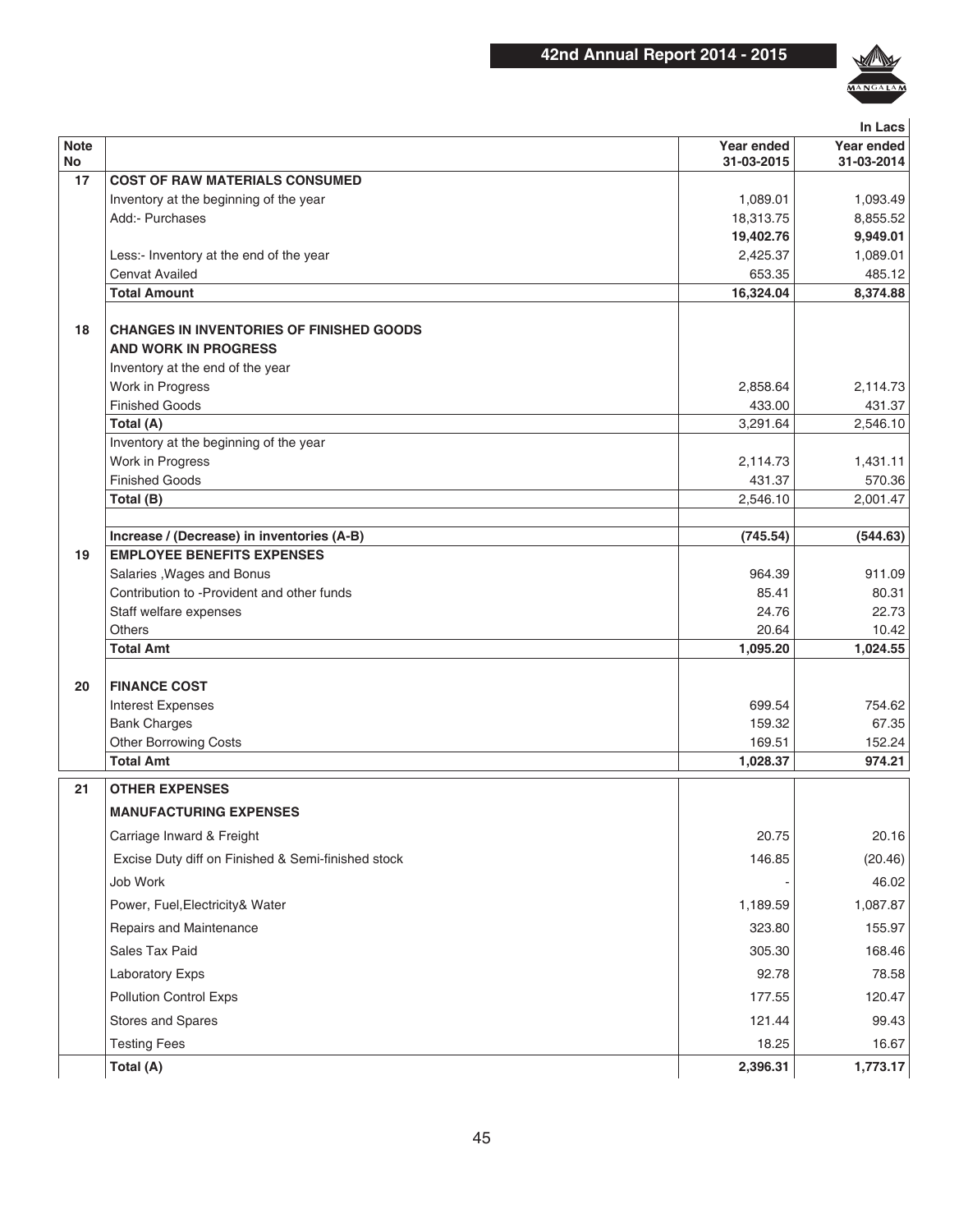

|                   | In Lacs                                             |                          |                          |  |
|-------------------|-----------------------------------------------------|--------------------------|--------------------------|--|
| <b>Note</b><br>No |                                                     | Year ended<br>31-03-2015 | Year ended<br>31-03-2014 |  |
|                   | <b>ADMINISTRATIVE EXPENSES</b>                      |                          |                          |  |
|                   | Directors Remuneration                              | 7.20                     | 7.20                     |  |
|                   | Donation                                            | 0.06                     | 0.19                     |  |
|                   | Insurance Charges                                   | 8.82                     | 10.81                    |  |
|                   | Legal and Professional Fees                         | 44.47                    | 32.47                    |  |
|                   | Miscellaneous Expenses                              | 37.37                    | 8.93                     |  |
|                   | Postage and Telegram                                | 6.18                     | 7.77                     |  |
|                   | <b>Printing and Stationery</b>                      | 25.49                    | 23.17                    |  |
|                   | Rent, Rates and Taxes                               | 33.24                    | 8.00                     |  |
|                   | <b>Travelling and Conveyance</b>                    | 35.95                    | 32.85                    |  |
|                   | Vehicle Expenses                                    | 34.59                    | 34.28                    |  |
|                   | Service charges                                     | 14.24                    | 17.74                    |  |
|                   | Office Expenses                                     | 24.56                    | 15.05                    |  |
|                   | Telephone telex & fax charges                       | 12.66                    | 12.91                    |  |
|                   | Membership and subscription fees                    | 3.03                     | 1.61                     |  |
|                   | Registration & Licence Fees                         | 14.47                    | 8.10                     |  |
|                   | <b>Stamp Duty Expense</b>                           | 5.78                     | 0.49                     |  |
|                   | Computer Expense                                    | 6.49                     | 6.45                     |  |
|                   | Listing Fees to Stock Exchanges                     | 2.64                     | 1.54                     |  |
|                   | Profit/Loss on Sale of Asset                        | 7.83                     | 1.63                     |  |
|                   | Total (B)                                           | 325.07                   | 231.19                   |  |
|                   | <b>AUDITORS REMUNERATION EXPENSES</b>               |                          |                          |  |
|                   | <b>Statutory Audit Fees</b>                         | 1.75                     | 1.75                     |  |
|                   | <b>Tax Audit Fees</b>                               | 0.80                     | 0.80                     |  |
|                   | <b>Mvat Audit Fees</b>                              |                          | 0.20                     |  |
|                   | <b>Certification Fees</b>                           | 2.78                     | 1.29                     |  |
|                   | Total ('C)                                          | 5.33                     | 4.04                     |  |
|                   | (Figures Include Net of Service Tax)                |                          |                          |  |
|                   | <b>SELLING AND DISTRIBUTION EXPENSES</b>            |                          |                          |  |
|                   | Advertisement & Sales Promotion                     | 34.08                    | 28.23                    |  |
|                   | Packing and Forwarding                              | 91.09                    | 83.53                    |  |
|                   | Carriage Inward & Freight                           | 72.95                    | 87.05                    |  |
|                   | Sales Commission and Discount                       | 348.62                   | 147.08                   |  |
|                   | Total ('D)                                          | 546.74                   | 345.89                   |  |
|                   | <b>RESEARCH &amp; DEVELOPMENT EXPENSES (UNIT-2)</b> |                          |                          |  |
|                   | Research & Development Expenses                     | 3.27                     | 3.11                     |  |
|                   | Salary & Wages                                      | 67.49                    | 69.24                    |  |
|                   | Laboratory Expenses                                 | 8.47                     | 9.90                     |  |
|                   | Total ('E)                                          | 79.23                    | 82.25                    |  |
|                   | Total Amount (A+B+C+D+E)                            | 3,352.68                 | 2,436.54                 |  |
| 22                | Profit / Loss after taxation as per                 |                          |                          |  |
|                   | <b>Profit &amp; Loss Account</b>                    | 614.12                   | (303.92)                 |  |
|                   | Number of equity shares outstanding                 | 131.78                   | 131.78                   |  |
|                   | Basic & Diluted Earnings per share in rupee         |                          |                          |  |
|                   | (Equity Shares of Rs .10/-Each)                     | 4.66                     | (2.31)                   |  |
|                   |                                                     |                          |                          |  |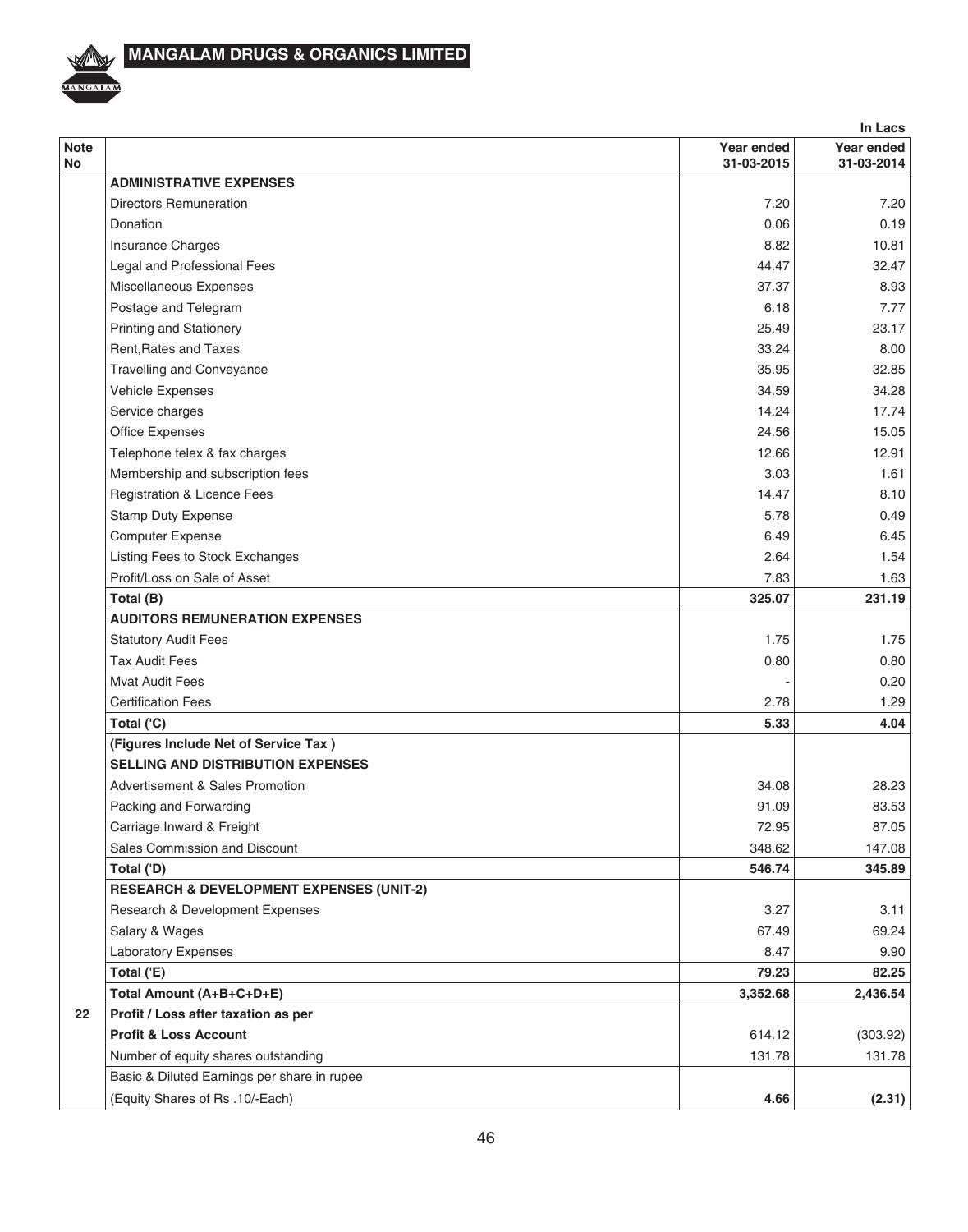

### **Note No. 23. CONTINGENT LIABILITIES:**

|    | <b>PARTICULARS</b>                                                | <b>CURRENT</b><br><b>YEAR</b> | <b>PREVIOUS</b><br><b>YEAR</b> |
|----|-------------------------------------------------------------------|-------------------------------|--------------------------------|
|    |                                                                   | <b>Amount in Rs</b>           | Amount in Rs.                  |
| A) | <b>Performance Guarantees/Bonds</b>                               |                               |                                |
|    | (i) Guarantee executed in favor of Assistant Collector of Customs | 17,68,867                     |                                |
|    | (ii) Guarantee executed in favor of Export Parties.               | 68.300                        | 68,300                         |
|    | (iii) Guarantee executed in favor of Central Excise               | 8.49.750                      | 14,87,063                      |
| B) | <b>Others</b>                                                     |                               |                                |
|    | (iv) Guarantee given to GSPC Gas Co Ltd                           | 72,58,388                     | 75,12,591                      |
|    | (vi) Guarantee given to GPCB                                      | 2,00,000                      | 7,00,000                       |

### **Note No.24. EXPENDITURE AND EARNINGS IN FOREIGN CURRENCY**

|       | <b>PARTICULARS</b>                                                                           |             | <b>PREVIOUS</b><br><b>CURRENT</b> |
|-------|----------------------------------------------------------------------------------------------|-------------|-----------------------------------|
|       |                                                                                              | <b>YEAR</b> | <b>YEAR</b>                       |
|       |                                                                                              |             | Amount in lacs   Amount in lacs   |
|       | <b>Raw Materials</b>                                                                         | 12848.10    | 4787.75                           |
| (ii)  | Commission on Exports & Imports                                                              | 24.78       | 16.62                             |
| (iii) | <b>Travelling Expenses</b>                                                                   | 5.91        | 4.43                              |
|       | (iv) Earnings in foreign currency on export of goods on CIF basis (Including deemed exports) | 5787.86     | 3718.65                           |

### **Note No.25. CONSUMPTION OF RAW MATERIAL**

| <b>PARTICULARS</b> | %    | <b>VALUE (RS. IN LAKHS)</b> |
|--------------------|------|-----------------------------|
| (i) Imported       |      | 11651.39                    |
|                    | (58) | (4844.16)                   |
| (ii) Indigenous    | 29   | 4672.65                     |
|                    | (42) | (3530.72)                   |

### **Note No.26. CAPACITIES, PRODUCTION AND SALES (**As Certified by Management)

| Description of products    | Licensed<br>Capacity | <b>Installed</b><br>Capacity (Tons) | <b>Production (Tons)</b> |
|----------------------------|----------------------|-------------------------------------|--------------------------|
| Bulk Drugs & Intermediates | N.A.                 | 600                                 | 483.23                   |
|                            | (N.A.)               | (600)                               | (427.54)                 |

NOTE: 1) Installed Capacity varies depends on the product-mix manufactured by the company From year to year and accordingly figures of Installed Capacity have been regrouped Wherever necessary.

### **Note No.27.SALES AND STOCKS** (*QTY. IN TONS AND VALUE IN LACS***)**

| <b>Particulars</b>           | <b>Opening Stock</b> |                    | <b>Sales</b>       |                        | <b>Closing Stock</b> |                    |
|------------------------------|----------------------|--------------------|--------------------|------------------------|----------------------|--------------------|
|                              | QTY                  | VALUE              | QTY                | VALUE                  | QTY                  | VALUE              |
| I.Bulk Drugs & Intermediates | 20.12<br>(43.82)     | 431.37<br>(570.36) | 493.53<br>(451.24) | 22058.39<br>(12251.61) | 9.82<br>(20.12)      | 433.00<br>(431.37) |

### **Note No.28.**

The balances in the accounts of Debtors and Creditors are as appeared in the books of account and subject to confirmation.

#### **Note No.29**

In the opinion of the Director's Current Assets, Loans and Advances, if realised in ordinary course of the business have on realisation at least the value at which they are stated in the Balance Sheet.

### **Note No.30.**

Number of employees in respect of remuneration of Rs. 60,00,000/-P. A. or more if employed throughout the financial year (or Rs. 5,00,000/- if employed for the part of the period) is NIL.

### **Note No.31.**

There are no Micro and Small Scale Business Enterprises, to whom the Company owes dues, which are outstanding for more than 45 days as at March 31, 2015.This information as required to be disclosed under the Micro, Small and Medium Enterprises Development Act, 2006 has been determined to the extent such parties have been identified on the basis of information available with the Company.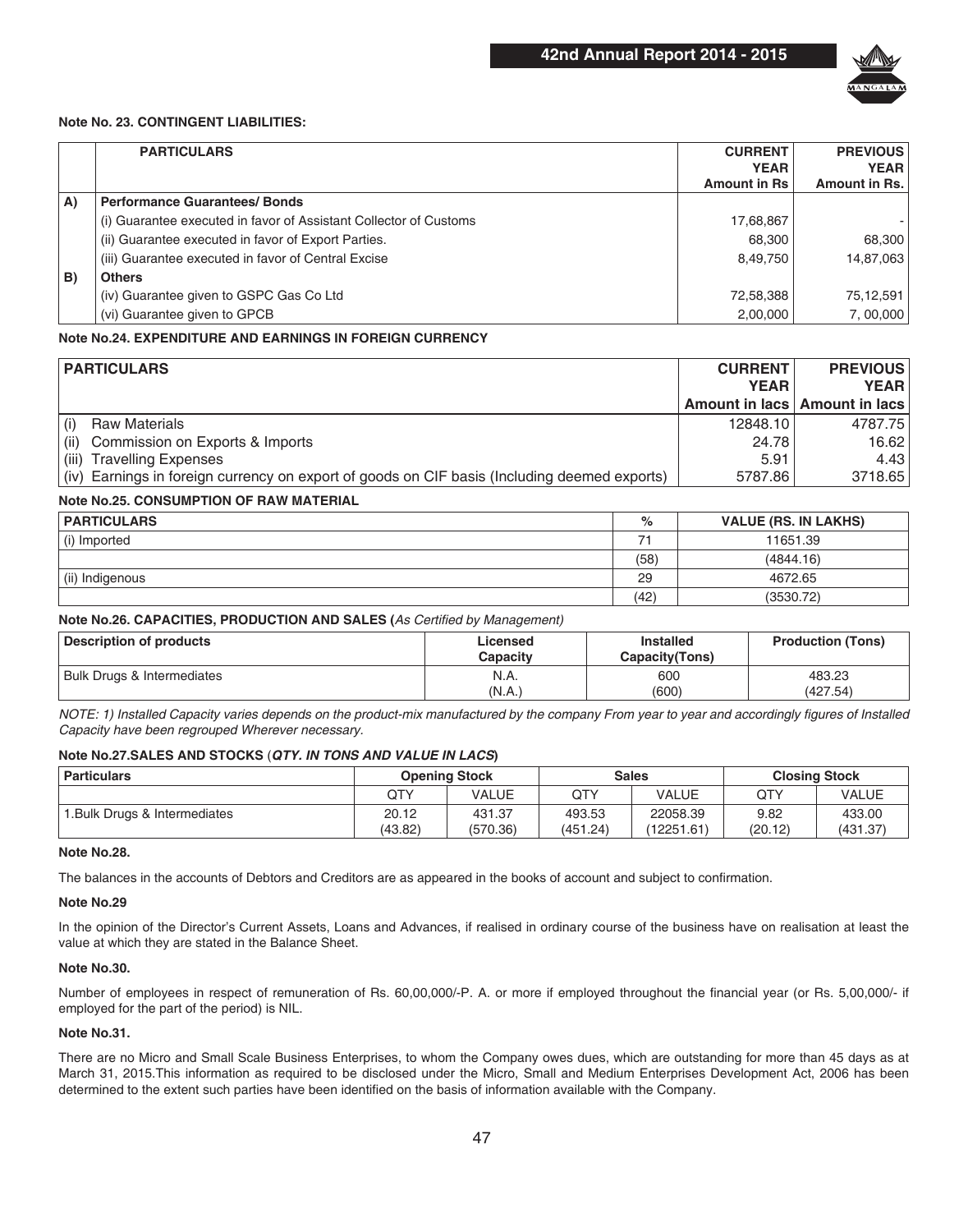

### **Note No.32. Segment Information.**

1. Company's operations are predominantly related to the manufacture of bulk drugs, as such there is only one primary reportable segment. Secondary reportable segments are identified taking into account the geographical markets available to the products.

Secondary Segments – Geographical Segments

| Sr. No. | <b>PARTICULARS</b>                                                               | <b>DOMESTIC</b> | <b>EXPORT</b> | <b>TOTAL</b> |
|---------|----------------------------------------------------------------------------------|-----------------|---------------|--------------|
|         | Segment revenue by geographical area based on geographical location of customers | 16270.53        | 5787.86       | 22058.39     |
|         | (including sales, service, export incentives, etc.                               |                 |               |              |

Certain assets of the company are used by different segments for different portion of the accounting period; hence the value of the assets cannot be allocated to the segments.

### **Note No. 33.**

Related party disclosures as required by Accounting Standard – AS 18 "Related parties disclosures" issued by Institute of Chartered Accountants of India are given below:

- A) Associate Companies and others.
	- **Raga Organics Private Ltd.**
	- **•** Mangalam Laboratories Pvt. Ltd.

B) Key Management Personnel

- **.** Shri Govardhan M. Dhoot
- **•** Shri Subhash C.Khattar
- Shri Rajendraprasad K. Mimani (Resigned as Director w.e.f 02.02.2015)
- **•** Smt Meenal Sukhani.(Appointed as Director w.e.f 21.10.2014)
- **•** Shri Brijmohan M.Dhoot(Appointed as Director w.e.f 02.05.2015)

Details of Transactions are as below:

| Particular                 | <b>Associates Company</b><br>& others | Key Management Personnel | Total<br>(in Lacs) |
|----------------------------|---------------------------------------|--------------------------|--------------------|
| Remuneration               |                                       | 7.20                     | 7.20               |
| Rent paid                  |                                       | .25                      | 1.25               |
| <b>Outstanding Balance</b> |                                       |                          |                    |
| - Payable                  | 2110.00                               | ۰                        | 2110.00            |
| - Rent deposit             | $\overline{\phantom{0}}$              | 7.00                     | 7.00               |
| - Sitting Fees             |                                       | 0.24                     | 0.24               |

### **Note No. 34. Employee Benefits:-**

Defined benefit plan as per actuarial valuation on March 31, 2015

|   | Expense recognized in the statement of Profit & Loss for the year ended March 31, 2015 | <b>Current year</b> | Previous year   |
|---|----------------------------------------------------------------------------------------|---------------------|-----------------|
|   | <b>Current Service Cost</b>                                                            | 9,76,230.00         | 8,15,931.00     |
| 2 | interest Cost                                                                          | 7,58,698.00         | 6,49,875.00     |
| 3 | Expected return on plan assets                                                         | (8,09,718.22)       | (7, 45, 869.28) |
| 4 | Net Auctorial gain/loss recognized in the year                                         | 1,14,975.00         | 5, 15, 717.00   |
| 5 | Expenses Recognized in statement of P & L                                              | 10,40,184.00        | 12,35,654.00    |
|   |                                                                                        |                     |                 |
| Ш | Net Asset/(Liability) recognised in the Balance Sheet as at March 31, 2015             |                     |                 |
|   | Present value of obligations as at the end of year                                     | 1,01,43,741.25      | 94,83,724.00    |
| 2 | Fair value of plan assets as at the end of the year                                    | 1,03,08,139.25      | 94,88,671.00    |
| 3 | <b>Funded status</b>                                                                   | 1,64,398.00         | 4947.00         |
| 4 | Net asset/liability recognized in balance sheet                                        | 1,64,398.00         | 4947.00         |
|   |                                                                                        |                     |                 |
| Ш | Change in obligation during the year ended March 31, 2015                              |                     |                 |
|   | Present value of obligation as at beginning of year                                    | 94,83,724.00        | 81,23,436.00    |
| 2 | <b>Interest Cost</b>                                                                   | 7,58,698.00         | 6,49,875.00     |
| 3 | <b>Current Service Cost</b>                                                            | 9,76,230.00         | 8,15,931.00     |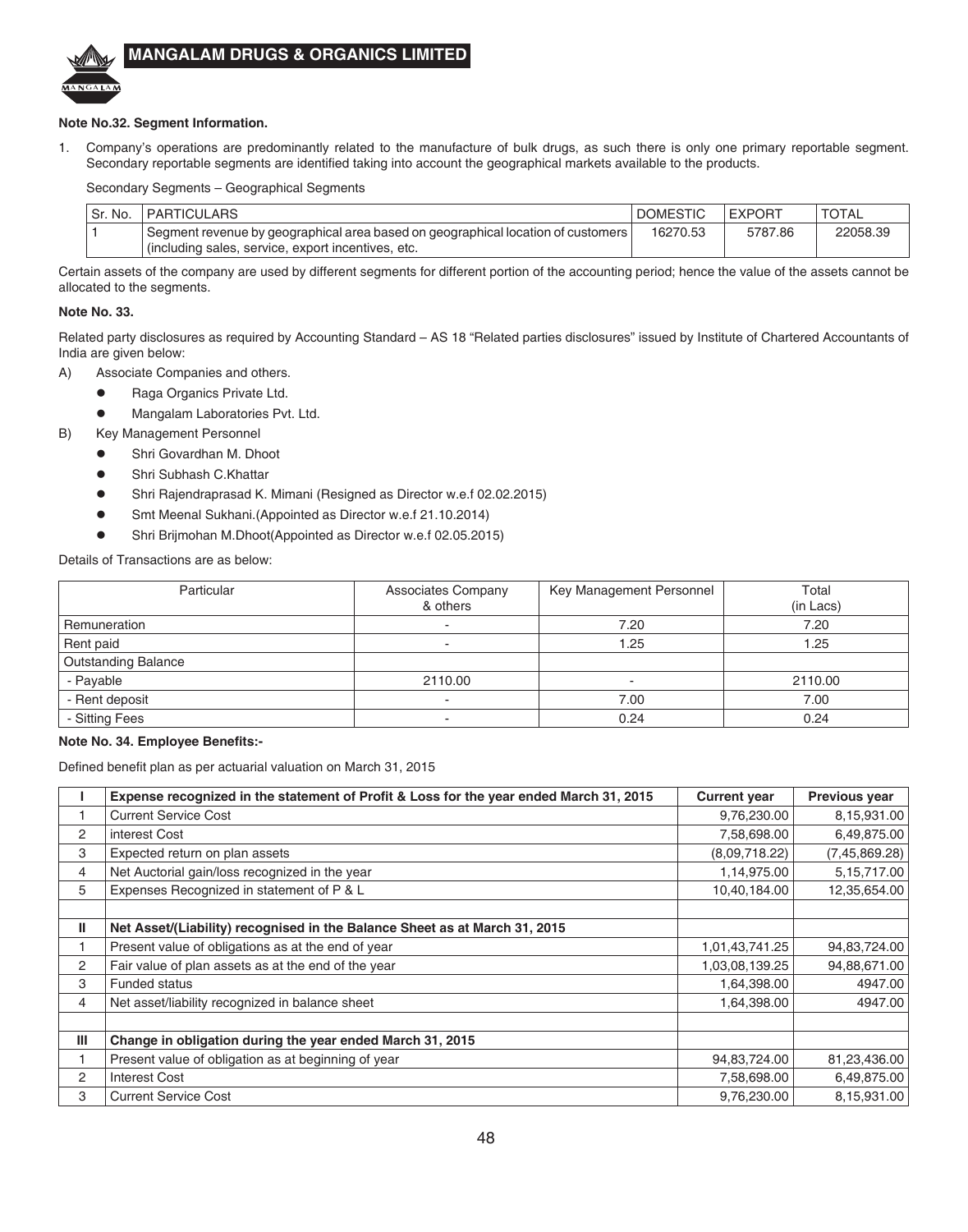

| 4  | Benefits paid                                                     | (11, 89, 885.75) | 6,21,235.00     |
|----|-------------------------------------------------------------------|------------------|-----------------|
| 5  | Actuarial gain /loss on obligations                               | 1,14,975.00      | 5,15,717.00     |
| 6  | Present value of obligation as at end of year                     | 1,01,43,741.25   | 94,83,724.00    |
|    |                                                                   |                  |                 |
| IV | Change in assets during the year ended March 31,2015              |                  |                 |
|    | Fair value of plan assets at beginning of year                    | 94,88,671.00     | 75,38,208.00    |
| 2  | Expected return on plan assets                                    | (8,09,718.20)    | (7, 45, 869.28) |
| 3  | Contributions                                                     | 12,17,636,03     | 18,25,828.72    |
| 4  | Benefits paid                                                     | 11,89,885.75     | (6,21,235.00)   |
| 5  | Actuarial gain /loss on Plan Assets                               |                  |                 |
| 6  | Fair value of plan assets at the end of year                      | 1,03,08,139.25   | 94,88,671.00    |
|    |                                                                   |                  |                 |
| V  | The major categories of plan assets as a percentage of total plan |                  |                 |
|    | Qualifying Insurance Policy                                       | 100%             | 100%            |
|    |                                                                   |                  |                 |
| VI | <b>Actuarial Assumptions</b>                                      |                  |                 |
|    | <b>Discount Rate</b>                                              | 8%               | 8%              |
| 2  | <b>Salary Escalation</b>                                          | 6%               | 6%              |
| 3  | Employee Turnover rate                                            |                  |                 |
|    |                                                                   |                  |                 |

**Note No. 35.**

Previous year figures have been regrouped/restated wherever necessary to confirm with this periods classification.

In terms of our report attached. CA. RAKESH K. MILWANI) PROPRIETOR: **MILWANI ASSOCIATES** Membership No: 36099 Firm Registration No: 106405W

**For and on behalf of the Board of Directors**

**(Shri Govardhan M.Dhoot) Chairman**

**(Shri Subhash C.Khattar) Director**

**(Ajay Samant) Chief Financial Officer**

Place : Mumbai Date : 15th May 2015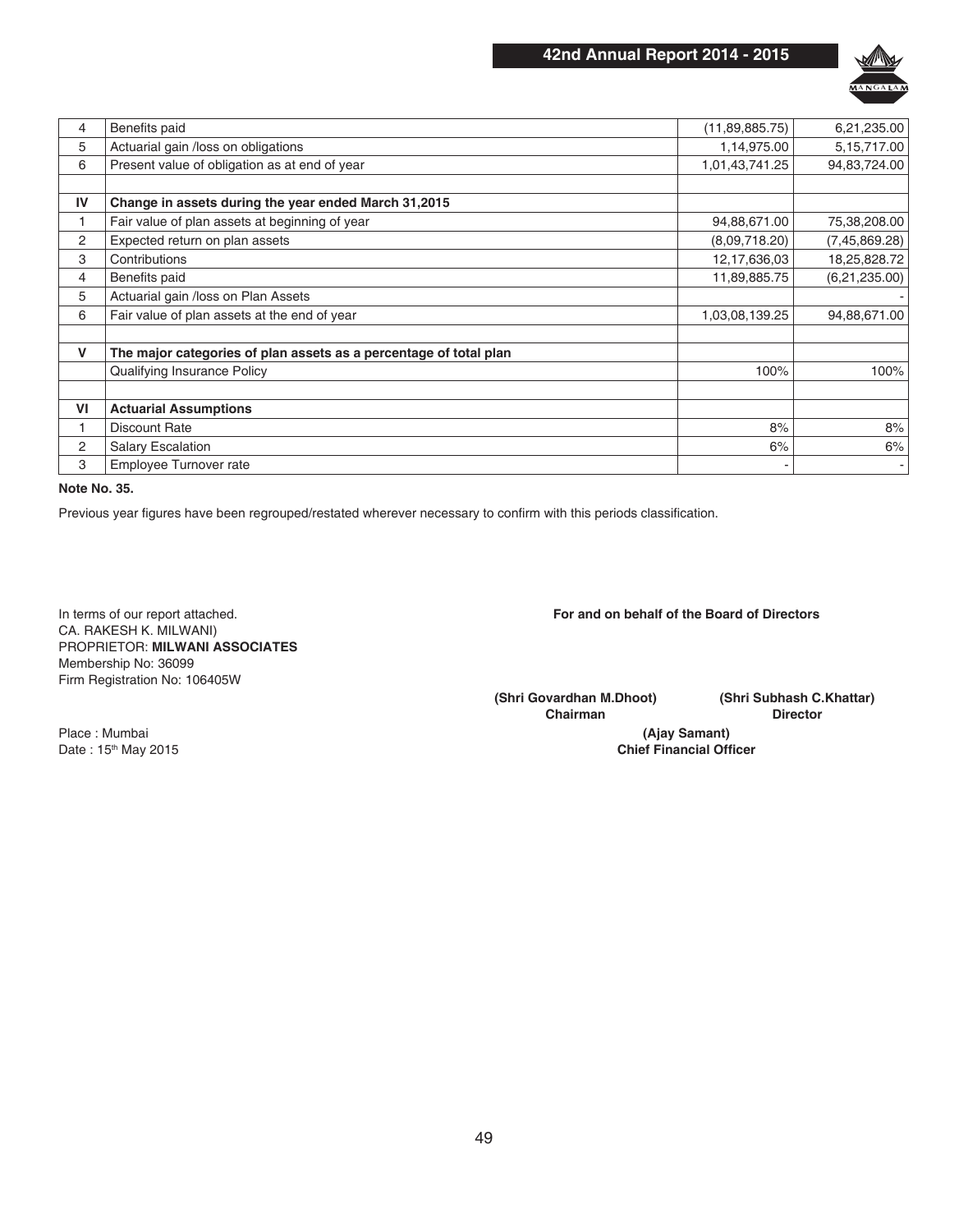

## **MANGALAM DRUGS AND ORGANICS LIMITED**

**(CIN: L24230MH1972PLC116413)**

Registered Office: Rupam Building, 3rd Floor, 239, P. D'Mello Road Mumbai – 400001• Phone: 91-22-22616200 / 6300/8787 • Fax: 91-22-2619090 Email: contactus@mangalamdrugs.com• Website: http://www.mangalamdrugs.com

## **ATTENDANCE SLIP**

**42st Annual General Meeting** 

**Please fill in this attendance slip and hand it over at the entrance of the meeting hall.**

**NAME AND ADDRESS OF THE SHAREHOLDER**

**\_\_\_\_\_\_\_\_\_\_\_\_\_\_\_\_\_\_\_\_\_\_\_\_\_\_\_\_\_\_\_\_\_\_\_\_\_\_\_\_\_\_\_\_\_\_\_ \_\_\_\_\_\_\_\_\_\_\_\_\_\_\_\_\_\_\_\_\_\_\_\_\_\_\_\_\_\_\_\_\_\_\_\_\_\_\_\_\_\_\_\_\_\_\_ \_\_\_\_\_\_\_\_\_\_\_\_\_\_\_\_\_\_\_\_\_\_\_\_\_\_\_\_\_\_\_\_\_\_\_\_\_\_\_\_\_\_\_\_\_\_\_**

| Folio No.         |  |
|-------------------|--|
| DPID.             |  |
| Client ID.        |  |
| No of Shares held |  |

I/ We hereby record my/ our presence at the 42ndAnnual General Meeting of the Company to be held at M.C. GHIA HALL, Indian Textile Accessories & Machinery Manufacturers' Association, BhogilalHargovindas Bldg., 4th Flr., 18/20 K.Dubash Marg, Kala Ghoda, Mumbai – 400001 on Thursday, the 03rdSeptember 2015 at 11.30a.m.

SIGNATURE OF SHAREHOLDER/PROXY \*

**\*Strike out whichever is not applicable**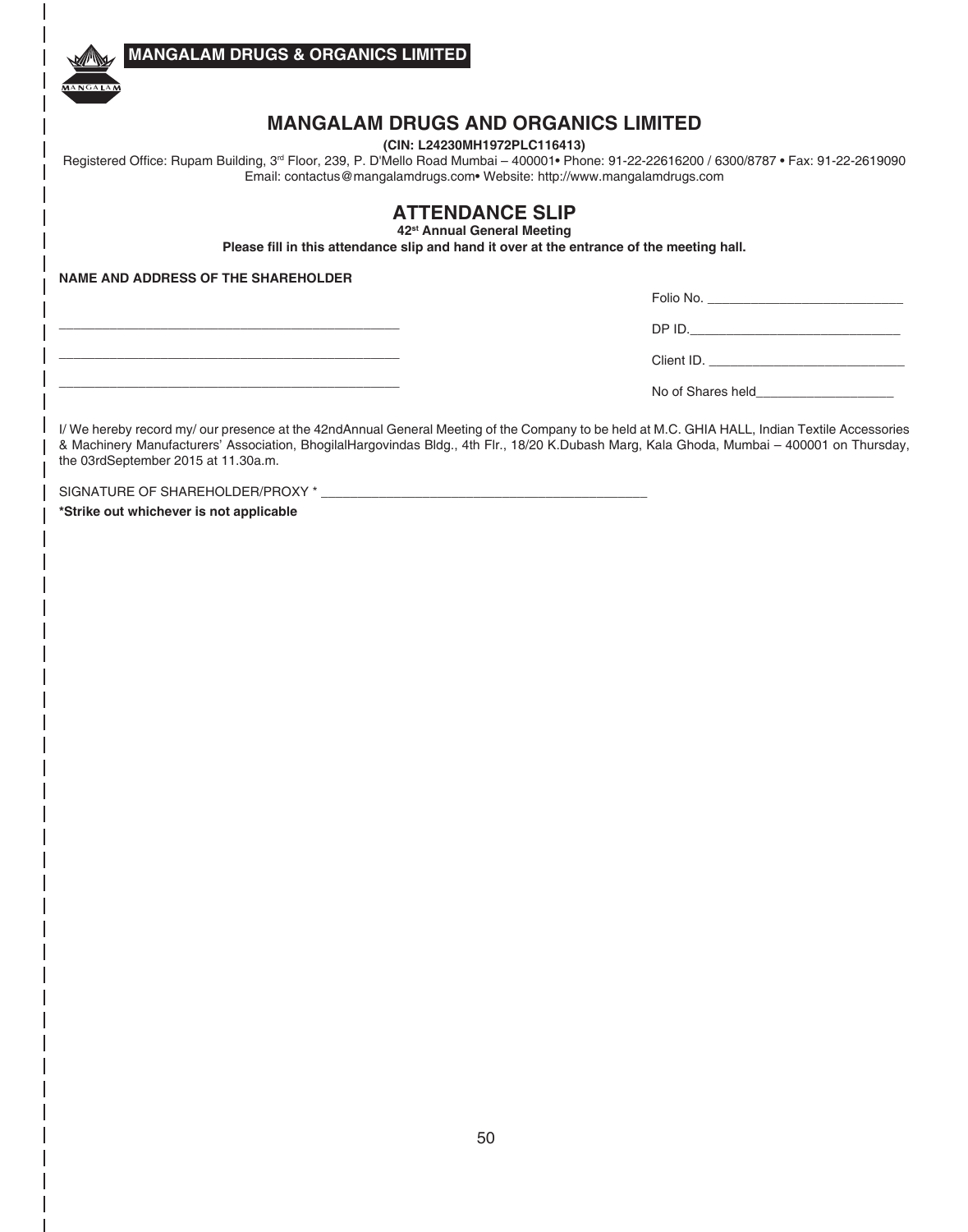

**(CIN: L24230MH1972PLC116413)**

Registered Office: Rupam Building, 3rd Floor, 239, P. D'Mello Road Mumbai – 400001• Phone: 91-22-22616200 / 6300/8787 • Fax: 91-22-2619090 Email: contactus@mangalamdrugs.com• Website: http://www.mangalamdrugs.com

### **PROXY FORM**

| [Pursuant to Section 105(6) of the Companies Act, 2013 and Rule 19(3) of the Companies (Management and Administration) Rules, 2014] |  |
|-------------------------------------------------------------------------------------------------------------------------------------|--|
|                                                                                                                                     |  |
|                                                                                                                                     |  |
|                                                                                                                                     |  |
|                                                                                                                                     |  |
|                                                                                                                                     |  |
|                                                                                                                                     |  |

| . Name:  |                        |                      |
|----------|------------------------|----------------------|
| 2. Name: | failing him / her;     |                      |
| 3. Name: | having an E-mail ID: . | . failing him / her: |

Whose signatures are appended below as my/our proxy to attend and vote (on a poll) for me/us and on my/our behalf at the **42ndGeneral Meeting** of the Company, to be held on **Thursday the 03rdday of September, 2015 at 11:30 A.M.** at M.C. GHIA HALL, Indian Textile Accessories & Machinery Manufacturers' Association, BhogilalHargovindas Bldg., 4th Flr., 18/20 K.Dubash Marg, Kala Ghoda, Mumbai – 400001 and at any adjournment thereof in respect of the resolutions as indicated below::

|                | <b>RESOLUTION</b>                                                                                                                                                                                                                             | Optional* |           |
|----------------|-----------------------------------------------------------------------------------------------------------------------------------------------------------------------------------------------------------------------------------------------|-----------|-----------|
| Sr. No.        |                                                                                                                                                                                                                                               |           |           |
|                |                                                                                                                                                                                                                                               | For *     | Against * |
| 1.             | Consider and adopt Audited Financial Statement, Reports of the Board of Directors and<br>Auditors.                                                                                                                                            |           |           |
| 2.             | Re-appointment Of Mr. Govardhan Murlidhar Dhoot, who retires by rotation.                                                                                                                                                                     |           |           |
| 3.             | Ratification of appointment of M/s. Milwani Associates, Chartered Accountants, as Auditors<br>and to fix their remuneration                                                                                                                   |           |           |
| 4.             | Ratification of remuneration of M/s Ankit Kishor Chande, Cost Accountants as Cost Auditors<br>for the year 2015-16.                                                                                                                           |           |           |
| 5.             | Appointment of Ms. Meenal Sukhani as an Independent Director for a term upto five years<br>with effect from 02 May 2015.                                                                                                                      |           |           |
| 6.             | Appointment of Mr. Brijmohan Dhoot as Non-Executive Director liable to retire by rotation.                                                                                                                                                    |           |           |
| 7 <sub>1</sub> | Special resolution under section 196,197, 203 of the Companies Act, 2013 for re-appointing<br>Mr. Goverdhan M Dhoot as Managing Director.                                                                                                     |           |           |
| 8.             | Special resolution for increase in authorised capital of the Company from Rs. 20,00,00,000<br>(Rupees Twenty crores) to Rs. 30,00,00,000 (Rupees Thirty Crores).                                                                              |           |           |
| 9.             | Special resolution for creating issuing and offering 26,50,000 Warrants of Rs. 65/- each<br>with an option to convert into each warrant into one Equity share of nominal value of<br>Rs. 10/- at a premium of Rs. 55/- to Shri JB Pharma LLP. |           |           |

 Signed this .................................. day of .......................... 2015.  **(Date) (Month)**

| Affix   |  |  |  |  |
|---------|--|--|--|--|
| Revenue |  |  |  |  |
| Stamp   |  |  |  |  |

Signature of Shareholder(s)

Signatures of:

………………… …………………. ……………… Second Proxy Holder

**Notes:- (1) This form of proxy in order to be effective should be duly completed and deposited at the Registered Office of the Company, not less than 48 hours before the commencement of the meeting.**

(2) For the Resolutions, Explanatory statement and Notes, please refer to the Notice of the 42ndAnnual General Meeting.

- (3) It is optional to put a 'x' in the appropriatecolumn against the Resolutions indicated in the Box. If you leave the 'For' or 'Against' column blank against any or all Resolutions, your Proxy will be entitled to vote in the manner as he/ she thinks appropriate.
- (4) Please complete all details including details of member(s) in above box before submission.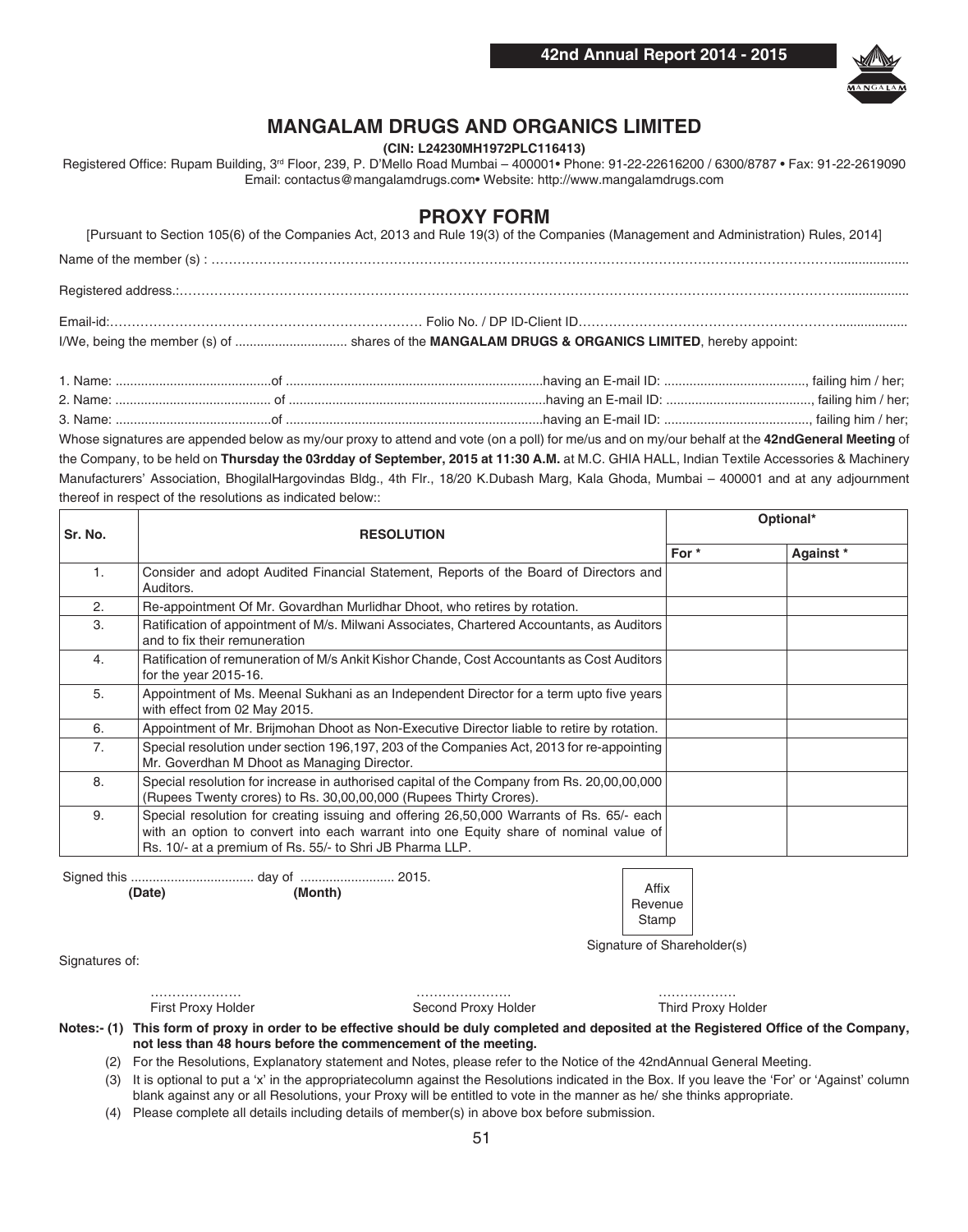

### **(CIN: L24230MH1972PLC116413)**

Registered Office: Rupam Building, 3rd Floor, 239, P. D'Mello Road Mumbai – 400001• Phone: 91-22-22616200 / 6300/8787 • Fax: 91-22-2619090 • Email: contactus@mangalamdrugs.com• Website: http://www.mangalamdrugs.com

**ASSENT / DISSENT FORM FOR VOTING ON AGM RESOLUTIONS**

**42nd AGM – 03rd September 2015 - in lieu of e-voting)**

- 1. Name(s) & Registered Address **:** of the sole / first named Member
- 2. Name(s) of the Joint-Holder(s), If any **:**
- 3. i) Registered Folio No. **:**
	- ii) DP ID No. & Client ID No.
		- [Applicable to Members
- holding shares in dematerialised form] 4. Number of Share(s) held **:**
- **5.** I / We hereby exercise my / our vote in respect of the following resolution(s) to be passed for the business stated in the Notice of the Annual General Meeting dated September 3<sup>rd</sup>, 2015, by conveying my / our assent or dissent to the resolution(s) by placing tick  $(\sqrt{\ } )$  mark in the appropriate box below:

| <b>RESOLUTIONS</b>      |                                                                                                                                                                                                                                                  | No. of Share(s) | I/We assent to<br>the Resolution<br>(FOR) | I/We dissent to<br>the Resolution<br>(AGAINST) |
|-------------------------|--------------------------------------------------------------------------------------------------------------------------------------------------------------------------------------------------------------------------------------------------|-----------------|-------------------------------------------|------------------------------------------------|
|                         | <b>Ordinary Business</b>                                                                                                                                                                                                                         |                 |                                           |                                                |
| 1.                      | Adoption of Audited Financial Statements for the year ended<br>March 31, 2015 and Reports of Board of Directors and<br>Auditors thereon.                                                                                                         |                 |                                           |                                                |
| 2.                      | Re- appointment of Mr. Govardhan Murlidhar Dhoot, who<br>retires by rotation and being eligible, offers himself for<br>re-appointment                                                                                                            |                 |                                           |                                                |
| 3.                      | Ratification of appointment of M/s. Milwani Associates,<br>Chartered Accountants, as Auditors and to fix their<br>remuneration                                                                                                                   |                 |                                           |                                                |
| <b>Special Business</b> |                                                                                                                                                                                                                                                  |                 |                                           |                                                |
| 4.                      | Ratification of remuneration of M/s Ankit Kishor Chande.<br>Cost Accountants as Cost Auditors for the year 2015-16.                                                                                                                              |                 |                                           |                                                |
| 5.                      | Appointment of Ms. Meenal Sukhani as an Independent<br>Director for a term upto five years with effect from 02 May<br>2015.                                                                                                                      |                 |                                           |                                                |
| 6.                      | Appointment of Mr. Brijmohan Dhoot as Non-Executive<br>Director liable to retire by rotation                                                                                                                                                     |                 |                                           |                                                |
| 7 <sub>1</sub>          | Special resolution under section 196,197, 203 of the<br>Companies Act, 2013 for re-appointing Mr. Goverdhan M<br>Dhoot as Managing Director.                                                                                                     |                 |                                           |                                                |
| 8.                      | Special resolution for increase in authorised capital of the<br>Company from Rs. 20,00,00,000 (Rupees Twenty crores) to<br>Rs. 30,00,00,000 (Rupees Thirty Crores).                                                                              |                 |                                           |                                                |
| 9.                      | Special resolution for creating issuing and offering 26,50,000<br>Warrants of Rs. 65/- each with an option to convert into<br>each warrant into one Equity share of nominal value of<br>Rs. 10/- at a premium of Rs. 55/- to Shri JB Pharma LLP. |                 |                                           |                                                |

### Place: \_\_\_\_\_\_\_\_\_\_\_\_\_\_\_\_\_\_\_\_\_\_\_\_\_\_\_

Date: Signature of the Member or Authorised Representative

**Notes:** (i) If you opt to cast your vote by e-voting, there is no need to fill up and sign this form.

(ii) Last date for receipt of Assent/Dissent Form: September 2<sup>nd</sup>, 2015 (5.30 pm)

(iii) Please read the instructions printed overleaf carefully before exercising your vote.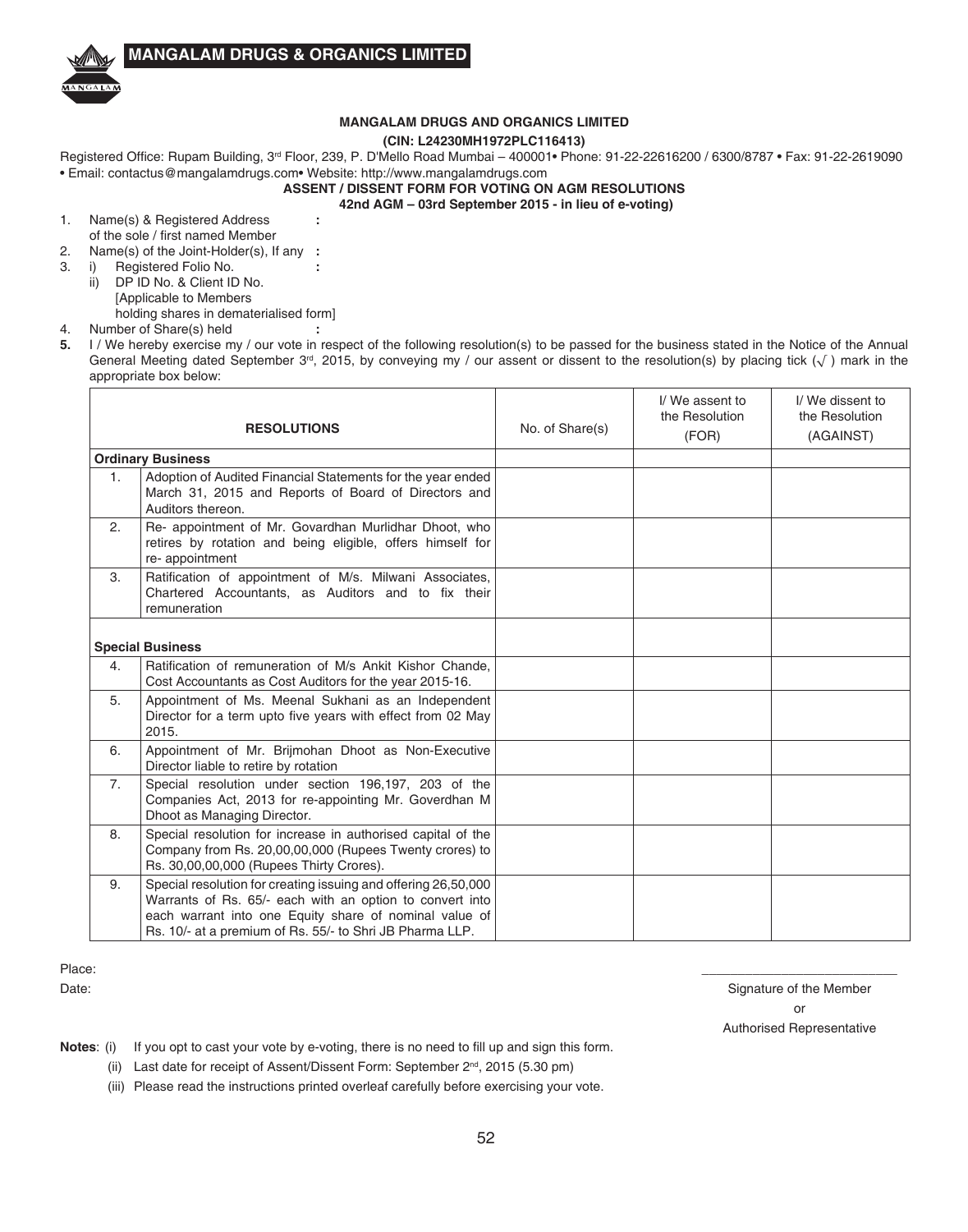

## **INSTRUCTIONS**

### **General Instructions**

- 1. As per the Companies Act, 2013, and Clause 35B of the Listing Agreement, the Company has to provide e-voting facility to its shareholders; however the shareholders, who do not have access to e-voting facility may convey their Assent / Dissent in Physical Assent / Dissent Form. If a shareholder has opted for e-voting, then he/she should not vote by Physical Assent / Dissent Form. However, in case Shareholders cast their vote through both physical assent/dissent form and e-voting, then vote casted through e-voting shall be considered, and vote casted through physical assent/dissent shall not be considered.
- 2. The notice of 42ndAnnual General Meeting is dispatched/e-mailed to the members whose names appear on the Register of Members as on 31 July, 2015 and voting rights shall be reckoned on the paid up value of the shares registered in the name of the shareholders as on the said date.
- 3. Voting through physical assent / dissent form cannot be exercised by a proxy. However, corporate and institutional shareholders shall be entitled to vote through their authorised representatives with proof of their authorization, as stated below.

#### **Instructions for voting physically on Assent / Dissent Form**

- Member desiring to exercise vote by Assent / Dissent Form should complete this Form (no other form or photocopy thereof is permitted) and send it to the Scrutinizer, CS Manish Baldeva, Practicing Company Secretary at their cost to reach the Scrutinizer at the registered office of the Company on or before the close of working hours i.e. September 02, 2015 (5.30 pm). All Forms received after this date and time will be strictly treated as if the reply from such Member has not been received.
- 2. This Form should be completed and signed by the Shareholder (as per the specimen signature registered with the Company/ Depository Participants). In case of joint holding, this Form should be completed and signed by the first named Shareholder and in his absence, by the next named Shareholder.
- 3. To avoid fraudulent transactions, the identity / signature of the members holding shares in electronic / demat form is verified with the specimen signatures furnished by NSDL/CDSL and that of members holding shares in physical form is verified as per the records of the share transfer agent of the Company (i.e. Link IntimeIndia Private Limited). Members are requested to keep the same updated.
- 4. In respect of shares held by corporate and institutional shareholders (companies, trusts, societies, etc.), the completed Assent / Dissent Form should be accompanied by a certified copy of the relevant Board Resolution/appropriate authorization, with the specimen signature(s) of the authorized signatory(ies) duly attested.
- 5. The consent must be accorded by recording the assent in the column 'FOR' or dissent in the column 'AGAINST' by placing a tick mark (√) in the appropriate column in the Form. The assent or dissent received in any other form shall not be considered valid.
- 6. Members are requested to fill the Form in ineradicable ink and avoid filling it by using erasable writing medium(s) like pencil.
- 7. There will be one Assent / Dissent Form for every folio / Client id irrespective of the number of joint holders.
- 8. A Member may request for a duplicate Assent / Dissent Form, if so required, and the same duly completed should reach the Scrutinizer not later than the date specified under instruction No.1 above.
- 9. Members are requested not to send any other paper along with the Assent / Dissent Form. They are also requested not to write anything in the Assent / Dissent form excepting giving their assent or dissent and putting their signature. If any such other paper is sent the same will be destroyed by the Scrutinizer.
- 10. The Scrutinizer's decision on the validity of the Assent / Dissent Form will be final and binding.
- 11. Incomplete, unsigned or incorrectly ticked Assent / Dissent Forms will be rejected.